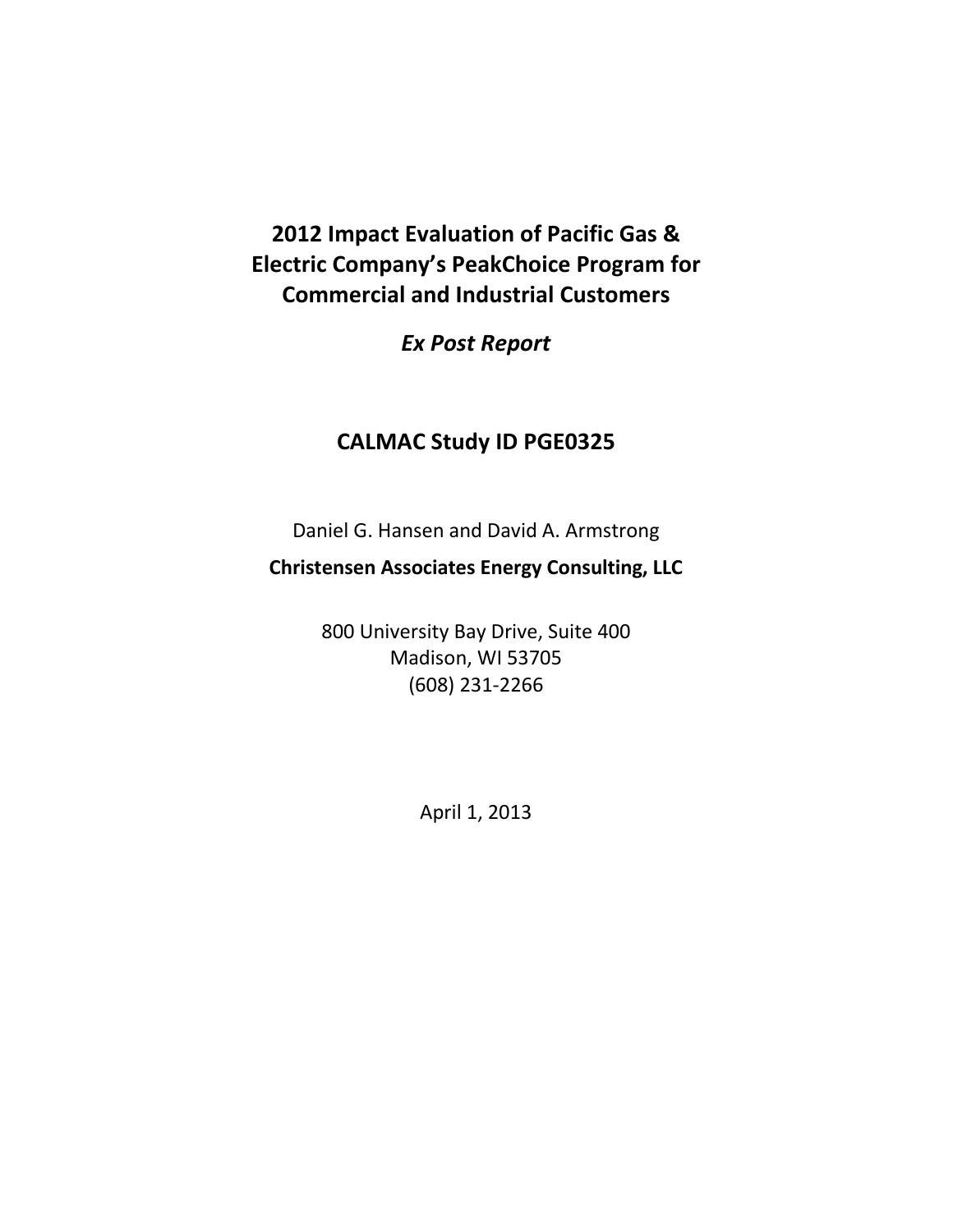| 3.2.2 Development of Uncertainty-Adjusted Load Impacts  12             |  |
|------------------------------------------------------------------------|--|
|                                                                        |  |
| 4.1 Average Hourly Load Impacts by Industry Group, LCA, and Program 13 |  |
|                                                                        |  |
|                                                                        |  |
|                                                                        |  |
|                                                                        |  |
|                                                                        |  |
|                                                                        |  |
|                                                                        |  |
| 5.1.2 Results from Tests of Alternative Weather Specifications  27     |  |
|                                                                        |  |
|                                                                        |  |
|                                                                        |  |
|                                                                        |  |

#### **Table of Contents**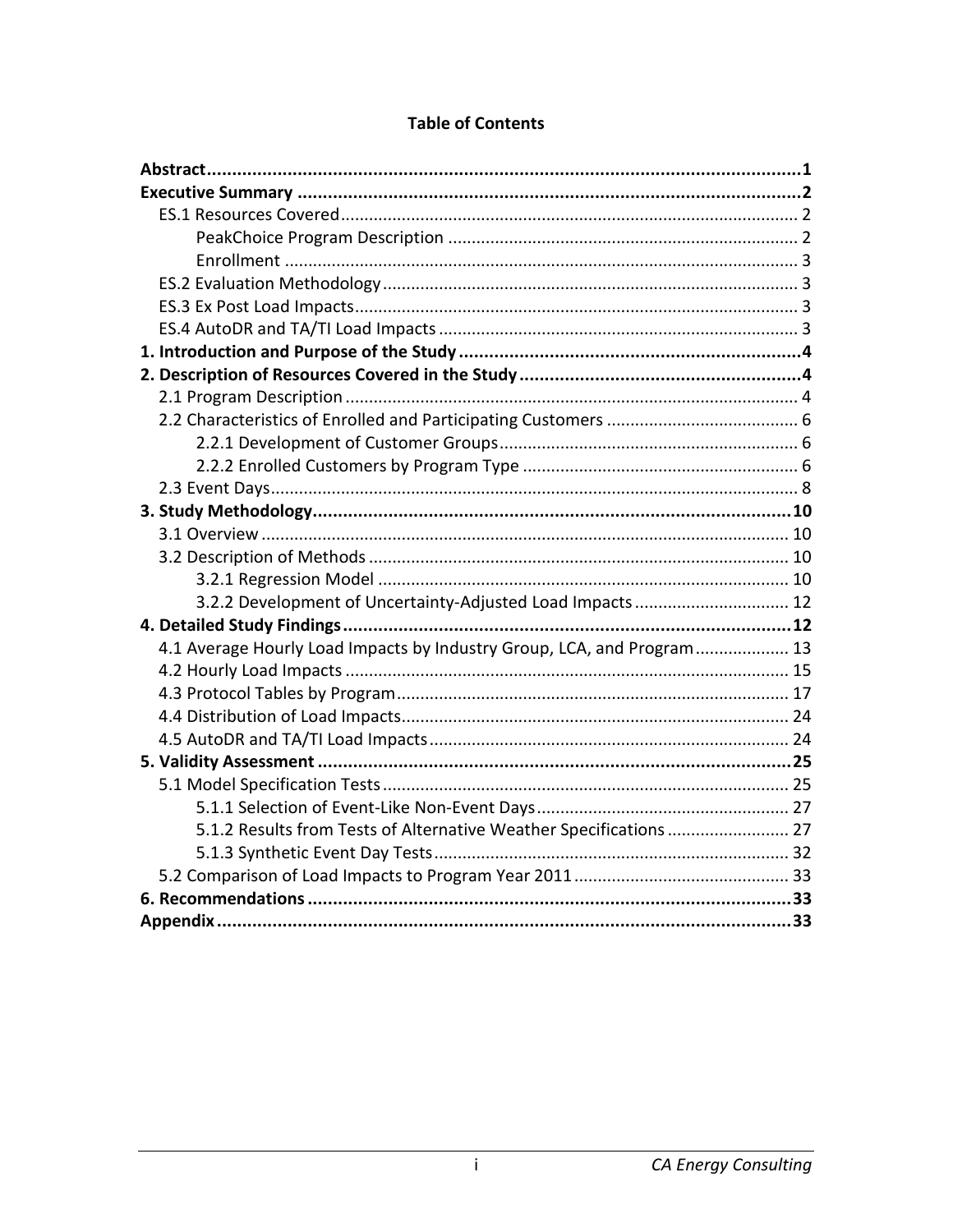#### **Tables**

| Table 2.4: PeakChoice Participants by Program Type - July 11, 2012 Event 8      |  |
|---------------------------------------------------------------------------------|--|
| Table 2.5: PeakChoice Participants by Program Type - August 9, 2012 Event  9    |  |
| Table 2.6: PeakChoice Participants by Program Type - August 10, 2012 Event  9   |  |
| Table 3.1: Descriptions of Terms included in the Ex Post Regression Equation 11 |  |
|                                                                                 |  |
|                                                                                 |  |
| Table 4.3: Average Hourly PeakChoice Load Impacts (MW) - by Industry Type  14   |  |
|                                                                                 |  |
| Table 4.5: Average Hourly PeakChoice Load Impacts (MW) - by Program Type  14    |  |
| Table 4.6: Hourly PeakChoice Loads and Load Impacts (MW) - Typical Event Day 15 |  |
|                                                                                 |  |
|                                                                                 |  |
|                                                                                 |  |
|                                                                                 |  |
|                                                                                 |  |
|                                                                                 |  |
|                                                                                 |  |
|                                                                                 |  |
|                                                                                 |  |
|                                                                                 |  |
|                                                                                 |  |
|                                                                                 |  |
| Table 5.5: Comparison of Load Impacts (in MW) in PY 2011 and PY 2012  33        |  |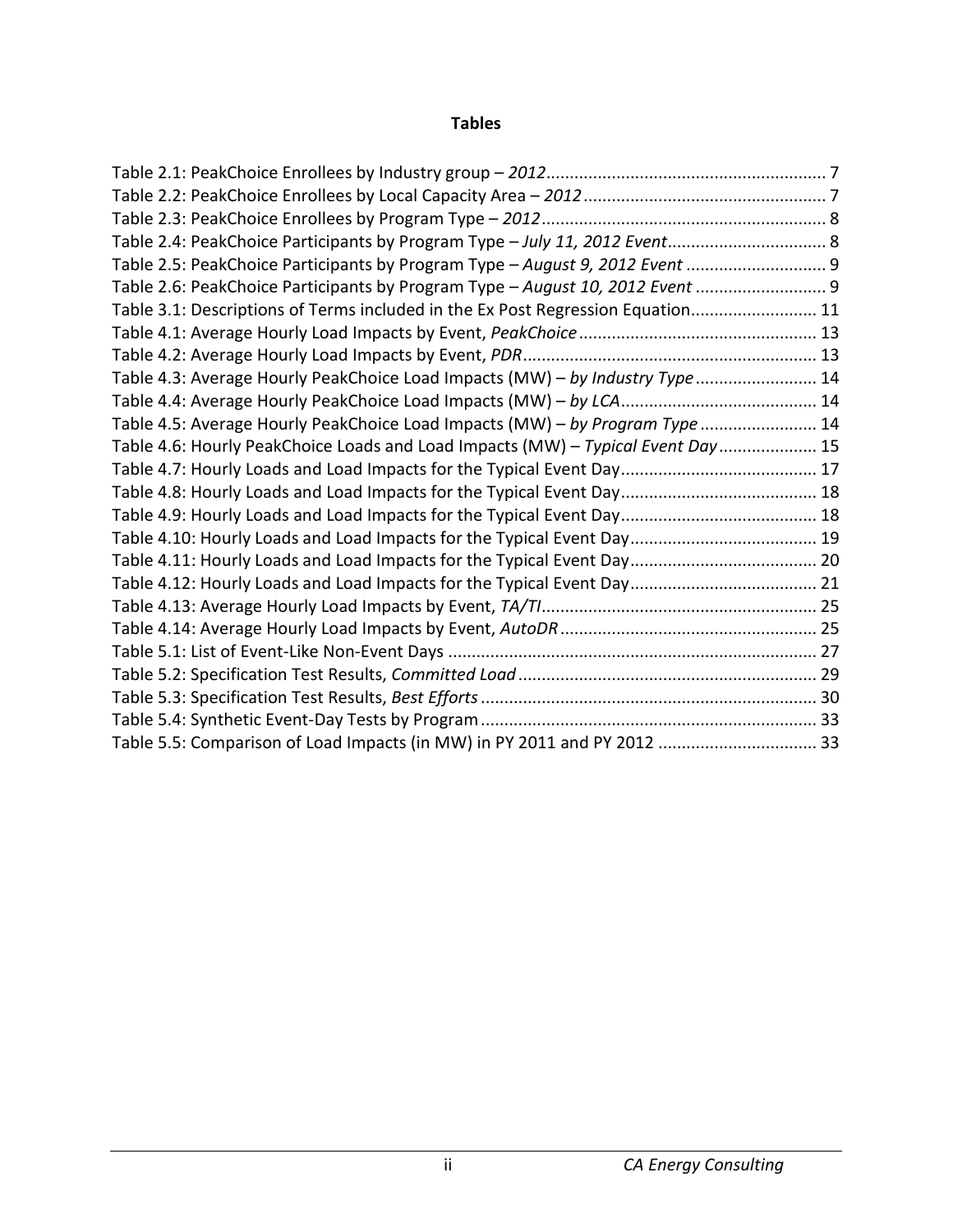## **Figures**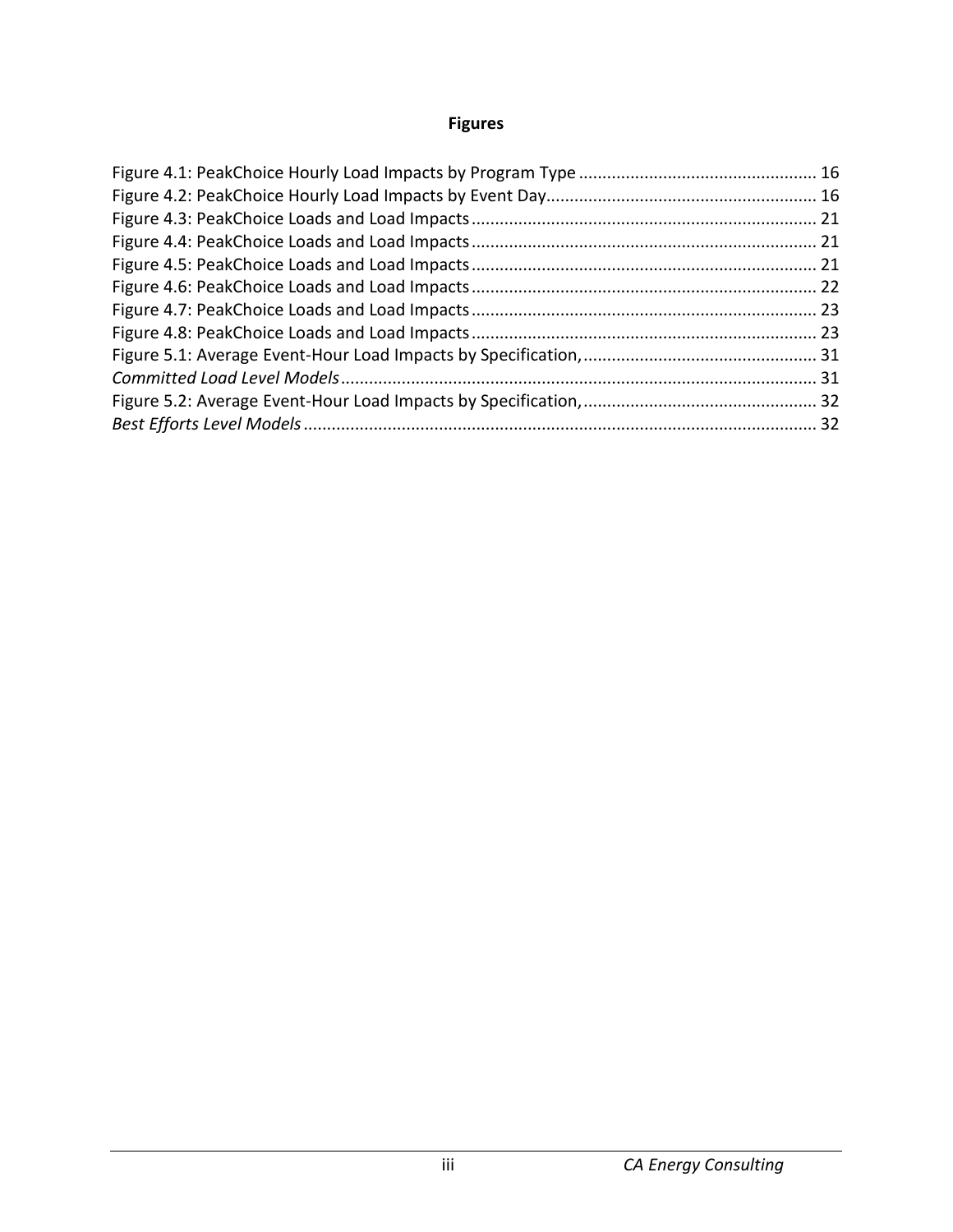#### <span id="page-4-0"></span>**Abstract**

This report documents the results of a load impact evaluation of the PeakChoice Program offered by Pacific Gas and Electric Company ("PG&E") in 2012. Ex post hourly load impacts were estimated for the three event days called during the 2012 program year.

First offered in 2009, PeakChoice was a flexible bidding-based demand response program that provided enrolled customers with the opportunity to receive financial credits in payment for load reductions on event days. This program was available to bundled service customers who are able to provide at least 10 kW of load reductions and are served on a commercial, industrial, or agricultural time-of-use rate. The program season ran from May 1 through October 31. A number of program options were available to participating customers. First, they were able to choose to participate on a Committed Load or Best Efforts basis. Under the Committed Load version, customers received a monthly capacity credit, plus an energy payment for measured load reductions if events were called, but were penalized for non-compliance during program events. Under the Best Efforts option, customers were paid only for performance during program events and were *not* penalized for non-compliance. The program was terminated on December 31, 2012.

Program year 2012 enrollment in PeakChoice was 256 service accounts. The majority of the service accounts were located in the Greater Bay Area. The Manufacturing and Offices, Hotels, Health, Services groups account for the largest shares of demand.

We estimated ex post load impacts on the basis of individual-customer regression equations estimated using customer-level hourly load data from May through October. The equations represented hourly load as a function of variables designed to control for factors affecting consumers' hourly demand levels. The customer-specific regressions allowed the development of ex post load impacts at the program level, by program type, by industry type, and by local capacity area. Load impacts were estimated for all participating customers (which includes all called Committed Load customers and the Best Efforts customers who were called and submitted a bid). The total load level (i.e., reference load) includes all called customers (i.e., including Best Efforts customers who were called but did not submit a bid). The total hourly PeakChoice program load impact averaged 3.9 MW (or 3.6 percent) over the event hours.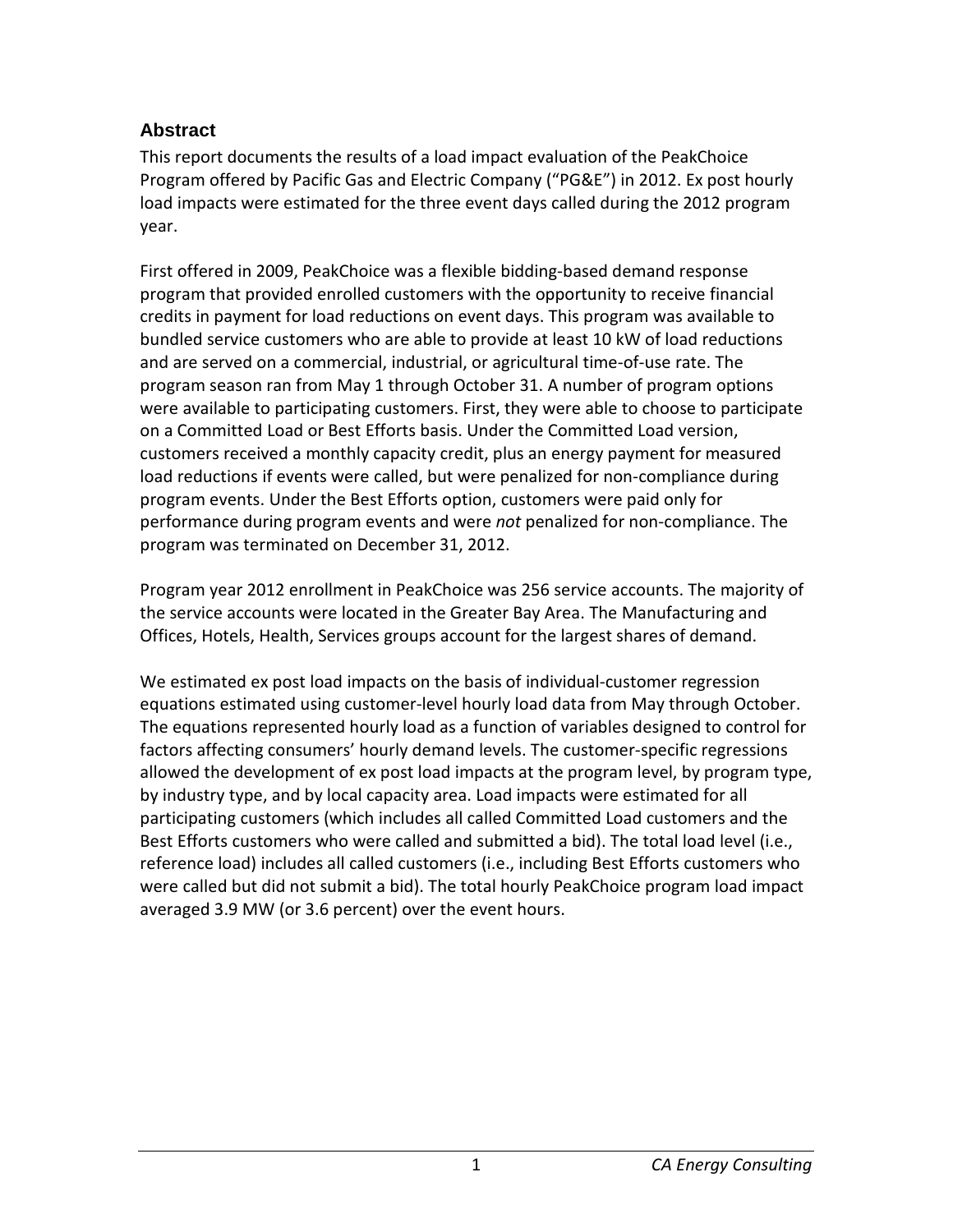### <span id="page-5-0"></span>**Executive Summary**

This report documents a load impact evaluation of Pacific Gas and Electric Company's ("PG&E") PeakChoice Program for 2012. Ex-post hourly load impacts were estimated for the three events called during the 2012 program year. Load impacts were estimated using separate regression equations for each called customer account. This approach provides a flexible method for reporting estimated load impacts by a number of factors, such as industry type and location, and for investigating the effects of participation in PG&E's Automated Demand Response (AutoDR) program.

The primary research questions addressed by this study are:

- 1. What were the PeakChoice load impacts in 2012?
- 2. How were the load impacts distributed across industry groups?
- 3. How were the load impacts distributed across local capacity areas?
- 4. What were the effects of AutoDR on customer-level load impacts?

## <span id="page-5-1"></span>*ES.1 Resources Covered*

## <span id="page-5-2"></span>**PeakChoice Program Description**

First offered in 2009, PeakChoice was a flexible bidding-based demand response program that provided enrolled customers with the opportunity to receive financial credits in payment for load reductions on event days. This program was available to bundled service customers who are able to provide at least 10 kW of load reductions and are served on a commercial, industrial, or agricultural time-of-use rate. The program season ran from May 1 through October 31. A number of program options were available to participating customers. First, they were able to choose to participate on a Committed Load or Best Efforts basis.<sup>[1](#page-5-3)</sup> Under the Committed Load version, customers received a monthly capacity credit, plus an energy payment for measured load reductions if events were called, but were penalized for non-compliance during program events. Under the Best Efforts option, customers were paid only for performance during program events and were *not* penalized for non-compliance. The program was terminated on December 31, 2012.

Three PeakChoice events were called in 2012, on July 11, August 9, and August 10. Because of the range of options available to program participants, the event hours varied by service account. In addition, a subset of the PeakChoice customers also participated in the California Independent System Operator's Market Award Proxy Demand Resource (PDR) program, which had five additional event days: August 13-15, September 12, and October 17.

<span id="page-5-3"></span> $1$  The tariff allowed customers participating under the Committed Load option to also participate under the Best Efforts option. There were no PeakChoice customers participating under both the Committed and Best Efforts options.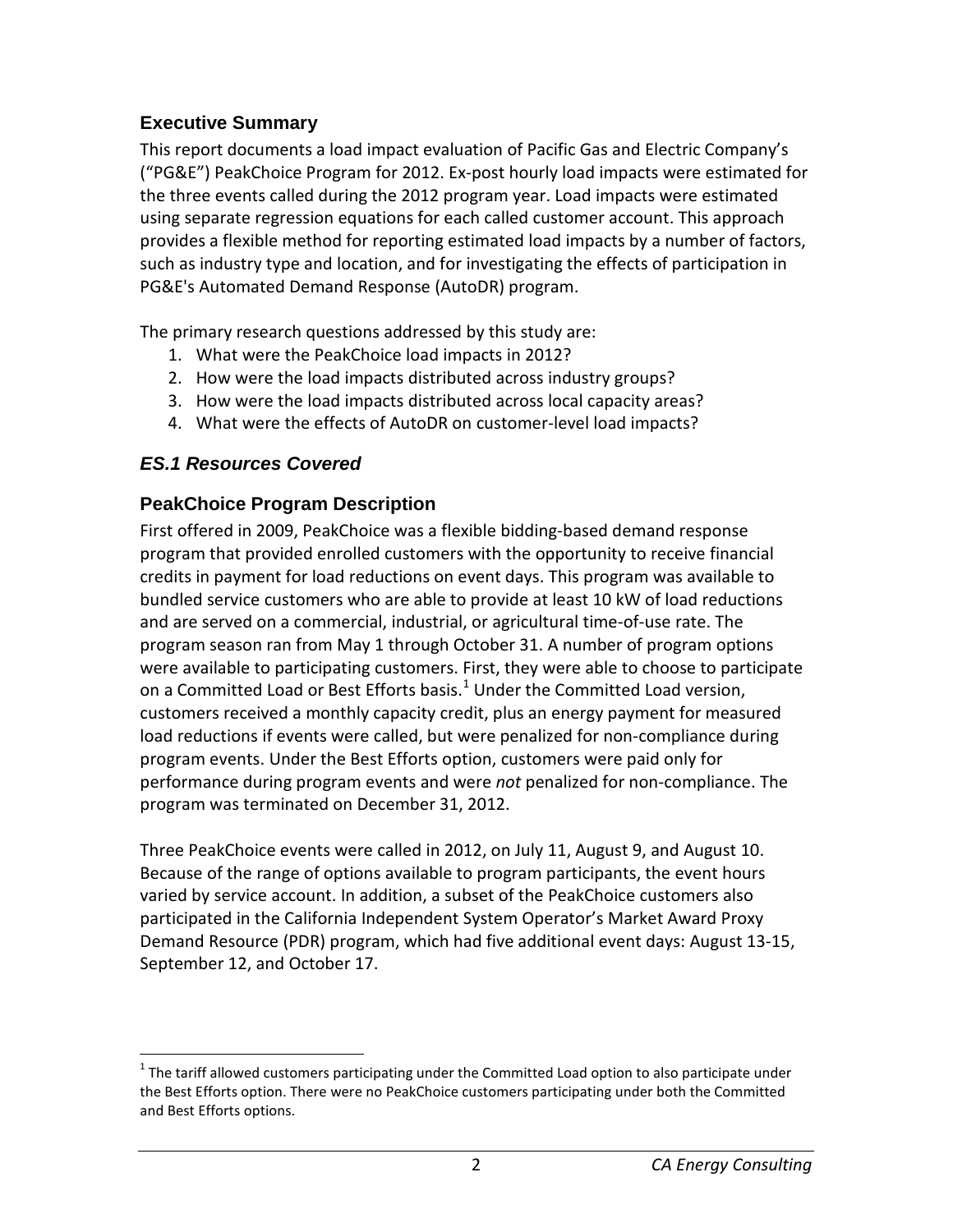# <span id="page-6-0"></span>**Enrollment**

Program year 2012 enrollment in PeakChoice was 256 service accounts. The majority of the service accounts were located in the Greater Bay Area. The Manufacturing and Offices, Hotels, Health, Services groups account for the largest shares of demand.

# <span id="page-6-1"></span>*ES.2 Evaluation Methodology*

We estimated ex post load impacts using customer-level hourly load data from May through September. Individual-customer regression equations represented hourly load as a function of several variables designed to control for factors affecting consumers' hourly demand levels, including:

- Seasonal and hourly time patterns (*e.g.*, year, month, day-of-week, and hour, plus various hour/day-type interactions);
- Weather (*e.g.*, cooling degree hours, including hour-specific weather coefficients);
- Event indicator (dummy) variables. A series of variables was included to account for each hour of the event days, allowing us to estimate the load impacts for each hour of the event days.

PeakChoice program-level load impacts were obtained by summing the estimated hourly event coefficients for all participating customers. The individual customer models allow the development of information on the distribution of load impacts across industry types and geographical regions by aggregating customer load impacts for the relevant industry group or local capacity area.

# <span id="page-6-2"></span>*ES.3 Ex Post Load Impacts*

The total hourly PeakChoice program load impact averaged 3.9 MW (or 3.6 percent) over the event hours.

The average per-customer event-hour load impact by program type was as follows:

- 1. Committed load, day-of notice = 59.1 kW
- 2. Committed load, day-ahead notice = 15.1 kW
- 3. Committed load, two-day-ahead notice = 49.9 kW
- 4. Best efforts, day-of notice = 2.9 kW
- 5. Best efforts, day-ahead notice = 15.9 kW
- 6. Best efforts, two-day-ahead notice = 0 kW

## <span id="page-6-3"></span>*ES.4 AutoDR and TA/TI Load Impacts*

An average of two TA/TI service accounts participated in each PeakChoice event. They provided an average of 121 kW in load impacts, or 3.3 percent of their reference load. For AutoDR, an average of 3 service accounts participated in each PeakChoice event. They provided 76 kW of load impacts, or 4.8 percent of their reference load.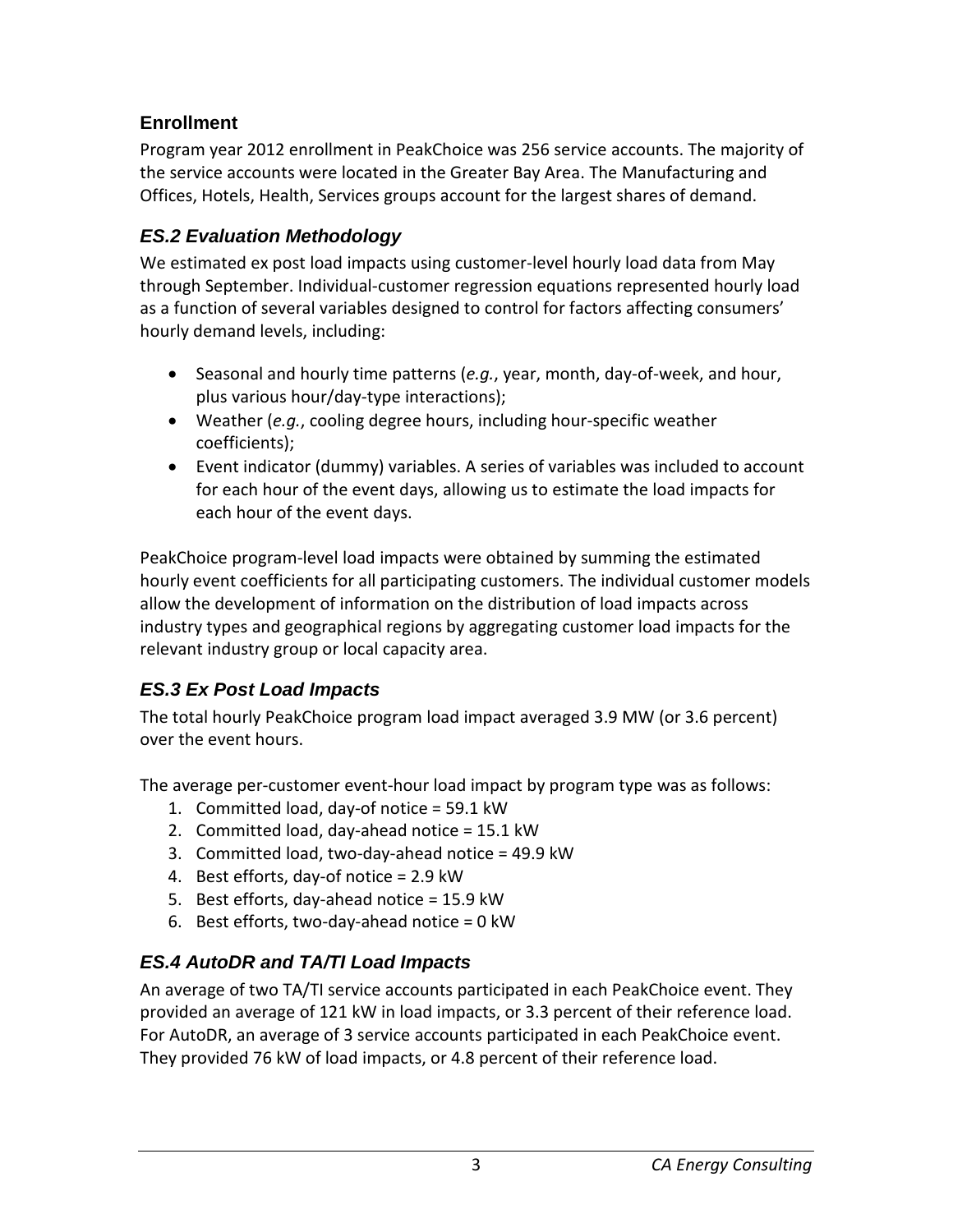## <span id="page-7-0"></span>**1. Introduction and Purpose of the Study**

This report documents a load impact evaluation of Pacific Gas and Electric Company's ("PG&E") PeakChoice Program for 2012. Ex-post hourly load impacts were estimated for the three events called during the 2012 program year. Load impacts were estimated using separate regression equations for each called customer account. This approach provides a flexible method for reporting estimated load impacts by a number of factors, such as industry type and location, and for investigating the effects of participation in PG&E's Automated Demand Response (AutoDR) program.

During 2012, the PeakChoice Program was available to bundled service customers who are able to provide at least 10 kW of load reductions and are served on a commercial, industrial, or agricultural time-of-use rate. PeakChoice provided a wide range of DR program options, including variations in the level of customer commitment to respond, the amount of notice provided for events, and the allowed event duration. The program was terminated on December 31, 2012.

The primary research questions addressed by this study are:

- 1. What were the PeakChoice load impacts in 2012?
- 2. How were the load impacts distributed across industry groups?
- 3. How were the load impacts distributed across local capacity areas?
- 4. What were the effects of AutoDR on customer-level load impacts?

The report is organized as follows. Section 2 describes the PeakChoice program, the enrolled customers, and the events called; Section 3 describes the methods used in the study; Section 4 contains the detailed ex post load impact results, including estimates of AutoDR load impacts; Section 5 contains an assessment of the validity of the study; and Section 6 provides conclusions and recommendations. The appendix contain detailed tables of event-specific load impacts for each program, as well as load impacts by industry group and local capacity area.

# <span id="page-7-1"></span>**2. Description of Resources Covered in the Study**

# <span id="page-7-2"></span>*2.1 Program Description*

First offered in 2009, PeakChoice was a flexible bidding-based demand response program that provided enrolled customers with the opportunity to receive financial credits in payment for load reductions on event days. This program was available to bundled service customers who are able to provide at least 10 kW of load reductions and are served on a commercial, industrial, or agricultural time-of-use rate. The program season ran from May 1 through October 31. A number of program options were available to participating customers. First, they were able to choose to participate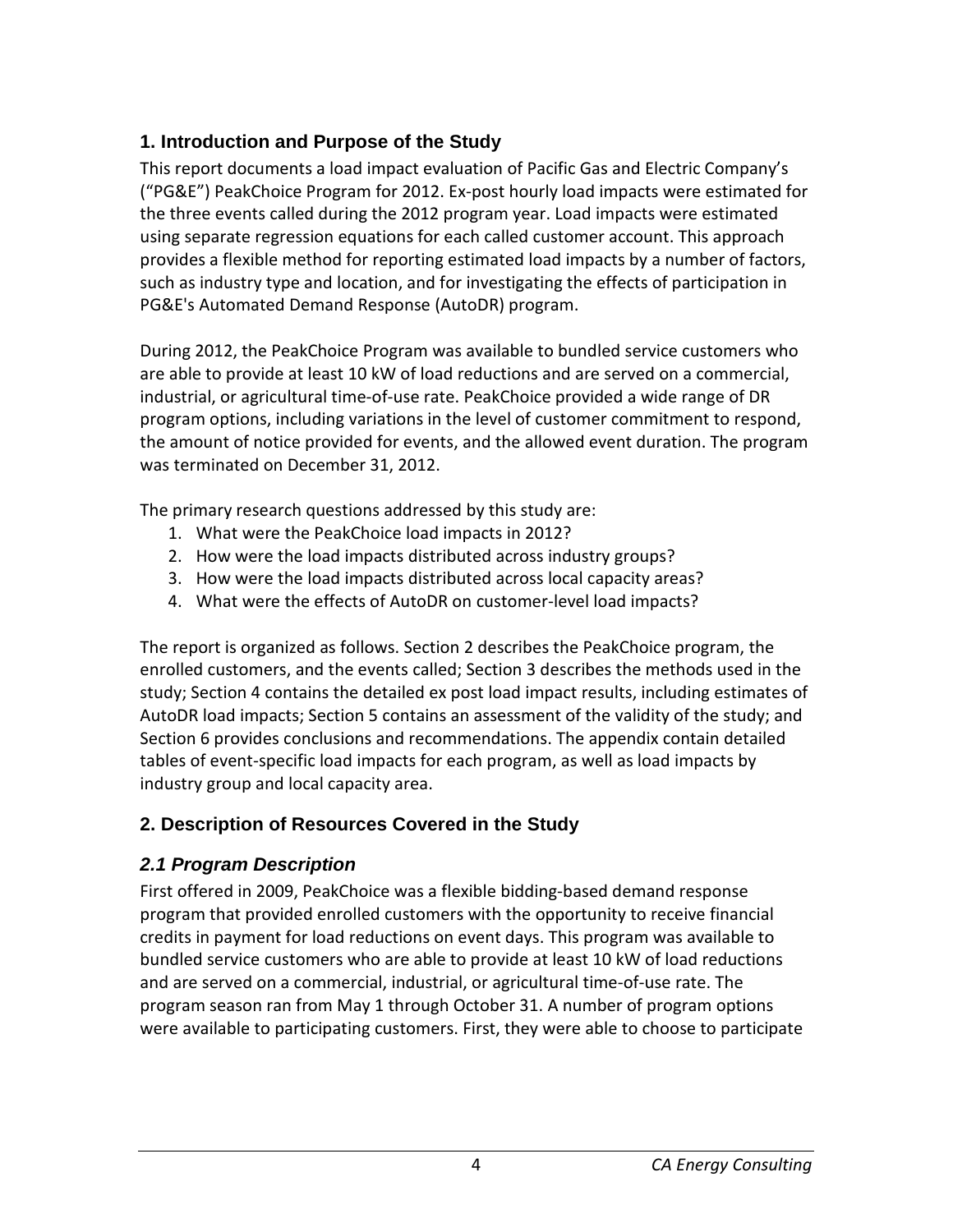on a Committed Load or Best Efforts basis.<sup>[2](#page-8-0)</sup> Under the Committed Load version, customers received a monthly capacity credit, plus an energy payment for measured load reductions if events ware called, but were penalized for non-compliance during program events. Under the Best Efforts option, customers were paid only for performance during program events and were *not* penalized for non-compliance.

Customers had a variety of additional options within PeakChoice, including the following:

- Four different levels of *event notification* time (two days, one day, 4.5 hours, and 30 minutes prior to initiation of an event);
- Three different *event durations* (two to three, three to five, and four to six hours);
- Three different numbers of *consecutive event days allowed* (one, two and three);
- The *maximum number of events* per summer season (three to twenty-five); and
- Two different *event windows* (1 p.m. to 7 p.m. on non-holiday weekdays, or all hours of non-holidays).

The combination of options produced a wide range of program options in which a given customer could have enrolled.

For analysis purposes, we categorize enrolled customers into one of six groups:

- 1. Committed load, day-ahead (DA) notice;
- 2. Committed load, day-of (DO) notice;
- 3. Commited load, two-day-ahead (2DA) notice;
- 4. Best efforts, day-ahead notice;
- 5. Best efforts, day-of notice; and
- 6. Best efforts, two-day-ahead notice.

Credits were paid based on the difference between the customers' actual metered load during an event to a reference load, or baseline, calculated from that customer's usage data prior to the event (*e.g.*, using the 10-in-10 day method). Thus, credits were paid based on the difference between a customer's baseline for a particular hour and their actual energy usage during that hour. Notice for events could have been sent to the customer two days before, the day before, or the day of the event.

<span id="page-8-0"></span> $2$  The tariff allowed customers participating under the Committed Load option to also participate under the Best Efforts option. There were no PeakChoice customers participating under both the Committed and Best Efforts options.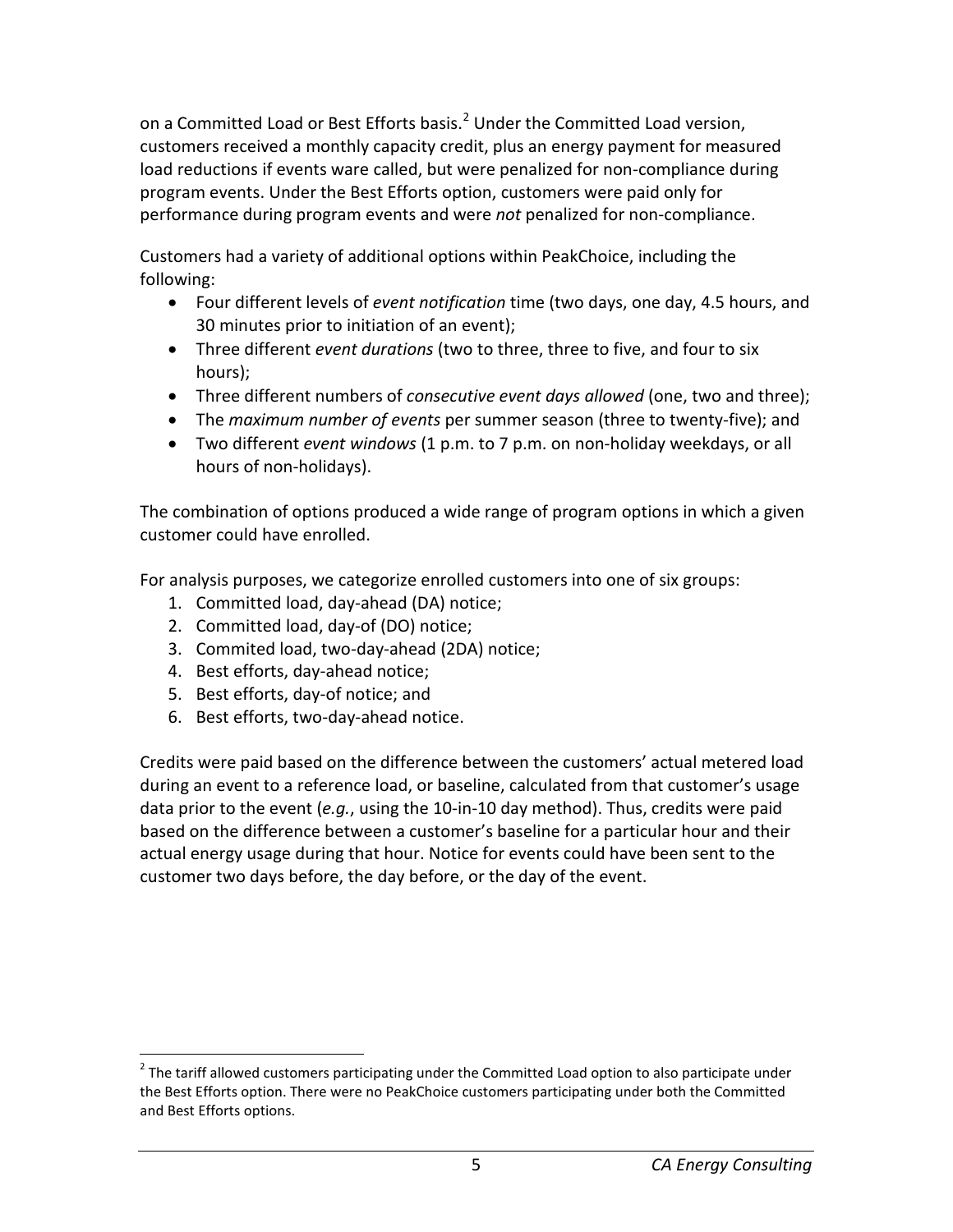## <span id="page-9-0"></span>*2.2 Characteristics of Enrolled and Participating Customers*

### <span id="page-9-1"></span>**2.2.1 Development of Customer Groups**

In order to assess differences in load impacts across customer types, the enrolled customers<sup>[3](#page-9-3)</sup> were categorized according to eight industry types. The industry groups are defined according to their applicable two-digit North American Industry Classification System (NAICS) codes:

- 1. Agriculture, Mining and Oil and Gas, Construction: 11, 21, 23
- 2. Manufacturing: 31-33
- 3. Wholesale, Transport, other Utilities: 22, 42, 48-49
- 4. Retail stores: 44-45
- 5. Offices, Hotels, Health, Services: 51-56, 62, 72
- 6. Schools: 61
- 7. Entertainment, Other Services, and Government: 71, 81, 92
- 8. Other or unknown

In addition, customers were classified by the CAISO Local Capacity Area (LCA) in which the customer service account is located (if any).

### <span id="page-9-2"></span>**2.2.2 Enrolled Customers by Program Type**

The following sets of tables summarize the characteristics of the enrolled customer accounts, including industry type, LCA, and program type. Table 2.1 shows enrollment by industry group of the 256 participants, including usage statistics. The Manufacturing and Offices, Hotels, Health, Services groups accounted for the largest shares of demand.

A notable difference between enrollments in PY2012 versus the previous program year is that a very large (over 100 MW) and highly demand responsive customer left the program following the 2011 program year.

<span id="page-9-3"></span> $3$  In this report, the terms "customer" and "service account" are used interchangeably. In both instances, the term refers to a single service account, or SAID.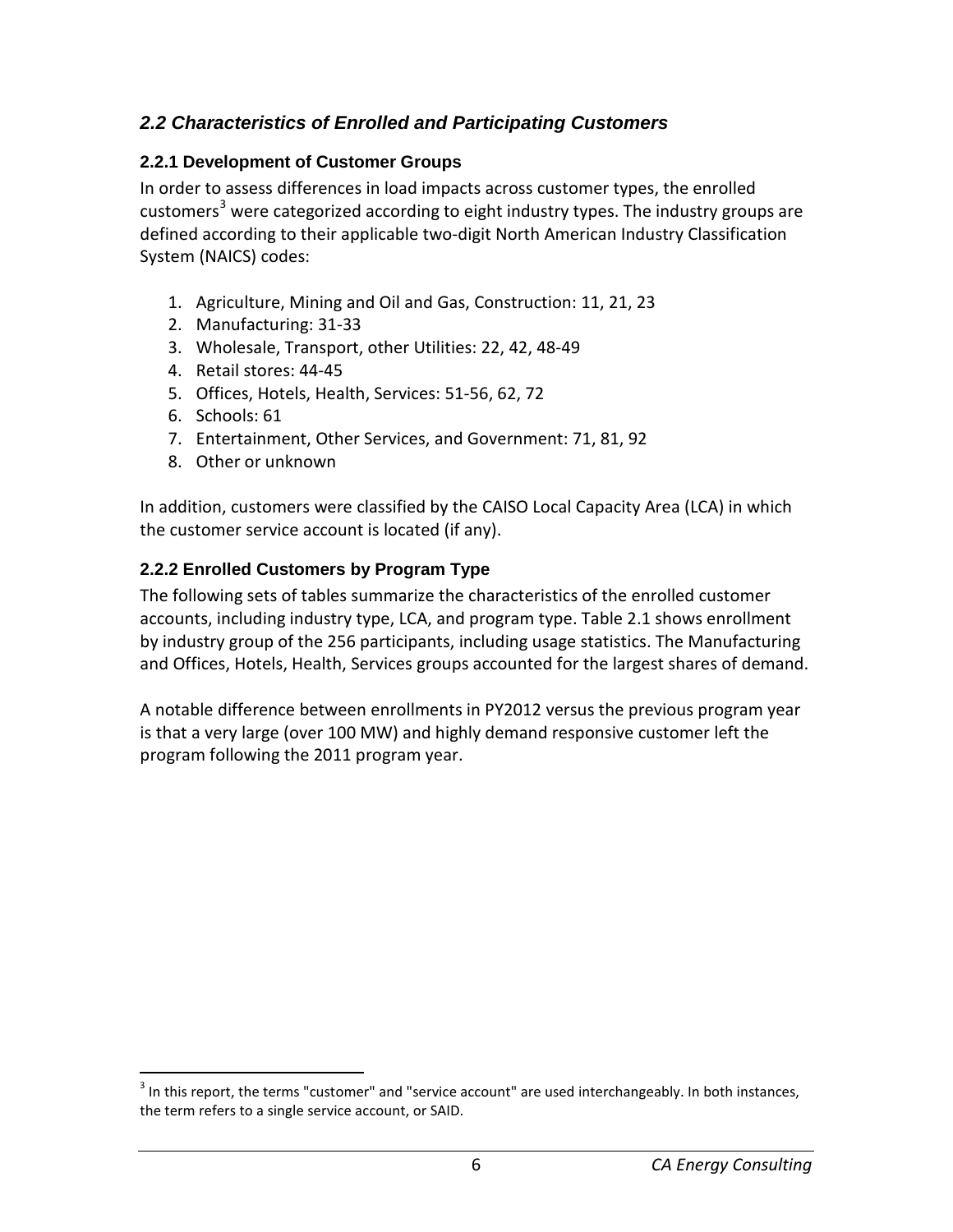<span id="page-10-0"></span>

| <b>Industry Type</b>                     | <b>Number</b><br>of SAIDs | Sum of<br>Max $MW4$ | Sum of<br>Avg. MWh <sup>5</sup> | $%$ of<br><b>Max</b><br><b>MW</b> | Avg. Max<br>$\overline{M}W^6$ |
|------------------------------------------|---------------------------|---------------------|---------------------------------|-----------------------------------|-------------------------------|
| 1. Agriculture, Mining & Construction    | 4                         | 2.5                 | 0.8                             | 1.6%                              | 0.61                          |
| 2. Manufacturing                         | 61                        | 40.3                | 26.9                            | 26.5%                             | 0.66                          |
| 3. Wholesale, Transport, Other Utilities | 6                         | 1.5                 | 1.0                             | 1.0%                              | 0.25                          |
| 4. Retail Stores                         | 2                         | 0.5                 | 0.2                             | 0.3%                              | 0.23                          |
| 5. Offices, Hotels, Health, Services     | 139                       | 86.2                | 52.1                            | 56.7%                             | 0.62                          |
| 6. Schools                               | 32                        | 16.1                | 6.6                             | 10.6%                             | 0.50                          |
| 7. Entertainment, Other Services, Gov't  | 10                        | 4.0                 | 2.1                             | 2.7%                              | 0.40                          |
| 8. Other/Unknown                         | 2                         | 1.0                 | 0.5                             | 0.6%                              | 0.48                          |
| <b>TOTAL</b>                             | 256                       | 152.1               | 90.3                            |                                   | 0.59                          |

**Table 2.1: PeakChoice Enrollees by Industry group –** *2012*

Table 2.2 shows enrollment by local capacity area. The majority of the customers and load were in the Greater Bay Area LCA.

<span id="page-10-1"></span>

| <b>Local Capacity</b><br>Area | <b>Number of</b><br><b>SAIDs</b> | <b>Sum of Max</b><br><b>MW</b> | Sum of Avg.<br><b>MWh</b> | % of Max<br><b>MW</b> | Avg. Max<br><b>MW</b> |
|-------------------------------|----------------------------------|--------------------------------|---------------------------|-----------------------|-----------------------|
| Greater Bay Area              | 207                              | 125.3                          | 77.9                      | 82.4%                 | 0.61                  |
| Greater Fresno                |                                  | 0.4                            | 0.2                       | 0.3%                  | 0.41                  |
| Humboldt                      |                                  | 0.1                            | 0.0                       | 0.0%                  | 0.05                  |
| Kern                          | 17                               | 11.7                           | 5.1                       | 7.7%                  | 0.69                  |
| <b>Northern Coast</b>         | 9                                | 2.8                            | 1.4                       | 1.8%                  | 0.31                  |
| Not in any LCA                | 19                               | 10.5                           | 5.3                       | 6.9%                  | 0.55                  |
| Stockton                      | 2                                | 1.4                            | 0.3                       | 0.9%                  | 0.70                  |
| <b>TOTAL</b>                  | 256                              | 152.1                          | 90.3                      |                       | 0.59                  |

**Table 2.2: PeakChoice Enrollees by Local Capacity Area –** *2012*

Table 2.3 shows enrollment by program type. The Committed Load and Best Efforts dayahead programs contained the largest shares of customers and load.

<span id="page-10-2"></span><sup>&</sup>lt;sup>4</sup> "Sum of Max MW" is defined as the sum of the non-coincident peak demands across service accounts, where each service account's peak demand is calculated as the average of the six monthly peak demand values for the program months (May through October).

<span id="page-10-3"></span><sup>&</sup>lt;sup>5</sup> "Sum of Avg. MWh" is defined as the sum of the average hourly usage values across service accounts. Each service account's average usage is calculated across all hours of the program months (May through October).

<span id="page-10-4"></span> $6$  "Avg. Size" is calculated as "Sum of Max MW" divided by "Number of SAIDs."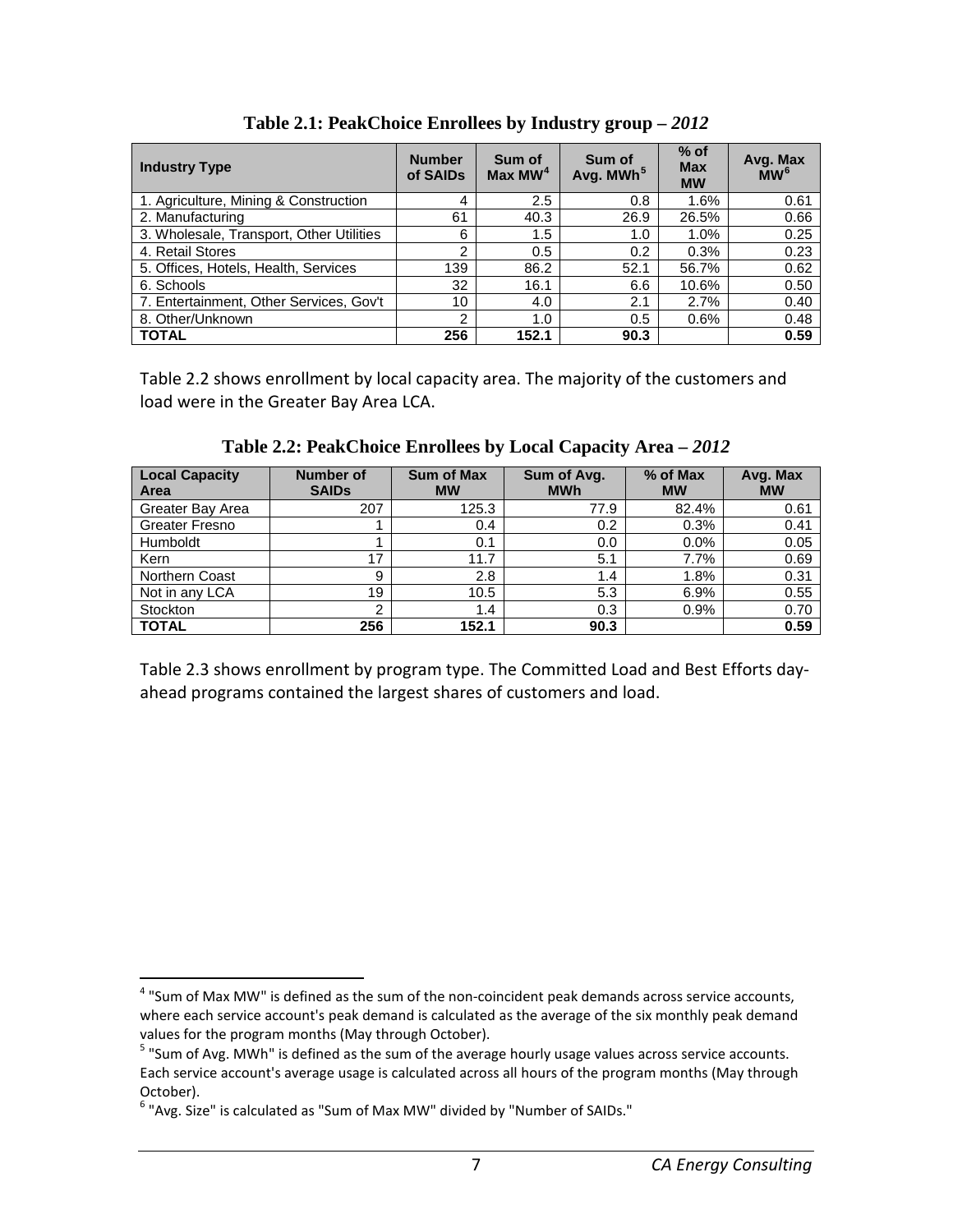<span id="page-11-1"></span>

| <b>Program Type</b>         | Number of<br><b>SAIDs</b> | Sum of<br><b>Max MW</b> | Sum of Avg.<br><b>MWh</b> | % of Max<br><b>MW</b> | Avg. Max<br><b>MW</b> |
|-----------------------------|---------------------------|-------------------------|---------------------------|-----------------------|-----------------------|
| Best Efforts, 2-Day Ahead   | 16                        | 9.3                     | 5.9                       | 6.1%                  | 0.58                  |
| Best Efforts, Day Ahead     | 92                        | 51.9                    | 28.4                      | 34.1%                 | 0.56                  |
| Best Efforts, Day Of        | 39                        | 19.5                    | 10.7                      | 12.8%                 | 0.50                  |
| Committed Load, 2-Day Ahead | 2                         | 1.0                     | 0.7                       | 0.7%                  | 0.52                  |
| Committed Load, Day Ahead   | 95                        | 60.6                    | 40.0                      | 39.9%                 | 0.64                  |
| Committed Load, Day Of      | 12                        | 9.7                     | 4.7                       | 6.4%                  | 0.81                  |
| <b>TOTAL</b>                | 256                       | 152.1                   | 90.3                      |                       | 0.59                  |

**Table 2.3: PeakChoice Enrollees by Program Type –** *2012*

### <span id="page-11-0"></span>*2.3 Event Days*

Three PeakChoice events were called in 2012, on July 11, August 9, and August 10. Because of the range of options available to program participants, the event hours varied by service account. Tables 2.4 through 2.6 show the number and size of service accounts by event type, with variations shown by level of commitment (Best Efforts versus Committed Load), notice amount, and the event window. The tables include only event "participants," which includes all called Committed Load customers but only Best Efforts customers who submitted a bid.

<span id="page-11-2"></span>

| <b>Commitment</b> | <b>Notice</b> | <b>Event Hours</b>    | Count          | <b>Sum of Max MW</b> | % of Max MW |
|-------------------|---------------|-----------------------|----------------|----------------------|-------------|
| Best efforts      | 2 day ahead   | $3:00$ to $5:00$ p.m. | 7              | 2.5                  | 2.4%        |
| Best efforts      | Day ahead     | $2:00$ to $4:00$ p.m. | 3              | 1.7                  | 1.6%        |
| Best efforts      | Day ahead     | 2:00 to 6:00 p.m.     | 30             | 24.3                 | 23.8%       |
| Best efforts      | Day of        | 2:00 to 4:00 p.m.     | 1              | 0.6                  | 0.6%        |
| Best efforts      | Day of        | 2:00 to 5:00 p.m.     | 4              | 0.2                  | 0.2%        |
| Best efforts      | Day of        | $2:00$ to 6:00 p.m.   | 3              | 1.4                  | 1.4%        |
| Committed load    | 2 day ahead   | 3:00 to 6:00 p.m.     | $\overline{2}$ | 1.0                  | 1.0%        |
| Committed load    | Day ahead     | 2:00 to 4:00 p.m.     | 65             | 41.9                 | 41.1%       |
| Committed load    | Dav ahead     | 2:00 to 5:00 p.m.     | 3              | 1.0                  | 1.0%        |
| Committed load    | Day ahead     | 2:00 to 6:00 p.m.     | 27             | 17.7                 | 17.4%       |
| Committed load    | Day of        | $2:00$ to $4:00$ p.m. | 4              | 4.9                  | 4.8%        |
| Committed load    | Day of        | 2:00 to 5:00 p.m.     | 6              | 3.9                  | 3.8%        |
| Committed load    | Day of        | 2:00 to 6:00 p.m.     | $\mathfrak{p}$ | 0.9                  | 0.9%        |
| TOTAL             |               |                       | 154            | 102.0                | 100.0%      |

**Table 2.4: PeakChoice Participants by Program Type –** *July 11, 2012 Event*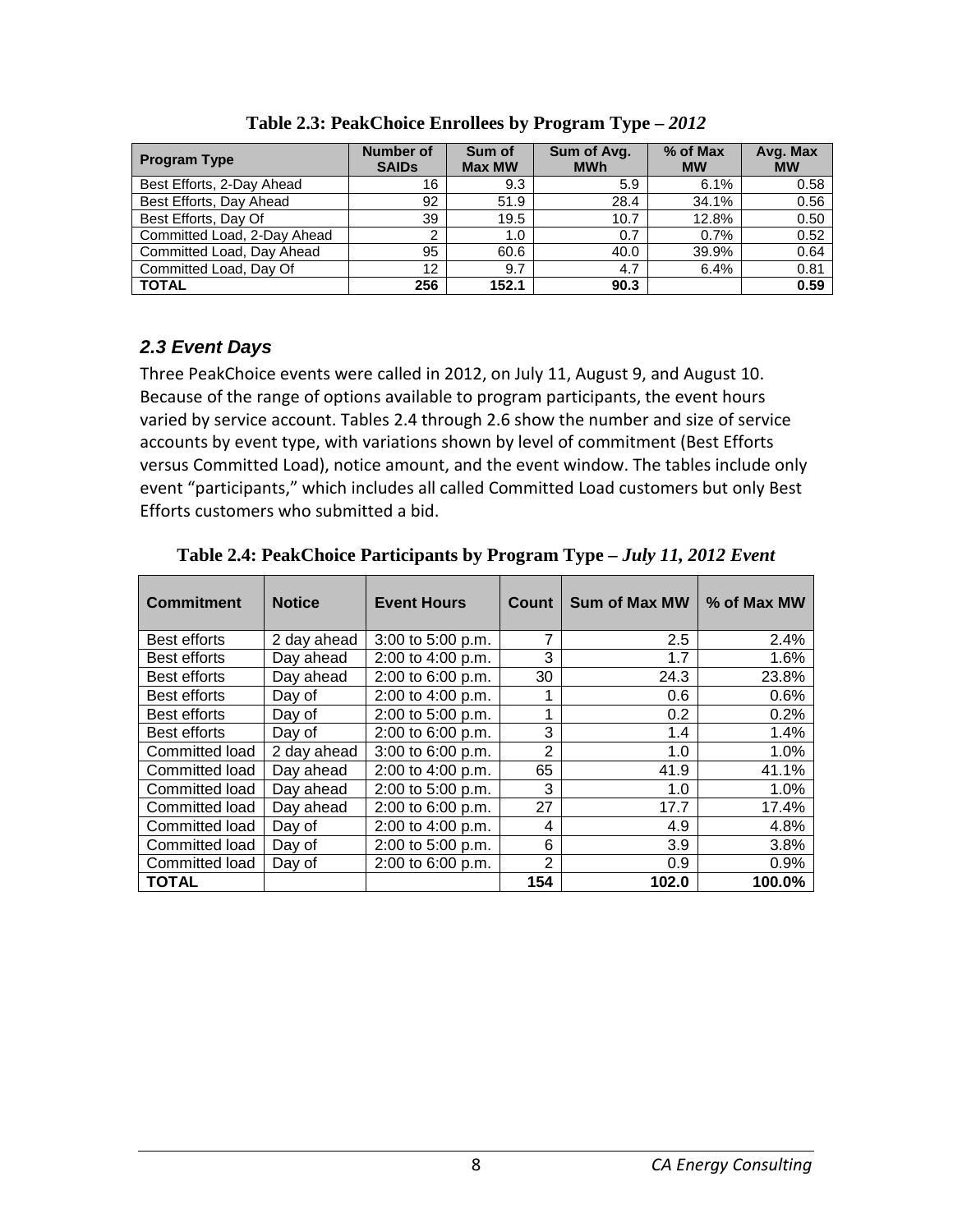<span id="page-12-0"></span>

| <b>Commitment</b> | <b>Notice</b> | <b>Event Hours</b> | <b>Count</b>   | <b>Sum of Max MW</b> | % of Max MW |
|-------------------|---------------|--------------------|----------------|----------------------|-------------|
| Best efforts      | 2 day ahead   | 1:00 to 4:00 p.m.  | 6              | 2.3                  | 2.2%        |
| Best efforts      | 2 day ahead   | 1:00 to 5:00 p.m.  |                | 4.8                  | 4.6%        |
| Best efforts      | Day ahead     | 1:00 to 4:00 p.m.  | 4              | 2.1                  | 2.0%        |
| Best efforts      | Day ahead     | 1:00 to 5:00 p.m.  | 28             | 17.8                 | 17.0%       |
| Best efforts      | Day ahead     | 1:00 to 6:00 p.m.  | 5              | 3.5                  | 3.4%        |
| Best efforts      | Day ahead     | 1:00 to 7:00 p.m.  | 1              | 3.0                  | 2.8%        |
| Best efforts      | Day of        | 1:00 to 5:00 p.m.  |                | 0.2                  | 0.2%        |
| Best efforts      | Day of        | 1:00 to 6:00 p.m.  | 3              | 1.2                  | 1.2%        |
| Committed load    | 2 day ahead   | 3:00 to 6:00 p.m.  | 2              | 1.0                  | 1.0%        |
| Committed load    | Day ahead     | 1:00 to 4:00 p.m.  | 63             | 41.2                 | 39.3%       |
| Committed load    | Day ahead     | 1:00 to 5:00 p.m.  | 14             | 7.4                  | 7.1%        |
| Committed load    | Day ahead     | 1:00 to 6:00 p.m.  | 16             | 11.3                 | 10.8%       |
| Committed load    | Day of        | 1:00 to 4:00 p.m.  | 5              | 5.5                  | 5.2%        |
| Committed load    | Day of        | 1:00 to 5:00 p.m.  | 4              | 2.4                  | 2.2%        |
| Committed load    | Day of        | 1:00 to 6:00 p.m.  | $\mathfrak{p}$ | 0.9                  | 0.9%        |
| <b>TOTAL</b>      |               |                    | 161            | 104.7                | 100.0%      |

**Table 2.5: PeakChoice Participants by Program Type –** *August 9, 2012 Event*

#### <span id="page-12-1"></span>**Table 2.6: PeakChoice Participants by Program Type –** *August 10, 2012 Event*

| <b>Commitment</b> | <b>Notice</b> | <b>Event Hours</b> | Count          | Sum of Max MW | % of Max MW |
|-------------------|---------------|--------------------|----------------|---------------|-------------|
| Best efforts      | 2 day ahead   | 1:00 to 5:00 p.m.  | 7              | 4.8           | 8.7%        |
| Best efforts      | Day ahead     | 1:00 to 4:00 p.m.  | 9              | 3.0           | 5.5%        |
| Best efforts      | Day ahead     | 1:00 to 5:00 p.m.  | 24             | 16.0          | 28.8%       |
| Best efforts      | Dav ahead     | 1:00 to 6:00 p.m.  | 6              | 3.8           | 6.8%        |
| Best efforts      | Day of        | 1:00 to 4:00 p.m.  |                | 0.8           | 1.4%        |
| Best efforts      | Day of        | 1:00 to 5:00 p.m.  | 4              | 0.2           | 0.4%        |
| Best efforts      | Day of        | 1:00 to 6:00 p.m.  | $\overline{2}$ | 0.9           | 1.6%        |
| Committed load    | 2 day ahead   | 1:00 to 4:00 p.m.  | $\mathfrak{p}$ | 1.0           | 1.8%        |
| Committed load    | Day ahead     | 1:00 to 4:00 p.m.  | 10             | 7.3           | 13.2%       |
| Committed load    | Day ahead     | 1:00 to 5:00 p.m.  | 12             | 6.4           | 11.5%       |
| Committed load    | Day ahead     | 1:00 to 6:00 p.m.  | 12             | 7.2           | 12.9%       |
| Committed load    | Day of        | 1:00 to 4:00 p.m.  | 3              | 1.5           | 2.7%        |
| Committed load    | Day of        | 1:00 to 5:00 p.m.  | 4              | 2.4           | 4.2%        |
| Committed load    | Day of        | 1:00 to 6:00 p.m.  | 1              | 0.2           | 0.4%        |
| TOTAL             |               |                    | 94             | 55.7          | 100.0%      |

A subset of the PeakChoice customers also participated in the California Independent System Operator's Market Award Proxy Demand Resource (PDR) program, which had five additional event days: August 13-15, September 12, and October 17. The report summarizes the load impacts for those customers and event days in addition to the PeakChoice event days.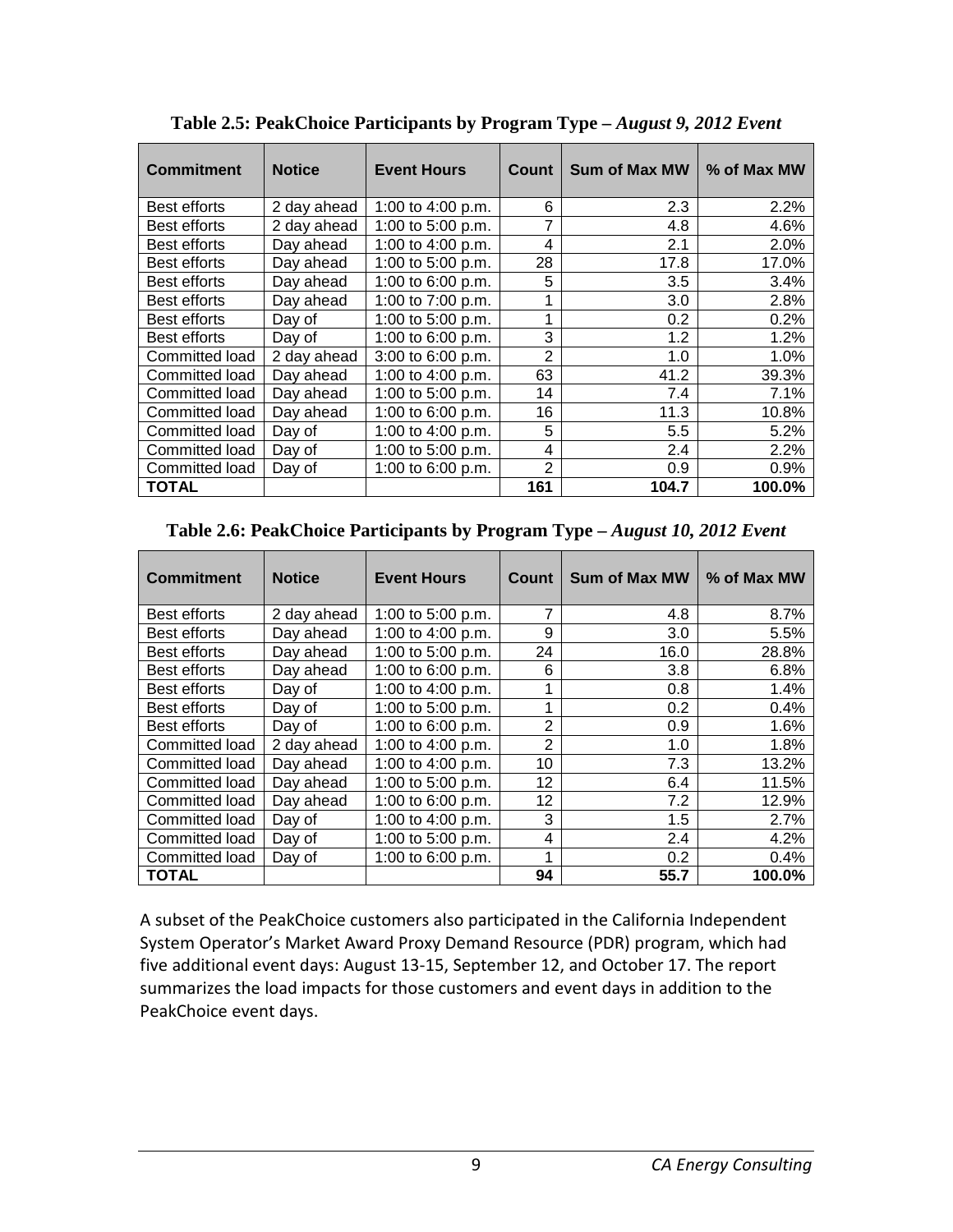## <span id="page-13-0"></span>**3. Study Methodology**

### <span id="page-13-1"></span>*3.1 Overview*

The ex post load impact evaluation includes three activities:

- 1) Develop estimates of hourly load impacts for the event days in 2012, where the evaluation conforms to the requirements of the Protocols;
- 2) Report the percentage of those load impacts that are accounted for by each industry type and each LCA; and
- 3) Estimate hourly load impacts for program enrollees who participated in the AutoDR program.

The first study activity consists of estimating the hourly load impacts and average daily load impacts for each event day during the 2012 program year. The results are summarized at the program level and various sub-program levels, using methods that conform to the Protocols. These include estimating the load impacts at both the program-level and per-enrolled-customer basis. The second study activity involves estimating load impacts for each industry type and each of the CAISO local capacity areas. In addition, uncertainty-adjusted ranges of load impact estimates are to be provided.

We estimated *individual customer regressions* that include event-specific variables, allowing the direct estimation of hourly load impacts for each called customer. Programlevel load impacts may then be obtained directly as the sum of the estimated individual customer load impacts for participating customers.<sup>[7](#page-13-4)</sup> In addition, load impacts by LCA (or other relevant sub-groups, such as Committed Load and Best Efforts, and day-ahead and day-of program types) may be obtained similarly as the sum of participating customer load impacts within each category. The availability of individual customer load impacts also provides the information needed to examine *distributions* of load impacts across customers of different types.

## <span id="page-13-2"></span>*3.2 Description of Methods*

### <span id="page-13-3"></span>**3.2.1 Regression Model**

The model shown below was separately estimated for each enrolled customer. Table 3.1 describes the terms included in the equation.

<span id="page-13-4"></span> <sup>7</sup> That is, we only add up load impacts for *participating* customers (all called Committed Load customers plus Best Efforts customers who submitted a bid). The reference and observed loads include all *called* customers (i.e., it includes Best Efforts customers who were called for the event but did not submit a bid).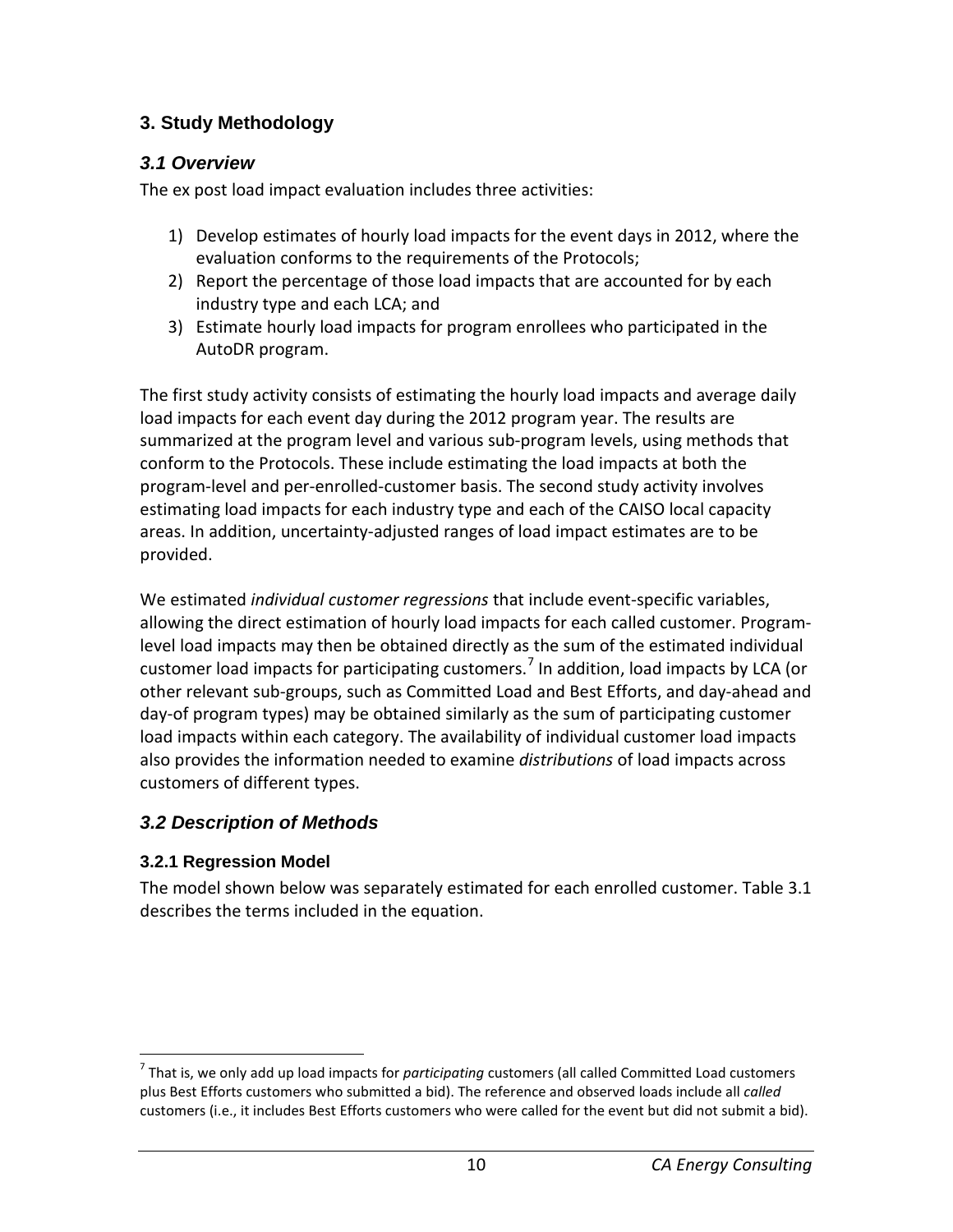$$
Q_{t} = a + \sum_{Evt=1}^{E} \sum_{i=1}^{24} (b_{i,Evt}^{PeakChoice} \times h_{i,t} \times PeakChoice_t) + \sum_{i=1}^{24} (b_{i}^{MonLoad} \times h_{i,t} \times HornLoad_{i,t})
$$
  
+ 
$$
\sum_{i=1}^{24} (b_{i}^{Weather} \times h_{i,t} \times Weather_t) + \sum_{i=2}^{24} (b_{i}^{MON} \times h_{i,t} \times MON_t) + \sum_{i=2}^{24} (b_{i}^{FRI} \times h_{i,t} \times FRI_t)
$$
  
+ 
$$
\sum_{i=2}^{24} (b_{i}^{h} \times h_{i,t}) + \sum_{i=2}^{5} (b_{i}^{DTYPE} \times DTYPE_{i,t}) + \sum_{i=6}^{10} (b_{i}^{MONTH} \times MONTH_{i,t}) + e_{t}
$$

<span id="page-14-0"></span>

|  | Table 3.1: Descriptions of Terms included in the Ex Post Regression Equation |  |
|--|------------------------------------------------------------------------------|--|
|  |                                                                              |  |

| Variable Name /<br><b>Term</b> | <b>Variable / Term Description</b>                                             |  |  |  |  |  |
|--------------------------------|--------------------------------------------------------------------------------|--|--|--|--|--|
| $Q_t$                          | the demand in hour <i>t</i> for a customer enrolled in PeakChoice prior to the |  |  |  |  |  |
|                                | last event date                                                                |  |  |  |  |  |
| The various b's                | the estimated parameters                                                       |  |  |  |  |  |
| $h_{i,t}$                      | a dummy variable for hour i                                                    |  |  |  |  |  |
| $PeakChoice_t$                 | an indicator variable for program event days                                   |  |  |  |  |  |
| Weather <sub>t</sub>           | the weather variables selected using our model screening process               |  |  |  |  |  |
| F                              | the number of event days that occurred during the program year                 |  |  |  |  |  |
| $MornLoad_t$                   | a variable equal to the average of the day's load in hours 1 through 10        |  |  |  |  |  |
| MON <sub>t</sub>               | a dummy variable for Monday                                                    |  |  |  |  |  |
| FRI.                           | a dummy variable for Friday                                                    |  |  |  |  |  |
| $DTYPE_{it}$                   | a series of dummy variables for each day of the week                           |  |  |  |  |  |
| $MONTH_{it}$                   | a series of dummy variables for each month                                     |  |  |  |  |  |
| $e_t$                          | the error term.                                                                |  |  |  |  |  |

The "morning load" variables are included in the same spirit as the day-of adjustment to the 10-in-10 baseline settlement method. That is, those variables help adjust the reference loads (or the loads that would have been observed in the absence of an event) for factors that affect pre-event usage, but are not accounted for by the other included variables. The model allows for the hourly load profile to differ by day of week, with separate profiles for Monday, Tuesday through Thursday, and Friday.

The model specification shown above has the *level* of load in a particular hour as the dependent variable. As part of our model validation process (explained in Section 5), we tested models in which the dependent variable is the *difference* between the current hour's load and the load during the same hour on the previous day. We refer to these as models of "differences," in which these differences are calculated for all of the variables included in the model. Therefore, instead of estimating the equation using  $Q_t$  as the dependent variable (as in the levels model), the model is estimated using *dQt*, which is calculated from hourly data as follows:

$$
d\boldsymbol{Q}_{\!t}=\boldsymbol{Q}_{\!t}-\boldsymbol{Q}_{\!t-24}
$$

Every explanatory variable in the estimating equation is transformed in the same fashion and the model is estimated using the differenced data.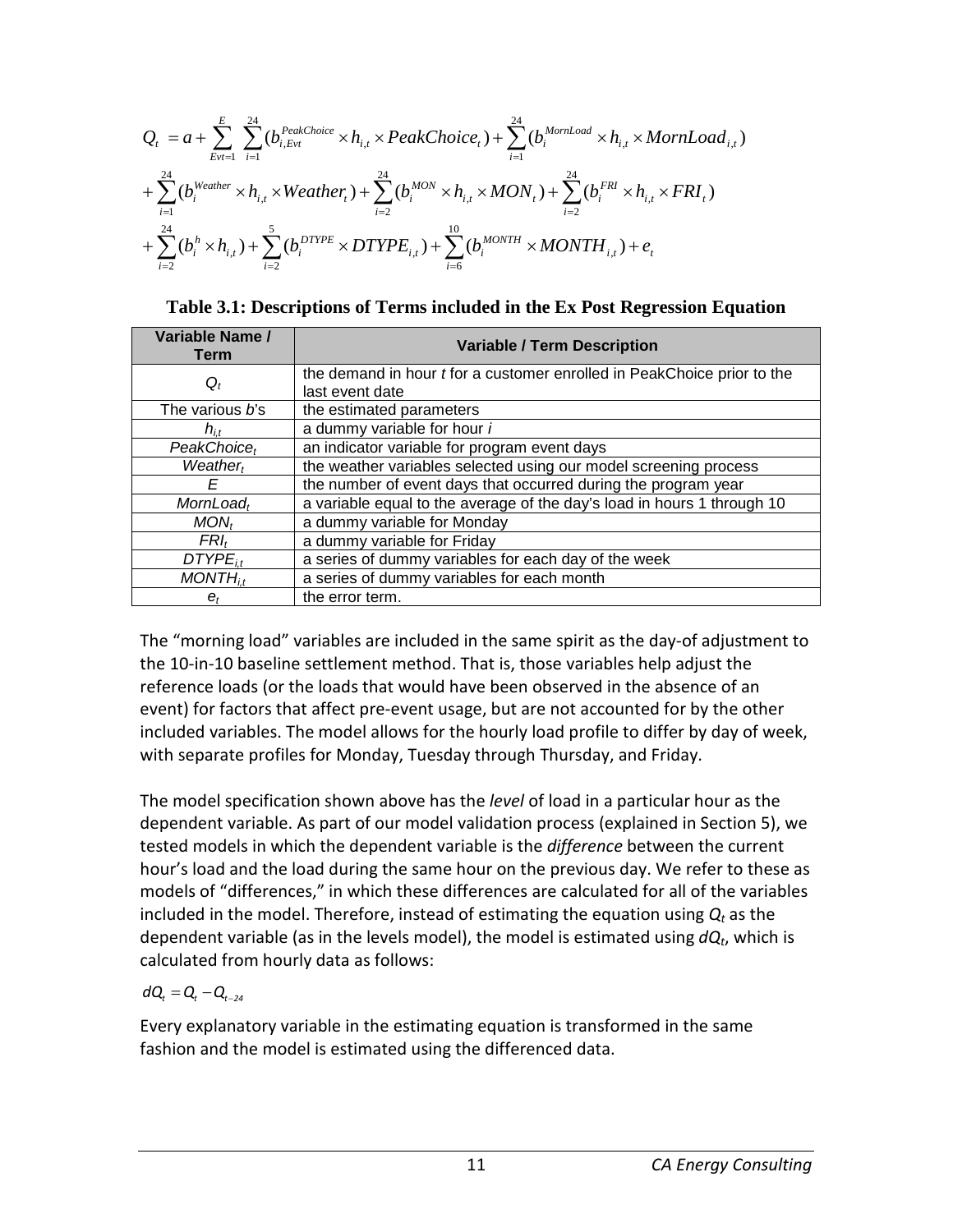We estimated customer-level equations for all called customers. These equations produced estimates of hourly load impacts and the implied average daily load impacts for the event for each customer. Load impacts by industry type, CAISO local capacity area, program type, and presence of enabling technology were calculated by adding the load impacts from the customer-level regression models of participating customers. The following six major categories of PeakChoice program variations were used in this evaluation:

- Committed Load, Day-ahead notice;
- Committed Load, Day-of notice;
- Committed Load, Two-day-ahead notice;
- Best Efforts, Day-ahead notice;
- Best Efforts, Day-of notice; and
- Best Efforts, Two-day-ahead notice.

### <span id="page-15-0"></span>**3.2.2 Development of Uncertainty-Adjusted Load Impacts**

The Load Impact Protocols require the estimation of uncertainty-adjusted load impacts. In the case of ex post load impacts, the parameters that constitute the load impact estimates are not estimated with certainty. Therefore, we base the uncertainty-adjusted load impacts on the variances associated with the estimated load impacts.

Specifically, we add the variances of the estimated load impacts across the customers participating in the event in question. The uncertainty-adjusted scenarios were simulated under the assumption that each hour's load impact is normally distributed with the mean equal to the sum of the estimated load impacts and the standard deviation equal to the square root of the sum of the variances of the errors around the estimates of the load impacts. Results for the  $10^{th}$ ,  $30^{th}$ ,  $70^{th}$ , and  $90^{th}$  percentile scenarios are generated from these distributions.

# <span id="page-15-1"></span>**4. Detailed Study Findings**

The primary objective of the ex post evaluation is to estimate the aggregate and per-customer PeakChoice event-day load impacts.<sup>[8](#page-15-2)</sup> This section begins with a summary of estimated *hourly* and *average hourly load impacts*, with separate tables summarizing load impacts by event, industry type, local capacity area, and program type. Tables of hourly load impacts are then presented in the format required by the Load Impact Protocols adopted by the California Public Utilities Commission (CPUC) in Decision (D.) 08-04-050 ("the Protocols"), including uncertainty-adjusted load impacts at different probability levels, and figures that illustrate the PeakChoice event-day loads and load impacts.

<span id="page-15-2"></span> $8$  The main body of the report focuses on aggregate program impacts. The full set of tables required by the Protocols, including load impacts by event day and local capacity area, are provided separately in an Excel file.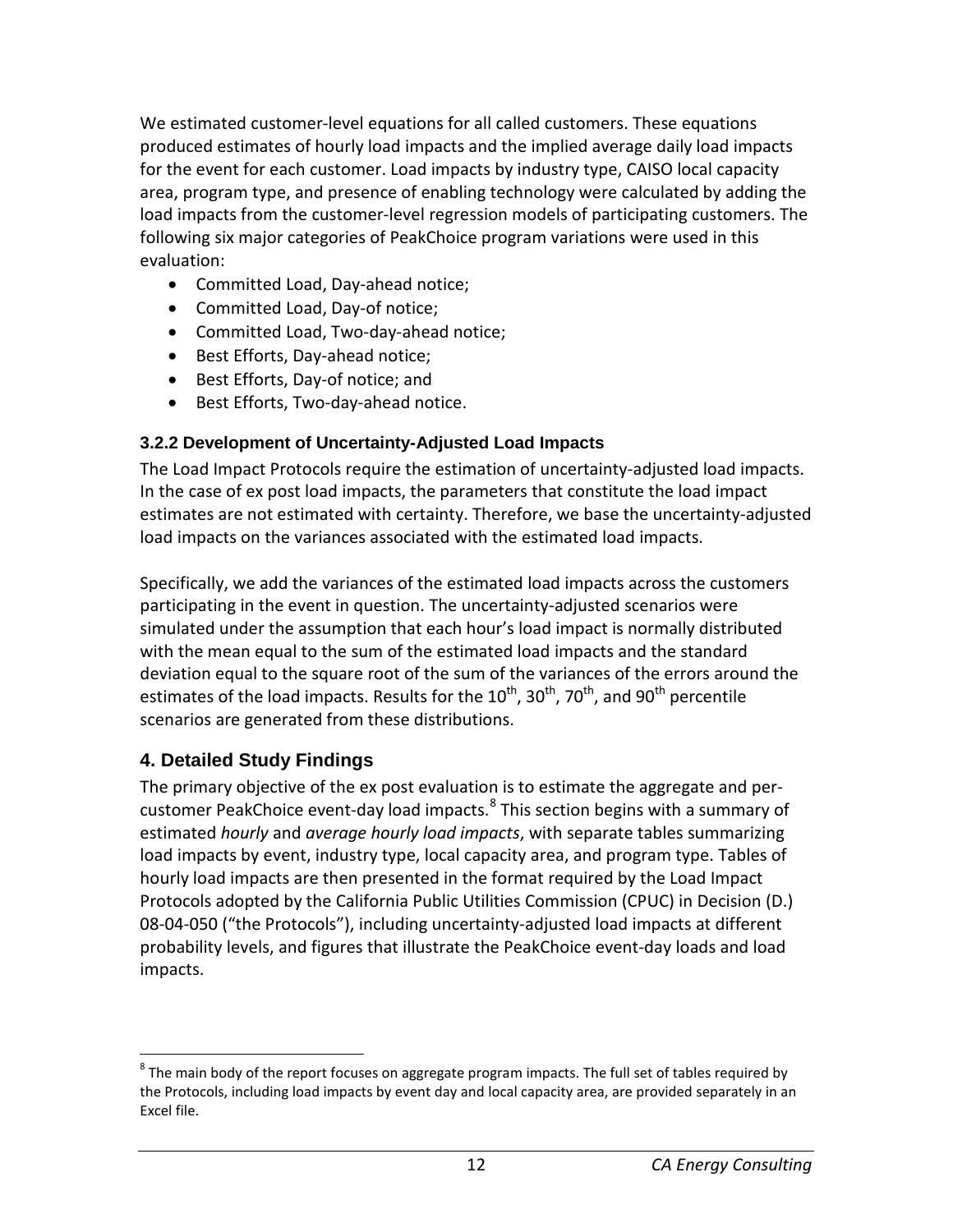# <span id="page-16-0"></span>*4.1 Average Hourly Load Impacts by Industry Group, LCA, and Program*

Aggregate PeakChoice program load impacts were estimated on the basis of individual customer regression equations using data for all participants. Table 4.1 summarizes the estimated hourly load impacts, along with the estimated reference load and observed load) for the three PeakChoice event days, reflecting an aggregation across program types.<sup>[9](#page-16-3)</sup> Note that fewer customers were called for the August 10<sup>th</sup> event day, which is why the levels of the aggregate reference load and load impact are lower than they are on the preceding event days.

Total PeakChoice load impacts averaged 3.9 MW across the three event days. This is substantially lower than the 20.9 MW average during PY2011, primarily due to the departure of the program's largest customer.

<span id="page-16-1"></span>

| Event | <b>Date</b> | Day of<br><b>Week</b> | <b>Estimated</b><br><b>Reference Load</b><br>(MW) | <b>Observed</b><br>Load (MW) | <b>Estimated Load</b><br>Impact (MW) | $%$ LI |
|-------|-------------|-----------------------|---------------------------------------------------|------------------------------|--------------------------------------|--------|
|       | 7/11/2012   | Wednesday             | 128.2                                             | 123.8                        | 4.4                                  | 3.5%   |
| 2     | 8/9/2012    | Thursday              | 129.2                                             | 124.8                        | 4.4                                  | 3.4%   |
| 3     | 8/10/2012   | Fridav                | 69.3                                              | 66.5                         | 2.8                                  | 4.0%   |
|       |             | Average               | 108.9                                             | 105.0                        | 3.9                                  | 3.6%   |
|       |             | Std. Dev.             |                                                   |                              | 0.9                                  | 0.9%   |

**Table 4.1: Average Hourly Load Impacts by Event,** *PeakChoice*

Table 4.2 summarizes the estimated load impacts for the five PDR event days during the 1:00 to 7:00 p.m. event window. The events are quite different from one another due to changes in the participating customers.

<span id="page-16-2"></span>

| <b>Event</b> | <b>Date</b> | Day of<br><b>Week</b> | <b>Estimated</b><br><b>Reference Load</b><br>(MW) | <b>Observed</b><br>Load (MW) | <b>Estimated Load</b><br>Impact (MW) | % LI  |
|--------------|-------------|-----------------------|---------------------------------------------------|------------------------------|--------------------------------------|-------|
|              | 8/13/2012   | Monday                | 4.59                                              | 4.35                         | 0.25                                 | 5.3%  |
| 2            | 8/14/2012   | Tuesday               | 0.70                                              | 0.28                         | 0.42                                 | 59.4% |
| 3            | 8/15/2012   | Wednesday             | 5.23                                              | 4.51                         | 0.73                                 | 13.9% |
| 4            | 9/12/2012   | Wednesday             | 2.27                                              | 2.26                         | 0.01                                 | 0.3%  |
| 5            | 10/17/2012  | Wednesday             | 1.29                                              | 1.08                         | 0.21                                 | 16.3% |
|              |             | Average               | 2.82                                              | 2.50                         | 0.32                                 | 11.4% |
|              |             | Std. Dev.             |                                                   |                              | 0.27                                 | 9.6%  |

**Table 4.2: Average Hourly Load Impacts by Event,** *PDR*

Tables 4.3, 4.4 and 4.5 show the distribution of estimated average hourly load impacts by industry group, LCA and program type, respectively, for the average PeakChoice event (i.e., not considering the five PDR events). The reference loads, observed loads, and load impacts are averaged across 2:00 to 6:00 p.m. to produce the tables.

<span id="page-16-3"></span> $9$  The load impacts are summed over only participating customers, while the observed and reference loads include all called customers. The July  $11^{th}$  event is summarized across 2:00 to 6:00 p.m., while the latter two events are summarized across 1:00 to 6:00 p.m.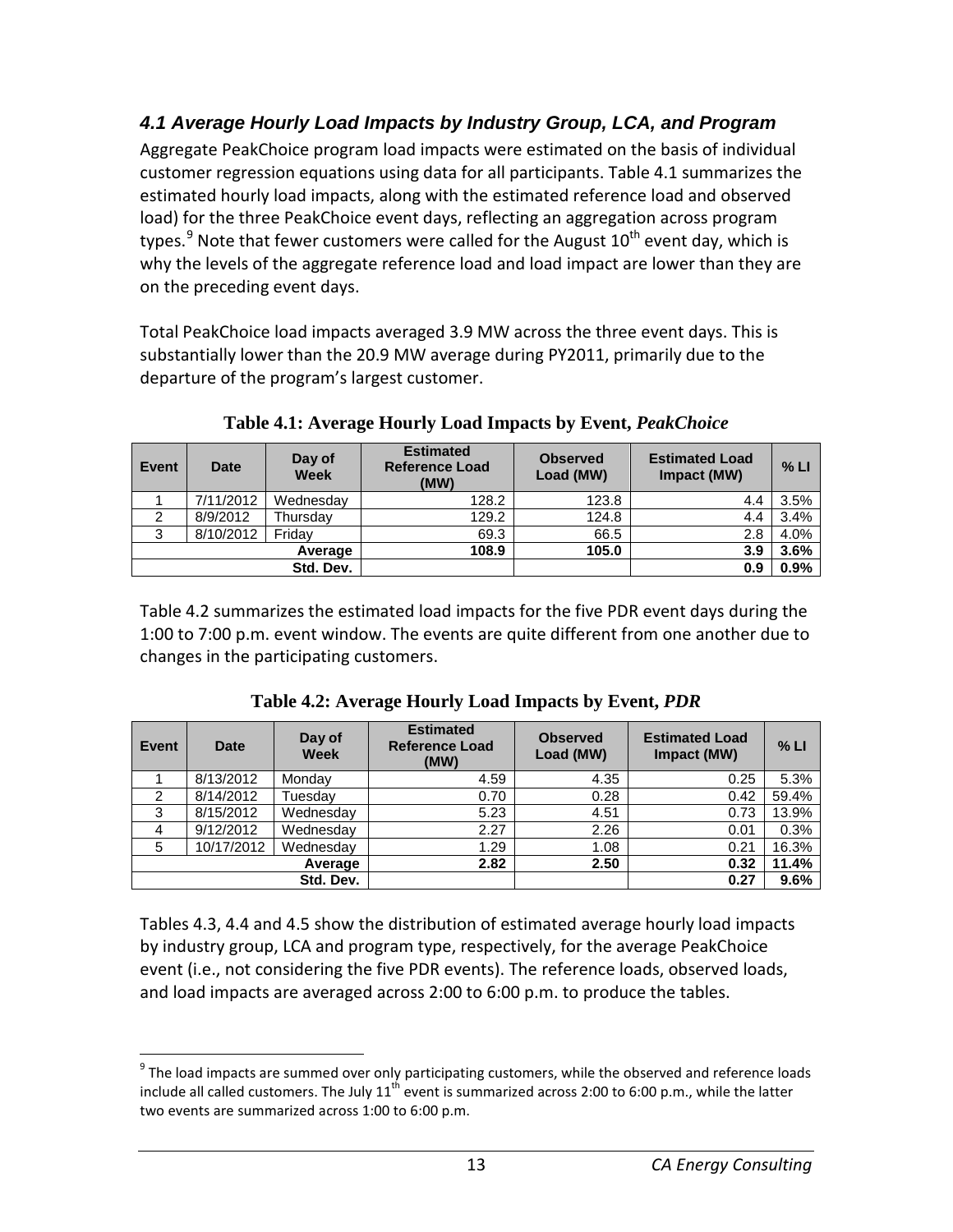| <b>Industry Type</b>                     | # of<br><b>SAIDs</b> | <b>Estimated</b><br><b>Reference</b><br>Load (MW) | <b>Observed</b><br>Load (MW) | <b>Estimated</b><br><b>Load Impact</b><br>(MW) | % Load<br>Impact |
|------------------------------------------|----------------------|---------------------------------------------------|------------------------------|------------------------------------------------|------------------|
| 1. Agriculture, Mining & Construction    |                      | 1.1                                               | 0.6                          | 0.46                                           | 44.0%            |
| 2. Manufacturing                         | 61                   | 27.6                                              | 26.8                         | 0.81                                           | 2.9%             |
| 3. Wholesale, Transport, Other Utilities | 6                    | 0.9                                               | 0.9                          | 0.03                                           | 3.0%             |
| 4. Retail Stores                         | っ                    | 0.3                                               | 0.3                          | 0.02                                           | 6.2%             |
| 5. Offices, Hotels, Health, Services     | 137                  | 64.4                                              | 63.1                         | 1.26                                           | 2.0%             |
| 6. Schools                               | 32                   | 9.9                                               | 9.0                          | 0.87                                           | 8.9%             |
| 7. Entertainment, Other Services, Gov't  | 10                   | 3.4                                               | 3.2                          | 0.22                                           | 6.4%             |
| 8. Other/Unknown                         | っ                    | 0.9                                               | 0.8                          | 0.08                                           | 8.9%             |
| <b>TOTAL</b>                             | 254                  | 108.4                                             | 104.6                        | 3.75                                           | 3.5%             |

<span id="page-17-0"></span>**Table 4.3: Average Hourly PeakChoice Load Impacts (MW) –** *by Industry Type*

Table 4.4 shows average hourly load impacts by LCA.

**Table 4.4: Average Hourly PeakChoice Load Impacts (MW) –** *by LCA*

<span id="page-17-1"></span>

| <b>Local Capacity Area</b> | # of<br><b>SAIDs</b> | <b>Estimated</b><br><b>Reference Load</b><br>(MW) | <b>Observed</b><br>Load (MW) | <b>Estimated Load</b><br>Impact (MW) | % Load<br><b>Impact</b> |
|----------------------------|----------------------|---------------------------------------------------|------------------------------|--------------------------------------|-------------------------|
| Greater Bay Area           | 205                  | 91.6                                              | 89.8                         | 1.81                                 | 2.0%                    |
| Greater Fresno             |                      | 0.4                                               | 0.4                          | 0.00                                 | 0.0%                    |
| <b>Humboldt</b>            |                      | 0.0                                               | 0.0                          | 0.00                                 | 0.0%                    |
| Kern                       | 17                   | 7.7                                               | 6.9                          | 0.77                                 | 10.0%                   |
| Northern Coast             | 9                    | 1.6                                               | 1.5                          | 0.09                                 | 5.4%                    |
| Not in any LCA             | 19                   | 6.8                                               | 5.8                          | 1.00                                 | 14.6%                   |
| Stockton                   | 2                    | 0.3                                               | 0.2                          | 0.09                                 | 28.2%                   |
| <b>TOTAL</b>               | 254                  | 108.4                                             | 104.6                        | 3.75                                 | 3.5%                    |

Table 4.5 shows the average hourly loads and load impact across all PeakChoice event days (from 2:00 to 6:00 p.m.) by program type. The majority of the load impacts were in the Best Efforts and Committed Load day-ahead notice groups

<span id="page-17-2"></span>**Table 4.5: Average Hourly PeakChoice Load Impacts (MW) –** *by Program Type*

| <b>Program Type</b>         | # of<br><b>SAIDs</b> | <b>Estimated</b><br><b>Reference Load</b><br>(MW) | <b>Observed</b><br>Load (MW) | <b>Estimated Load</b><br>Impact (MW) | % Load<br><b>Impact</b> |
|-----------------------------|----------------------|---------------------------------------------------|------------------------------|--------------------------------------|-------------------------|
| Best Efforts, Day Ahead     | 92                   | 38.0                                              | 36.5                         | 1.46                                 | 3.9%                    |
| Best Efforts, Day Of        | 39                   | 15.0                                              | 14.9                         | 0.11                                 | 0.8%                    |
| Best Efforts, 2-Day Ahead   | 16                   | 5.5                                               | 5.5                          | $-0.01$                              | $-0.2%$                 |
| Committed Load, Day Ahead   | 94                   | 43.4                                              | 42.0                         | 1.42                                 | 3.3%                    |
| Committed Load, Day Of      | 11                   | 5.5                                               | 4.8                          | 0.67                                 | 12.3%                   |
| Committed Load, 2-Day Ahead | ົ                    | 1.0                                               | 0.9                          | 0.10                                 | 10.2%                   |
| <b>TOTAL</b>                | 254                  | 108.4                                             | 104.6                        | 3.75                                 | 3.5%                    |

The average per-customer event-hour load impact by program type was as follows:

- 1. Committed load, day-of notice = 59.1 kW
- 2. Committed load, day-ahead notice = 15.1 kW
- 3. Committed load, two-day-ahead notice = 49.9 kW
- 4. Best efforts, day-of notice = 2.9 kW
- 5. Best efforts, day-ahead notice = 15.9 kW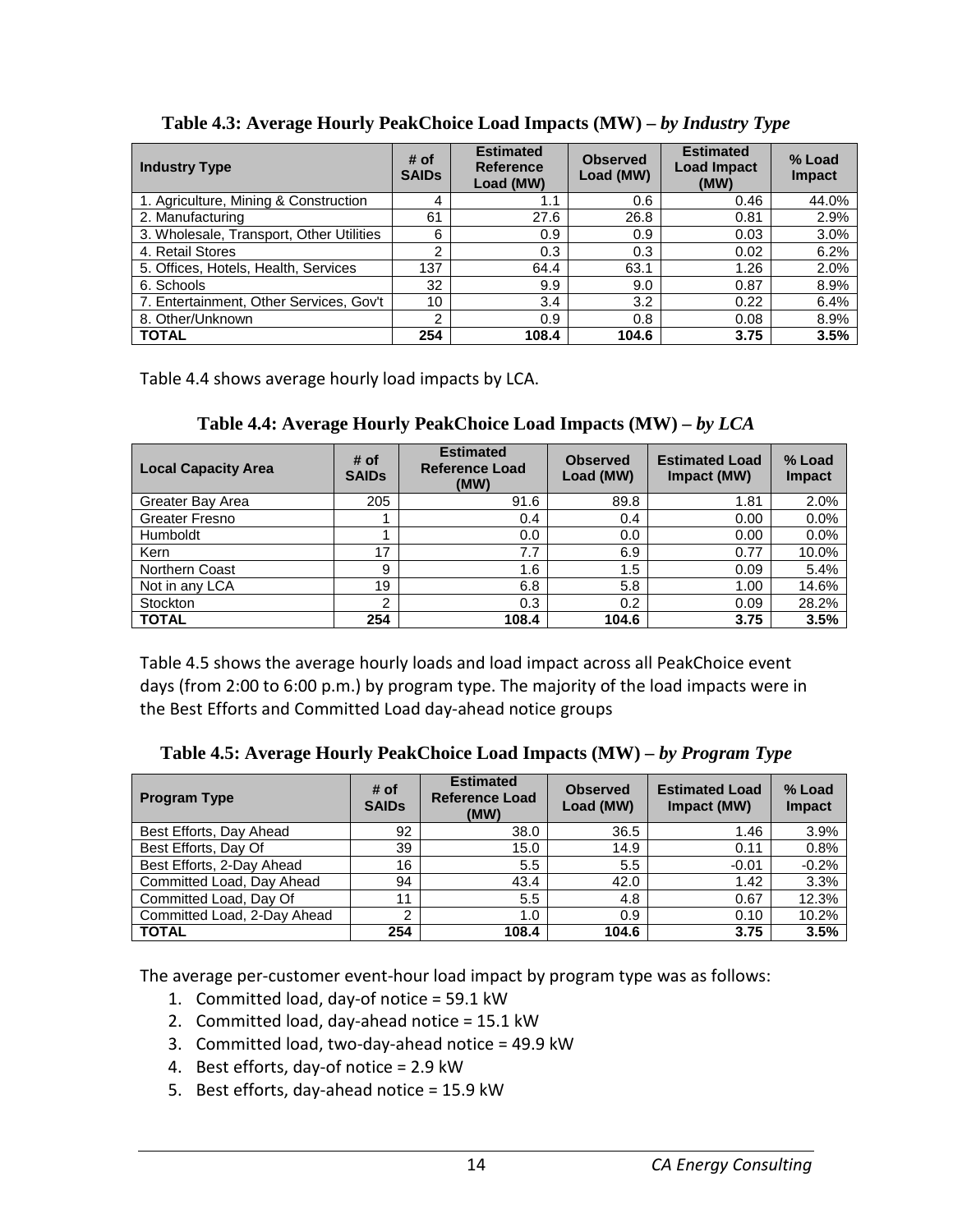6. Best efforts, two-day-ahead notice = 0 kW

## <span id="page-18-0"></span>*4.2 Hourly Load Impacts*

Table 4.6 presents hourly load impacts for all PeakChoice customers and events (excluding the PDR events) in the manner required by the Protocols. Load impacts were estimated from the individual customer regressions for customers who participated in each event. Note that the overall level of the reference loads and load impacts is reduced somewhat by the inclusion of the third event, during which fewer customers participated.

| Hour           | <b>Estimated</b><br><b>Reference Load</b> | <b>Observed</b><br><b>Event-Day</b><br>Load       | <b>Estimated</b><br><b>Load Impact</b> | Weighted<br>Average                      |                                                           |          | <b>Uncertainty Adjusted Impact (MWh/hr) - Percentiles</b> |          |          |
|----------------|-------------------------------------------|---------------------------------------------------|----------------------------------------|------------------------------------------|-----------------------------------------------------------|----------|-----------------------------------------------------------|----------|----------|
| Ending         | (MWh/hr)                                  | (MWh/hr)                                          | (MWh/hr)                               | Temperature (°F)                         | 10th%ile                                                  | 30th%ile | 50th%ile                                                  | 70th%ile | 90th%ile |
| 1              | 64.2                                      | 64.0                                              | 0.1                                    | 63                                       | $-0.4$                                                    | $-0.1$   | 0.1                                                       | 0.4      | 0.7      |
| $\overline{2}$ | 63.2                                      | 63.0                                              | 0.1                                    | 62                                       | $-0.5$                                                    | $-0.1$   | 0.1                                                       | 0.4      | 0.7      |
| 3              | 62.2                                      | 61.9                                              | 0.2                                    | 62                                       | $-0.3$                                                    | 0.0      | 0.2                                                       | 0.5      | 0.8      |
| 4              | 62.3                                      | 62.2                                              | 0.1                                    | 61                                       | $-0.5$                                                    | $-0.2$   | 0.1                                                       | 0.3      | 0.7      |
| 5              | 63.7                                      | 63.7                                              | 0.1                                    | 60                                       | $-0.5$                                                    | $-0.2$   | 0.1                                                       | 0.3      | 0.6      |
| 6              | 70.5                                      | 70.6                                              | 0.0                                    | 60                                       | $-0.6$                                                    | $-0.3$   | 0.0                                                       | 0.2      | 0.6      |
| 7              | 80.0                                      | 80.1                                              | $-0.1$                                 | 60                                       | $-0.7$                                                    | $-0.3$   | $-0.1$                                                    | 0.2      | 0.5      |
| 8              | 87.1                                      | 87.1                                              | $-0.1$                                 | 62                                       | $-0.6$                                                    | $-0.3$   | $-0.1$                                                    | 0.2      | 0.5      |
| 9              | 93.6                                      | 93.9                                              | $-0.2$                                 | 65                                       | $-0.8$                                                    | $-0.5$   | $-0.2$                                                    | 0.0      | 0.3      |
| 10             | 100.3                                     | 100.1                                             | 0.1                                    | 68                                       | $-0.5$                                                    | $-0.1$   | 0.1                                                       | 0.4      | 0.7      |
| 11             | 105.0                                     | 104.8                                             | 0.2                                    | 72                                       | $-0.4$                                                    | 0.0      | 0.2                                                       | 0.4      | 0.8      |
| 12             | 108.3                                     | 108.0                                             | 0.3                                    | 76                                       | $-0.3$                                                    | 0.1      | 0.3                                                       | 0.5      | 0.9      |
| 13             | 109.8                                     | 109.1                                             | 0.7                                    | 79                                       | 0.1                                                       | 0.4      | 0.7                                                       | 0.9      | 1.2      |
| 14             | 112.1                                     | 108.4                                             | 3.8                                    | 82                                       | 3.2                                                       | 3.5      | 3.8                                                       | 4.0      | 4.4      |
| 15             | 113.2                                     | 108.0                                             | 5.2                                    | 84                                       | 4.6                                                       | 5.0      | 5.2                                                       | 5.5      | 5.8      |
| 16             | 111.8                                     | 107.5                                             | 4.3                                    | 85                                       | 3.7                                                       | 4.1      | 4.3                                                       | 4.5      | 4.9      |
| 17             | 107.4                                     | 104.5                                             | 2.9                                    | 84                                       | 2.3                                                       | 2.7      | 2.9                                                       | 3.1      | 3.5      |
| 18             | 101.1                                     | 98.5                                              | 2.6                                    | 83                                       | 2.0                                                       | 2.3      | 2.6                                                       | 2.8      | 3.2      |
| 19             | 87.8                                      | 86.1                                              | 1.7                                    | 81                                       | 1.1                                                       | 1.5      | 1.7                                                       | 2.0      | 2.3      |
| 20             | 80.3                                      | 79.2                                              | 1.1                                    | 76                                       | 0.5                                                       | 0.9      | 1.1                                                       | 1.4      | 1.7      |
| 21             | 75.6                                      | 74.8                                              | 0.8                                    | 71                                       | 0.2                                                       | 0.6      | 0.8                                                       | 1.0      | 1.4      |
| 22             | 72.0                                      | 71.7                                              | 0.3                                    | 68                                       | $-0.3$                                                    | 0.1      | 0.3                                                       | 0.6      | 0.9      |
| 23             | 68.5                                      | 68.7                                              | $-0.3$                                 | 66                                       | $-0.9$                                                    | $-0.5$   | $-0.3$                                                    | 0.0      | 0.3      |
| 24             | 65.8                                      | 66.2                                              | $-0.4$                                 | 64                                       | $-1.0$                                                    | $-0.6$   | $-0.4$                                                    | $-0.1$   | 0.2      |
|                | <b>Reference Energy</b>                   | Observed<br><b>Event-Day</b><br><b>Energy Use</b> | Change in<br><b>Energy Use</b>         | <b>Cooling Degree</b><br>Hours (Base 75° | <b>Uncertainty Adjusted Impact (MWh/hr) - Percentiles</b> |          |                                                           |          |          |
|                | Use (MWh)                                 | (MWh)                                             | (MWh)                                  | F)                                       | 10th                                                      | 30th     | 50th                                                      | 70th     | 90th     |
| <b>Daily</b>   | 2.066                                     | 2,042                                             | 24                                     | 54.3                                     | n/a                                                       | n/a      | n/a                                                       | n/a      | n/a      |

#### <span id="page-18-1"></span>**Table 4.6: Hourly PeakChoice Loads and Load Impacts (MW) –** *Typical Event Day*

Figure 4.1 shows the estimated hourly load impacts for each program type, which allows for a comparison of the load impacts across program types. Three of the programs (Committed Load Day Of and Day Ahead; and Best Efforts Day Ahead) provided the majority of the total load impact. Figure 4.2 shows the hourly load impacts by event day.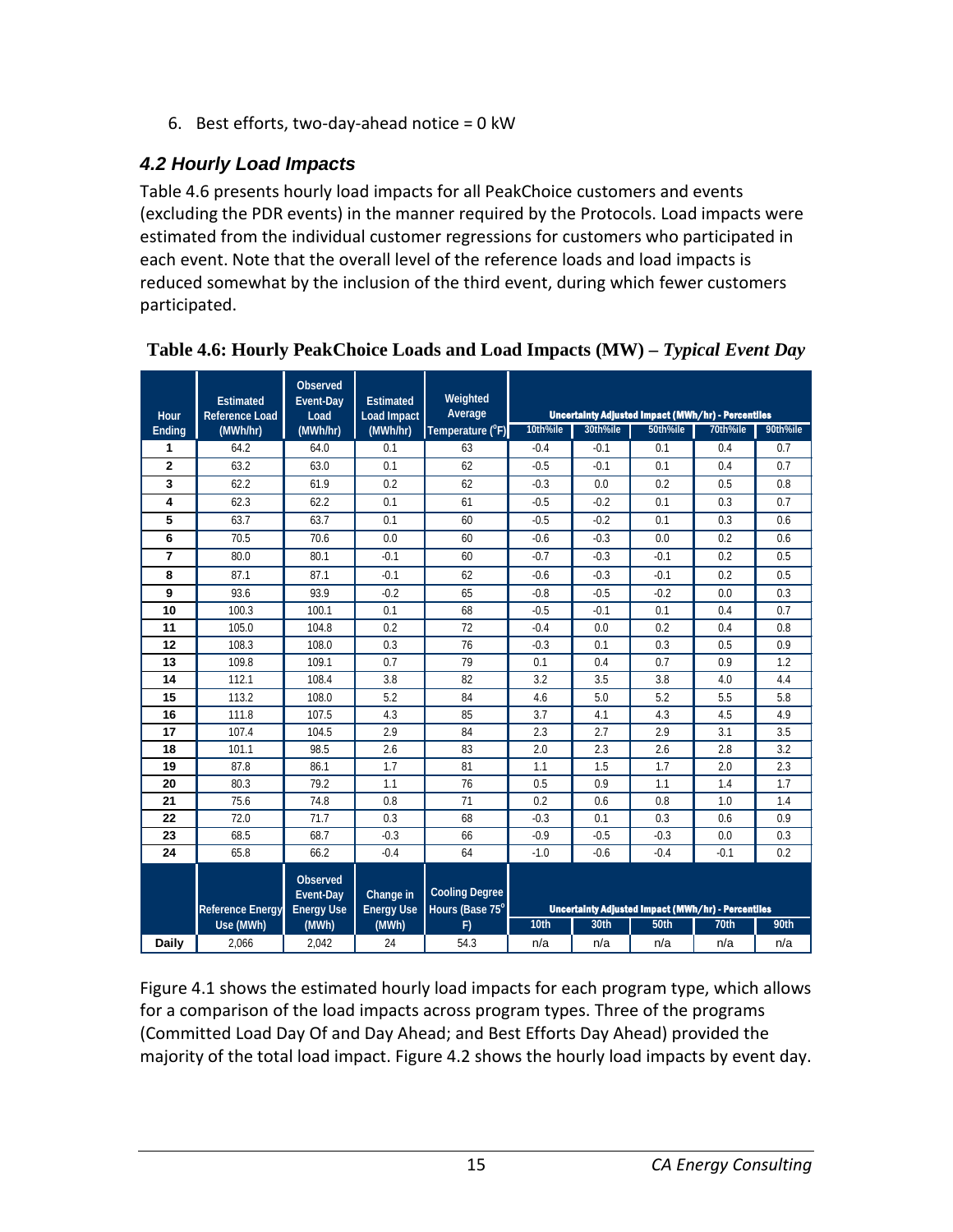<span id="page-19-0"></span>

**Figure 4.1: PeakChoice Hourly Load Impacts by Program Type[10](#page-19-2)**

<span id="page-19-1"></span>**Figure 4.2: PeakChoice Hourly Load Impacts by Event Day**



<span id="page-19-2"></span> $10$  Due to confidentiality concerns, load impacts have been removed for Best Efforts, Two-Day Ahead; Committed Load, Two-Day Ahead; and Committed Load, Day Of customers.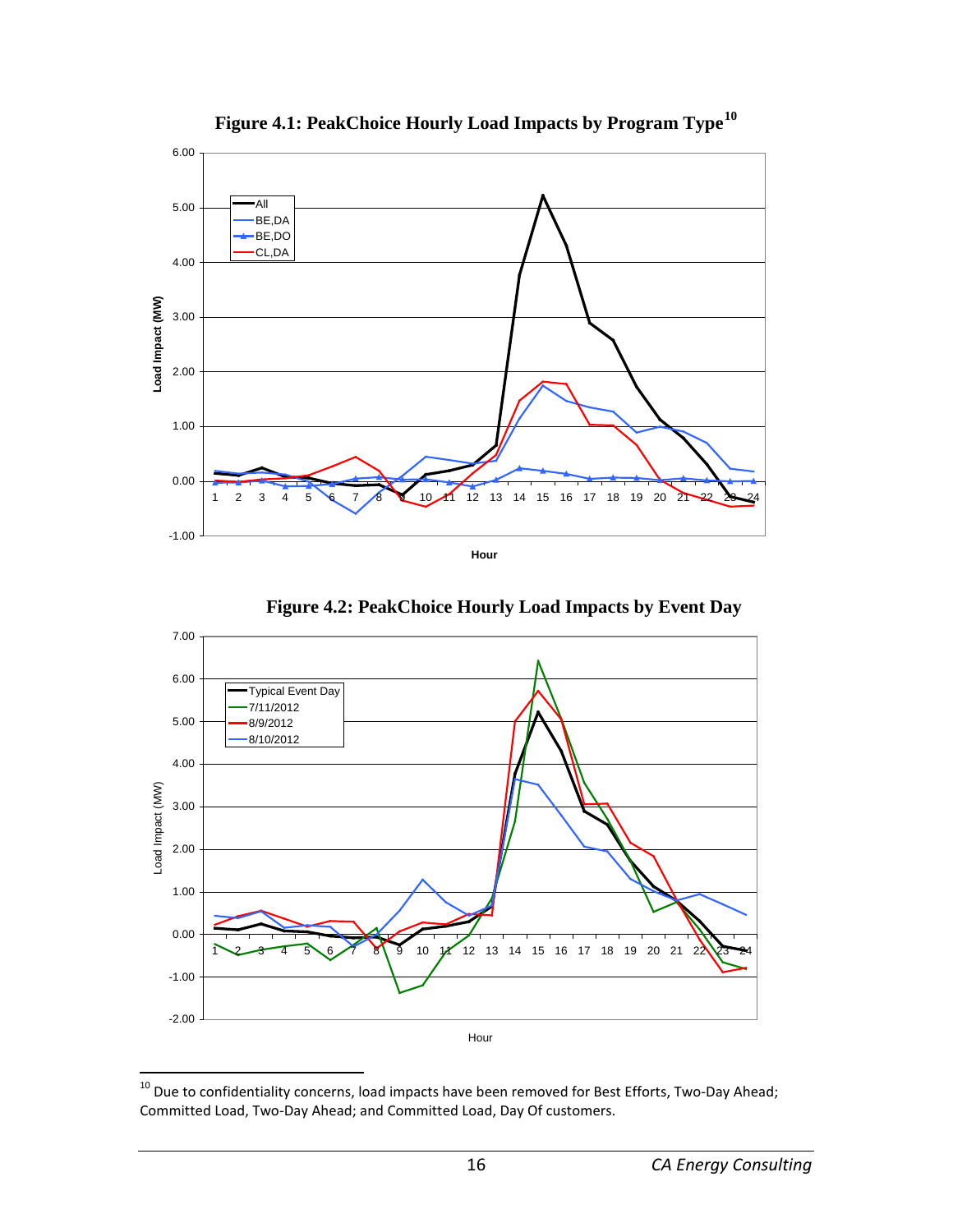## <span id="page-20-0"></span>*4.3 Protocol Tables by Program*

Tables 4.7 through 4.12 present hourly PeakChoice estimated reference loads, observed loads, and load impacts for each program type, averaged across the three PeakChoice event days. As with the results presented above, the load impacts are estimated only for participating customers, while the reference and observed loads include all called customers (i.e., including Best Efforts customers who were called but did not submit a bid).

<span id="page-20-1"></span>The full set of tables required by the Protocols, including tables for each local capacity area, is contained in an Excel file attached as an Appendix.

#### **Table 4.7: Hourly Loads and Load Impacts for the Typical Event Day** – *PG&E PeakChoice Committed Load, Day-Of Notice*

Table removed due to confidentiality concerns.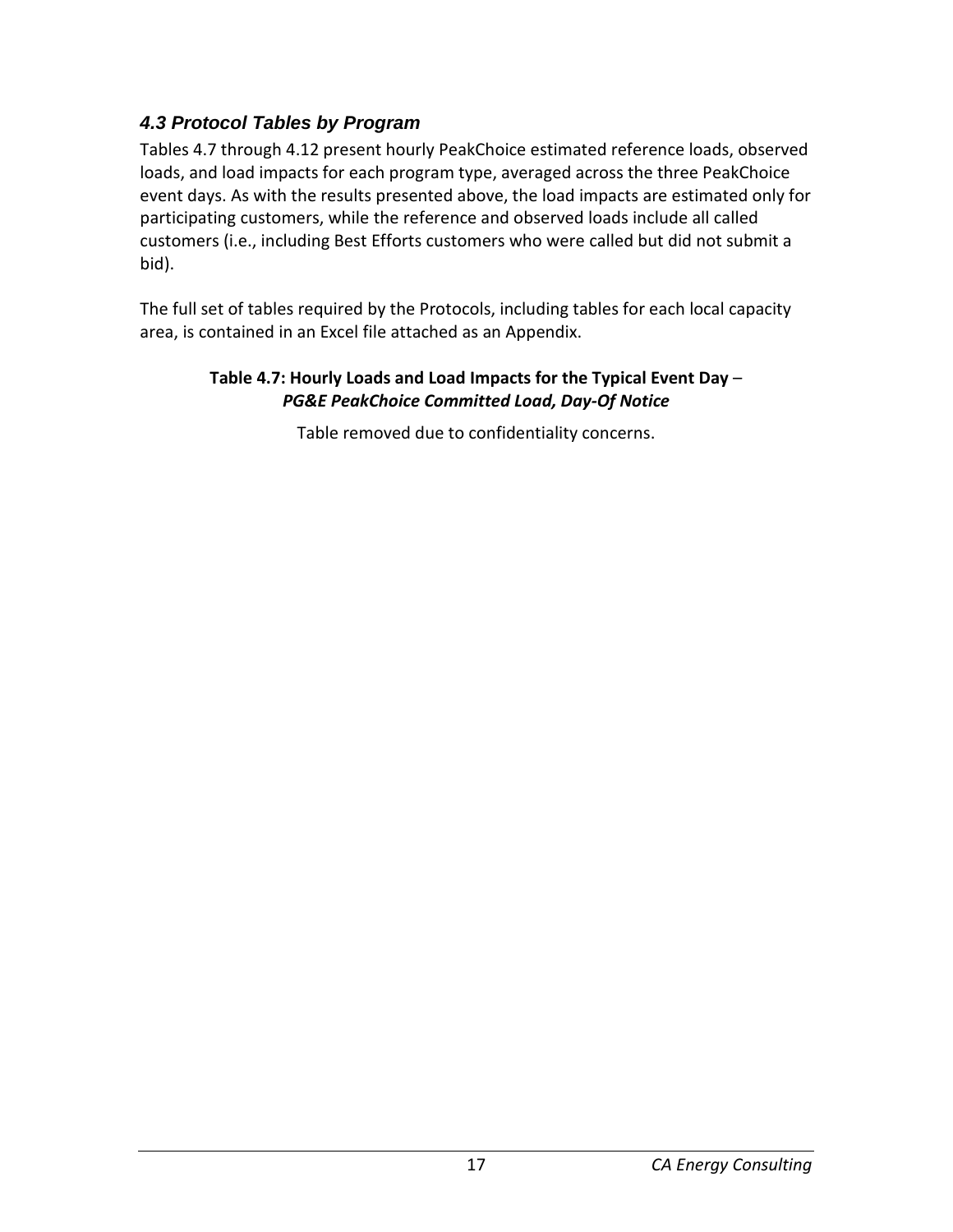<span id="page-21-0"></span>

| <b>Hour</b>             | <b>Estimated</b><br><b>Reference Load</b> | Observed<br>Event-Day<br>Load                     | <b>Estimated</b><br>Load Impact | Weighted<br>Average                      | 10th%ile | 30th%ile | <b>Uncertainty Adjusted Impact (MWh/hr) - Percentiles</b><br>50th%ile | 70th%ile | 90th%ile |
|-------------------------|-------------------------------------------|---------------------------------------------------|---------------------------------|------------------------------------------|----------|----------|-----------------------------------------------------------------------|----------|----------|
| Ending<br>1             | (MWh/hr)<br>27.52                         | (MWh/hr)<br>27.50                                 | (MWh/hr)<br>0.02                | Temperature (°F)<br>63                   | $-0.28$  |          | 0.02                                                                  | 0.14     |          |
|                         |                                           |                                                   |                                 |                                          |          | $-0.10$  |                                                                       |          | 0.31     |
| $\overline{\mathbf{2}}$ | 27.16                                     | 27.17                                             | $-0.01$                         | 62                                       | $-0.30$  | $-0.13$  | $-0.01$                                                               | 0.12     | 0.29     |
| 3                       | 26.76                                     | 26.72                                             | 0.04                            | 61                                       | $-0.26$  | $-0.08$  | 0.04                                                                  | 0.16     | 0.33     |
| 4                       | 26.61                                     | 26.55                                             | 0.06                            | 60                                       | $-0.24$  | $-0.06$  | 0.06                                                                  | 0.18     | 0.36     |
| 5                       | 26.95                                     | 26.84                                             | 0.11                            | 59                                       | $-0.18$  | $-0.01$  | 0.11                                                                  | 0.24     | 0.41     |
| 6                       | 28.08                                     | 27.80                                             | 0.27                            | 59                                       | $-0.02$  | 0.15     | 0.27                                                                  | 0.40     | 0.57     |
| $\overline{7}$          | 30.65                                     | 30.20                                             | 0.45                            | 59                                       | 0.15     | 0.33     | 0.45                                                                  | 0.57     | 0.75     |
| 8                       | 32.53                                     | 32.33                                             | 0.19                            | 61                                       | $-0.10$  | 0.07     | 0.19                                                                  | 0.31     | 0.49     |
| 9                       | 34.61                                     | 34.96                                             | $-0.35$                         | 64                                       | $-0.64$  | $-0.47$  | $-0.35$                                                               | $-0.23$  | $-0.05$  |
| 10                      | 37.07                                     | 37.53                                             | $-0.46$                         | 67                                       | $-0.76$  | $-0.58$  | $-0.46$                                                               | $-0.34$  | $-0.16$  |
| 11                      | 39.12                                     | 39.36                                             | $-0.23$                         | 70                                       | $-0.53$  | $-0.36$  | $-0.23$                                                               | $-0.11$  | 0.06     |
| 12                      | 40.94                                     | 40.79                                             | 0.15                            | 74                                       | $-0.15$  | 0.02     | 0.15                                                                  | 0.27     | 0.44     |
| 13                      | 41.90                                     | 41.42                                             | 0.49                            | 78                                       | 0.19     | 0.36     | 0.49                                                                  | 0.61     | 0.78     |
| 14                      | 43.03                                     | 41.55                                             | 1.48                            | 81                                       | 1.18     | 1.35     | 1.48                                                                  | 1.60     | 1.77     |
| 15                      | 43.78                                     | 41.96                                             | 1.82                            | 84                                       | 1.52     | 1.70     | 1.82                                                                  | 1.94     | 2.12     |
| 16                      | 44.13                                     | 42.35                                             | 1.78                            | 85                                       | 1.48     | 1.66     | 1.78                                                                  | 1.90     | 2.08     |
| 17                      | 43.80                                     | 42.77                                             | 1.03                            | 85                                       | 0.74     | 0.91     | 1.03                                                                  | 1.16     | 1.33     |
| 18                      | 42.02                                     | 40.99                                             | 1.03                            | 84                                       | 0.73     | 0.90     | 1.03                                                                  | 1.15     | 1.33     |
| 19                      | 37.10                                     | 36.43                                             | 0.67                            | 82                                       | 0.37     | 0.54     | 0.67                                                                  | 0.79     | 0.97     |
| 20                      | 33.60                                     | 33.58                                             | 0.03                            | 76                                       | $-0.27$  | $-0.10$  | 0.03                                                                  | 0.15     | 0.33     |
| 21                      | 31.11                                     | 31.32                                             | $-0.21$                         | 71                                       | $-0.51$  | $-0.33$  | $-0.21$                                                               | $-0.09$  | 0.09     |
| 22                      | 29.71                                     | 30.05                                             | $-0.33$                         | 68                                       | $-0.63$  | $-0.46$  | $-0.33$                                                               | $-0.21$  | $-0.03$  |
| 23                      | 28.39                                     | 28.84                                             | $-0.46$                         | 66                                       | $-0.76$  | $-0.58$  | $-0.46$                                                               | $-0.34$  | $-0.16$  |
| 24                      | 27.70                                     | 28.14                                             | $-0.44$                         | 65                                       | $-0.74$  | $-0.56$  | $-0.44$                                                               | $-0.32$  | $-0.14$  |
|                         | <b>Reference Energy</b>                   | <b>Observed</b><br>Event-Day<br><b>Energy Use</b> | Change in<br><b>Energy Use</b>  | <b>Cooling Degree</b><br>Hours (Base 75° |          |          | <b>Uncertainty Adjusted Impact (MWh/hr) - Percentiles</b>             |          |          |
|                         | Use (MWh)                                 | (MWh)                                             | (MWh)                           | F)                                       | 10th     | 30th     | 50th                                                                  | 70th     | 90th     |
| Daily                   | 824                                       | 817                                               | $\overline{7}$                  | 55.2                                     | n/a      | n/a      | n/a                                                                   | n/a      | n/a      |

#### **Table 4.8: Hourly Loads and Load Impacts for the Typical Event Day –** *PG&E PeakChoice Committed Load, Day-Ahead Notice*

#### <span id="page-21-1"></span>**Table 4.9: Hourly Loads and Load Impacts for the Typical Event Day –** *PG&E PeakChoice Committed Load Two-Day-Ahead Notice*

Table removed due to confidentiality concerns.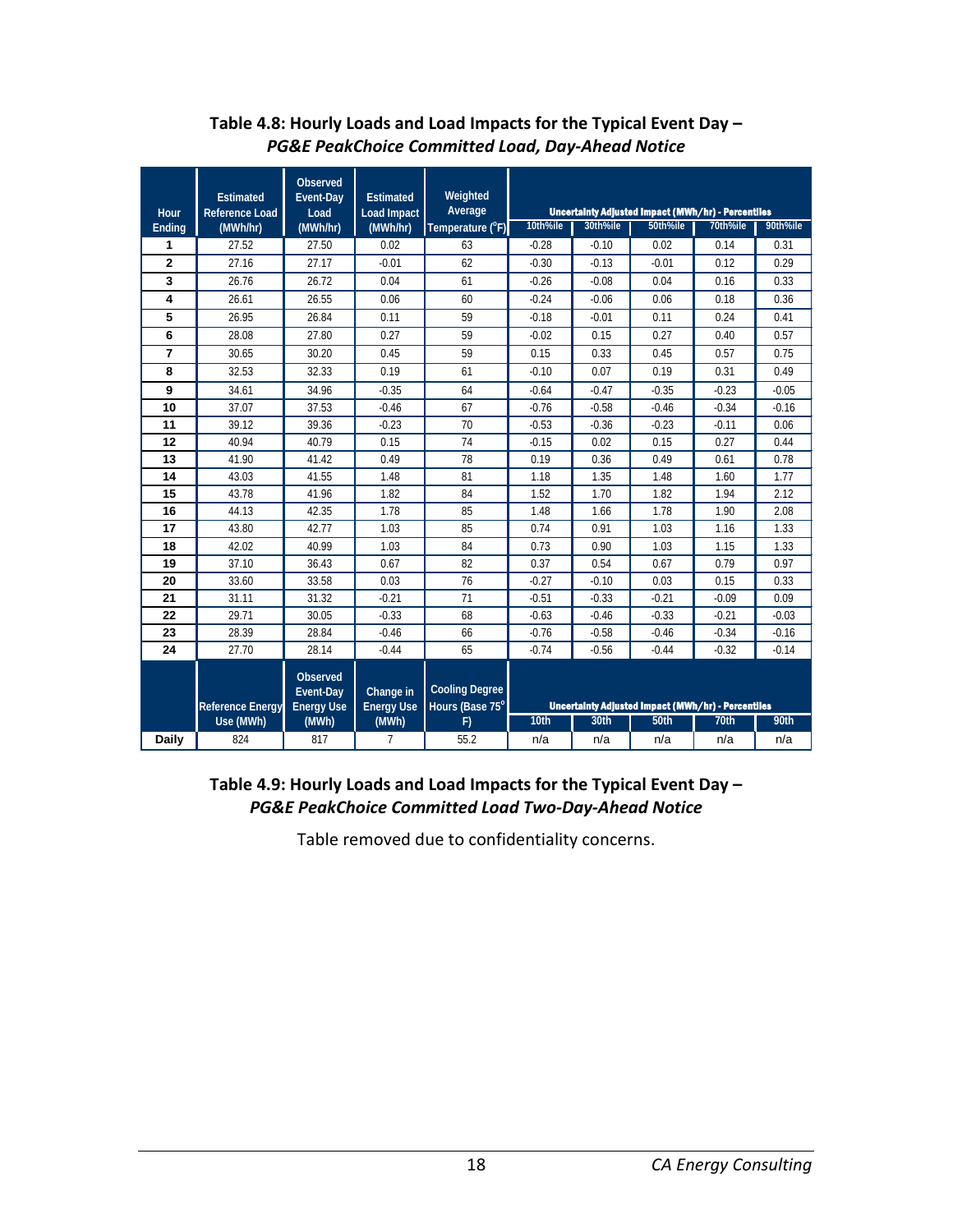<span id="page-22-0"></span>

| Hour           | <b>Estimated</b><br><b>Reference Load</b> | <b>Observed</b><br>Event-Day<br>Load       | <b>Estimated</b><br><b>Load Impact</b> | Weighted<br>Average                      |          |          | <b>Uncertainty Adjusted Impact (MWh/hr) - Percentiles</b> |          |          |
|----------------|-------------------------------------------|--------------------------------------------|----------------------------------------|------------------------------------------|----------|----------|-----------------------------------------------------------|----------|----------|
| Ending         | (MWh/hr)                                  | (MWh/hr)                                   | (MWh/hr)                               | Temperature (°F)                         | 10th%ile | 30th%ile | 50th%ile                                                  | 70th%ile | 90th%ile |
| 1              | 8.79                                      | 8.81                                       | $-0.02$                                | 61                                       | $-0.16$  | $-0.08$  | $-0.02$                                                   | 0.03     | 0.12     |
| $\overline{2}$ | 8.51                                      | 8.53                                       | $-0.02$                                | 61                                       | $-0.16$  | $-0.08$  | $-0.02$                                                   | 0.04     | 0.12     |
| 3              | 8.41                                      | 8.40                                       | 0.02                                   | 60                                       | $-0.12$  | $-0.04$  | 0.02                                                      | 0.07     | 0.15     |
| 4              | 8.74                                      | 8.83                                       | $-0.09$                                | 60                                       | $-0.23$  | $-0.15$  | $-0.09$                                                   | $-0.03$  | 0.05     |
| 5              | 9.03                                      | 9.11                                       | $-0.08$                                | 59                                       | $-0.22$  | $-0.14$  | $-0.08$                                                   | $-0.03$  | 0.05     |
| 6              | 10.29                                     | 10.34                                      | $-0.05$                                | 59                                       | $-0.18$  | $-0.10$  | $-0.05$                                                   | 0.01     | 0.09     |
| 7              | 11.44                                     | 11.39                                      | 0.05                                   | 59                                       | $-0.09$  | $-0.01$  | 0.05                                                      | 0.11     | 0.19     |
| 8              | 12.70                                     | 12.62                                      | 0.08                                   | 60                                       | $-0.06$  | 0.02     | 0.08                                                      | 0.14     | 0.22     |
| 9              | 13.64                                     | 13.61                                      | 0.03                                   | 63                                       | $-0.10$  | $-0.02$  | 0.03                                                      | 0.09     | 0.17     |
| 10             | 14.80                                     | 14.76                                      | 0.04                                   | 67                                       | $-0.10$  | $-0.02$  | 0.04                                                      | 0.09     | 0.18     |
| 11             | 15.53                                     | 15.55                                      | $-0.02$                                | 70                                       | $-0.16$  | $-0.08$  | $-0.02$                                                   | 0.04     | 0.12     |
| 12             | 15.86                                     | 15.95                                      | $-0.09$                                | 73                                       | $-0.23$  | $-0.15$  | $-0.09$                                                   | $-0.04$  | 0.05     |
| 13             | 15.70                                     | 15.67                                      | 0.03                                   | 76                                       | $-0.11$  | $-0.03$  | 0.03                                                      | 0.08     | 0.17     |
| 14             | 15.91                                     | 15.67                                      | 0.24                                   | 78                                       | 0.11     | 0.19     | 0.24                                                      | 0.30     | 0.38     |
| 15             | 15.77                                     | 15.58                                      | 0.19                                   | 80                                       | 0.06     | 0.14     | 0.19                                                      | 0.25     | 0.33     |
| 16             | 15.63                                     | 15.50                                      | 0.14                                   | 81                                       | 0.00     | 0.08     | 0.14                                                      | 0.19     | 0.28     |
| 17             | 14.90                                     | 14.85                                      | 0.05                                   | 80                                       | $-0.09$  | $-0.01$  | 0.05                                                      | 0.10     | 0.18     |
| 18             | 13.67                                     | 13.60                                      | 0.07                                   | 79                                       | $-0.07$  | 0.02     | 0.07                                                      | 0.13     | 0.21     |
| 19             | 11.93                                     | 11.86                                      | 0.06                                   | 76                                       | $-0.07$  | 0.01     | 0.06                                                      | 0.12     | 0.20     |
| 20             | 10.64                                     | 10.61                                      | 0.02                                   | 72                                       | $-0.11$  | $-0.03$  | 0.02                                                      | 0.08     | 0.16     |
| 21             | 10.30                                     | 10.24                                      | 0.06                                   | 68                                       | $-0.08$  | 0.00     | 0.06                                                      | 0.12     | 0.20     |
| 22             | 10.00                                     | 9.99                                       | 0.02                                   | 65                                       | $-0.12$  | $-0.04$  | 0.02                                                      | 0.07     | 0.16     |
| 23             | 9.61                                      | 9.61                                       | 0.00                                   | 63                                       | $-0.13$  | $-0.05$  | 0.00                                                      | 0.06     | 0.14     |
| 24             | 9.23                                      | 9.22                                       | 0.01                                   | 62                                       | $-0.13$  | $-0.05$  | 0.01                                                      | 0.06     | 0.15     |
|                | <b>Reference Energy</b>                   | Observed<br>Event-Day<br><b>Energy Use</b> | Change in<br><b>Energy Use</b>         | <b>Cooling Degree</b><br>Hours (Base 75° |          |          | <b>Uncertainty Adjusted Impact (MWh/hr) - Percentiles</b> |          |          |
|                | Use (MWh)                                 | (MWh)                                      | (MWh)                                  | F)                                       | 10th     | 30th     | 50th                                                      | 70th     | 90th     |
| Daily          | 291                                       | 290                                        | 1                                      | 24.1                                     | n/a      | n/a      | n/a                                                       | n/a      | n/a      |

### **Table 4.10: Hourly Loads and Load Impacts for the Typical Event Day –** *PG&E PeakChoice Best Efforts, Day-Of Notice*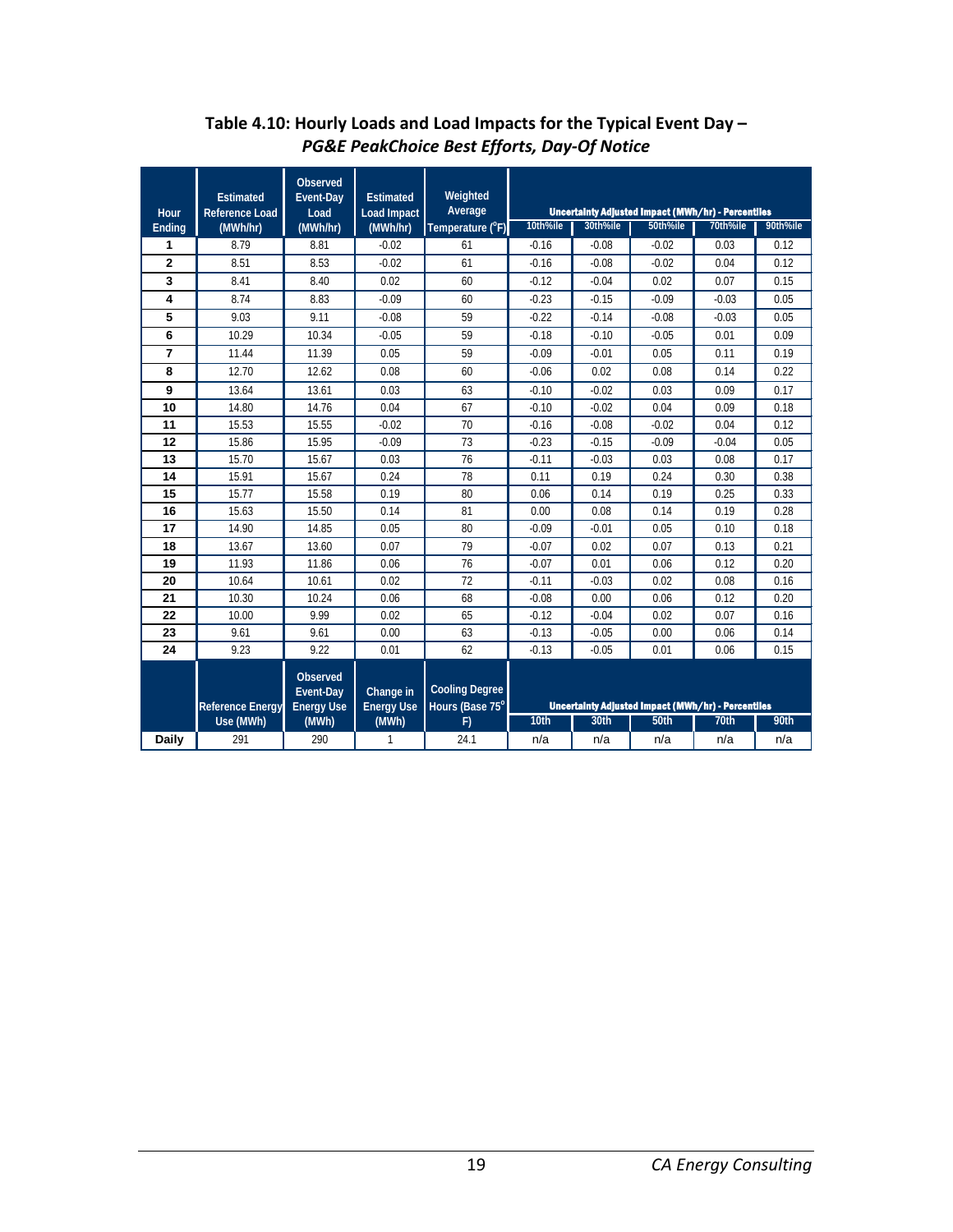<span id="page-23-0"></span>

| Hour           | <b>Estimated</b><br><b>Reference Load</b> | <b>Observed</b><br>Event-Day<br>Load       | <b>Estimated</b><br><b>Load Impact</b> | Weighted<br>Average                      |          |          | Uncertainty Adjusted Impact (MWh/hr) - Percentiles |          |          |
|----------------|-------------------------------------------|--------------------------------------------|----------------------------------------|------------------------------------------|----------|----------|----------------------------------------------------|----------|----------|
| Ending         | (MWh/hr)                                  | (MWh/hr)                                   | (MWh/hr)                               | Temperature (°F)                         | 10th%ile | 30th%ile | 50th%ile                                           | 70th%ile | 90th%ile |
| 1              | 21.36                                     | 21.16                                      | 0.20                                   | 66                                       | $-0.22$  | 0.03     | 0.20                                               | 0.36     | 0.61     |
| $\overline{2}$ | 21.09                                     | 20.95                                      | 0.14                                   | 65                                       | $-0.27$  | $-0.03$  | 0.14                                               | 0.31     | 0.55     |
| 3              | 20.72                                     | 20.56                                      | 0.16                                   | 64                                       | $-0.25$  | $-0.01$  | 0.16                                               | 0.33     | 0.58     |
| 4              | 20.65                                     | 20.53                                      | 0.13                                   | 63                                       | $-0.29$  | $-0.04$  | 0.13                                               | 0.30     | 0.54     |
| 5              | 21.27                                     | 21.27                                      | 0.00                                   | 62                                       | $-0.42$  | $-0.17$  | 0.00                                               | 0.16     | 0.41     |
| 6              | 25.15                                     | 25.49                                      | $-0.34$                                | 63                                       | $-0.75$  | $-0.51$  | $-0.34$                                            | $-0.17$  | 0.08     |
| $\overline{7}$ | 29.65                                     | 30.24                                      | $-0.59$                                | 63                                       | $-1.00$  | $-0.76$  | $-0.59$                                            | $-0.42$  | $-0.18$  |
| 8              | 31.98                                     | 32.18                                      | $-0.20$                                | 65                                       | $-0.61$  | $-0.37$  | $-0.20$                                            | $-0.03$  | 0.21     |
| 9              | 34.43                                     | 34.32                                      | 0.10                                   | 68                                       | $-0.31$  | $-0.06$  | 0.10                                               | 0.27     | 0.52     |
| 10             | 36.64                                     | 36.19                                      | 0.45                                   | 72                                       | 0.04     | 0.28     | 0.45                                               | 0.62     | 0.86     |
| 11             | 38.16                                     | 37.76                                      | 0.39                                   | 76                                       | $-0.02$  | 0.22     | 0.39                                               | 0.56     | 0.80     |
| 12             | 39.39                                     | 39.07                                      | 0.33                                   | 79                                       | $-0.09$  | 0.16     | 0.33                                               | 0.49     | 0.74     |
| 13             | 39.93                                     | 39.56                                      | 0.38                                   | 82                                       | $-0.03$  | 0.21     | 0.38                                               | 0.55     | 0.79     |
| 14             | 40.47                                     | 39.32                                      | 1.15                                   | 85                                       | 0.74     | 0.98     | 1.15                                               | 1.32     | 1.56     |
| 15             | 40.74                                     | 38.98                                      | 1.75                                   | 86                                       | 1.34     | 1.58     | 1.75                                               | 1.92     | 2.16     |
| 16             | 39.77                                     | 38.30                                      | 1.47                                   | 88                                       | 1.06     | 1.30     | 1.47                                               | 1.64     | 1.88     |
| 17             | 36.97                                     | 35.62                                      | 1.35                                   | 87                                       | 0.94     | 1.18     | 1.35                                               | 1.52     | 1.77     |
| 18             | 34.55                                     | 33.27                                      | 1.28                                   | 85                                       | 0.87     | 1.11     | 1.28                                               | 1.45     | 1.69     |
| 19             | 29.94                                     | 29.05                                      | 0.89                                   | 84                                       | 0.48     | 0.72     | 0.89                                               | 1.06     | 1.30     |
| 20             | 27.93                                     | 26.93                                      | 1.00                                   | 79                                       | 0.59     | 0.83     | 1.00                                               | 1.17     | 1.41     |
| 21             | 26.46                                     | 25.55                                      | 0.91                                   | 75                                       | 0.50     | 0.74     | 0.91                                               | 1.08     | 1.32     |
| 22             | 24.90                                     | 24.20                                      | 0.70                                   | 71                                       | 0.29     | 0.54     | 0.70                                               | 0.87     | 1.12     |
| 23             | 23.44                                     | 23.21                                      | 0.23                                   | 68                                       | $-0.18$  | 0.06     | 0.23                                               | 0.40     | 0.65     |
| 24             | 22.14                                     | 21.96                                      | 0.18                                   | 67                                       | $-0.23$  | 0.01     | 0.18                                               | 0.35     | 0.59     |
|                | <b>Reference Energy</b>                   | Observed<br>Event-Day<br><b>Energy Use</b> | Change in<br><b>Energy Use</b>         | <b>Cooling Degree</b><br>Hours (Base 75° |          |          | Uncertainty Adjusted Impact (MWh/hr) - Percentiles |          |          |
|                | Use (MWh)                                 | (MWh)                                      | (MWh)                                  | F)                                       | 10th     | 30th     | 50th                                               | 70th     | 90th     |
| <b>Daily</b>   | 728                                       | 716                                        | 12                                     | 79.9                                     | n/a      | n/a      | n/a                                                | n/a      | n/a      |

### **Table 4.11: Hourly Loads and Load Impacts for the Typical Event Day –** *PG&E PeakChoice Best Efforts, Day-Ahead Notice*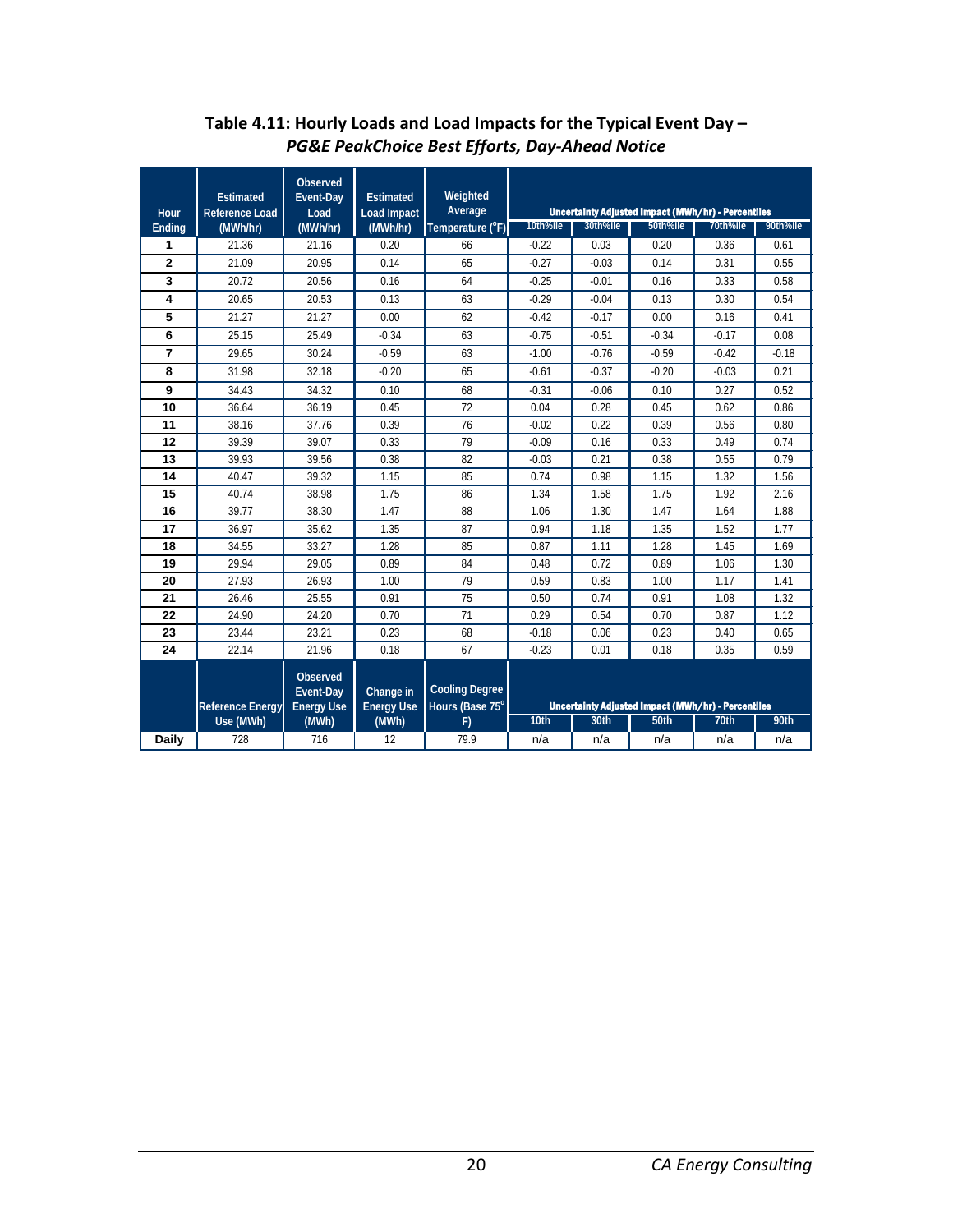#### <span id="page-24-0"></span>**Table 4.12: Hourly Loads and Load Impacts for the Typical Event Day –** *PG&E PeakChoice Best Efforts Two-Day-Ahead Notice*

Table removed due to confidentiality concerns.

<span id="page-24-1"></span>Figures 4.3 through 4.8 display the corresponding estimated reference load, observed load, and load impacts for the typical event day by program type. The scale for the reference and observed loads is contained on the left axis, while the scale for the load impacts is shown on the right axis.

#### **Figure 4.3: PeakChoice Loads and Load Impacts,** *Committed Load, Day-Of Notice*

Figure removed due to confidentiality concerns.

<span id="page-24-2"></span>

**Figure 4.4: PeakChoice Loads and Load Impacts,** *Committed Load, Day-Ahead Notice*

#### <span id="page-24-3"></span>**Figure 4.5: PeakChoice Loads and Load Impacts,** *Committed Load, Two-Day-Ahead Notice*

Figure removed due to confidentiality concerns.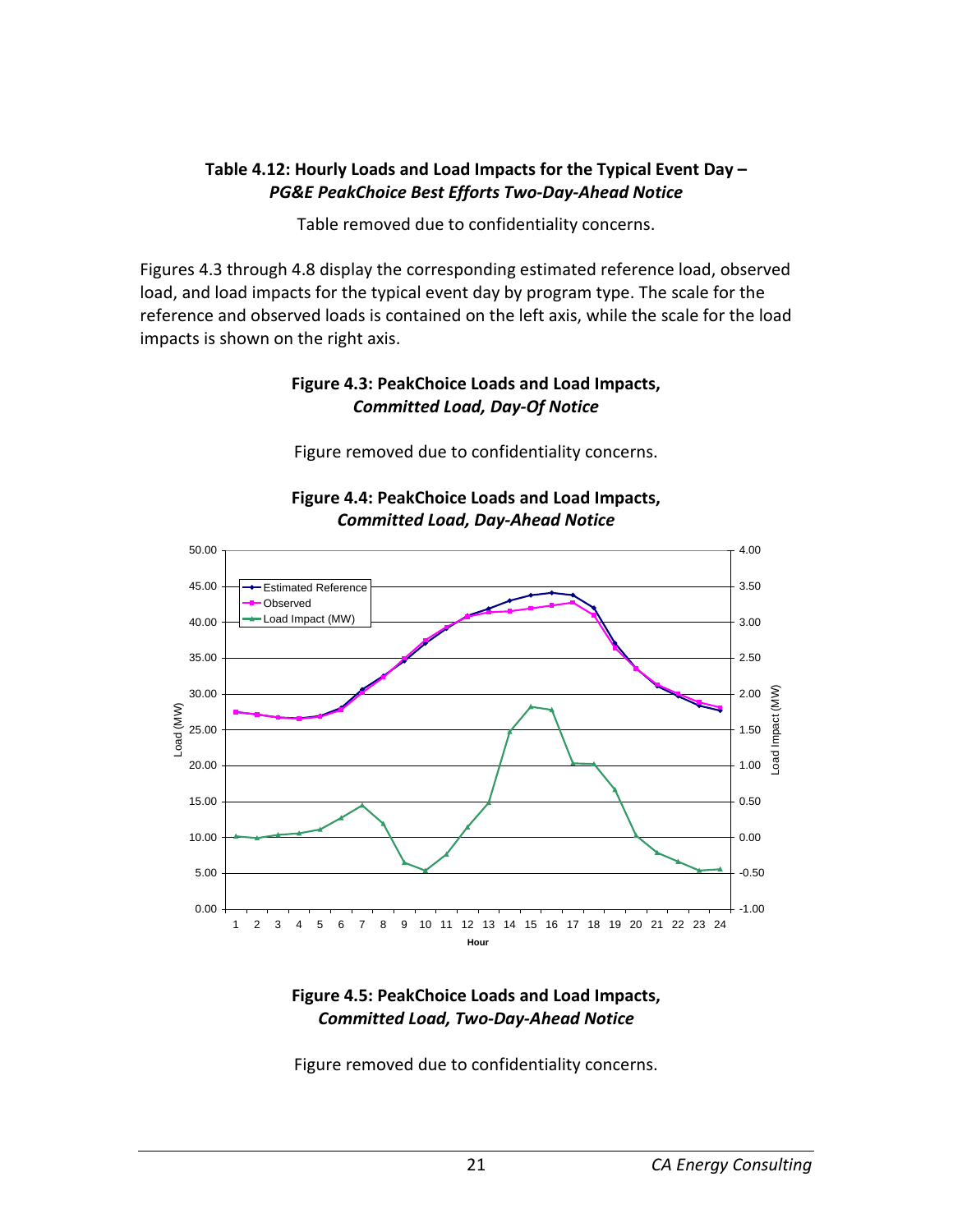<span id="page-25-0"></span>

**Figure 4.6: PeakChoice Loads and Load Impacts,** *Best Efforts, Day-Of Notice*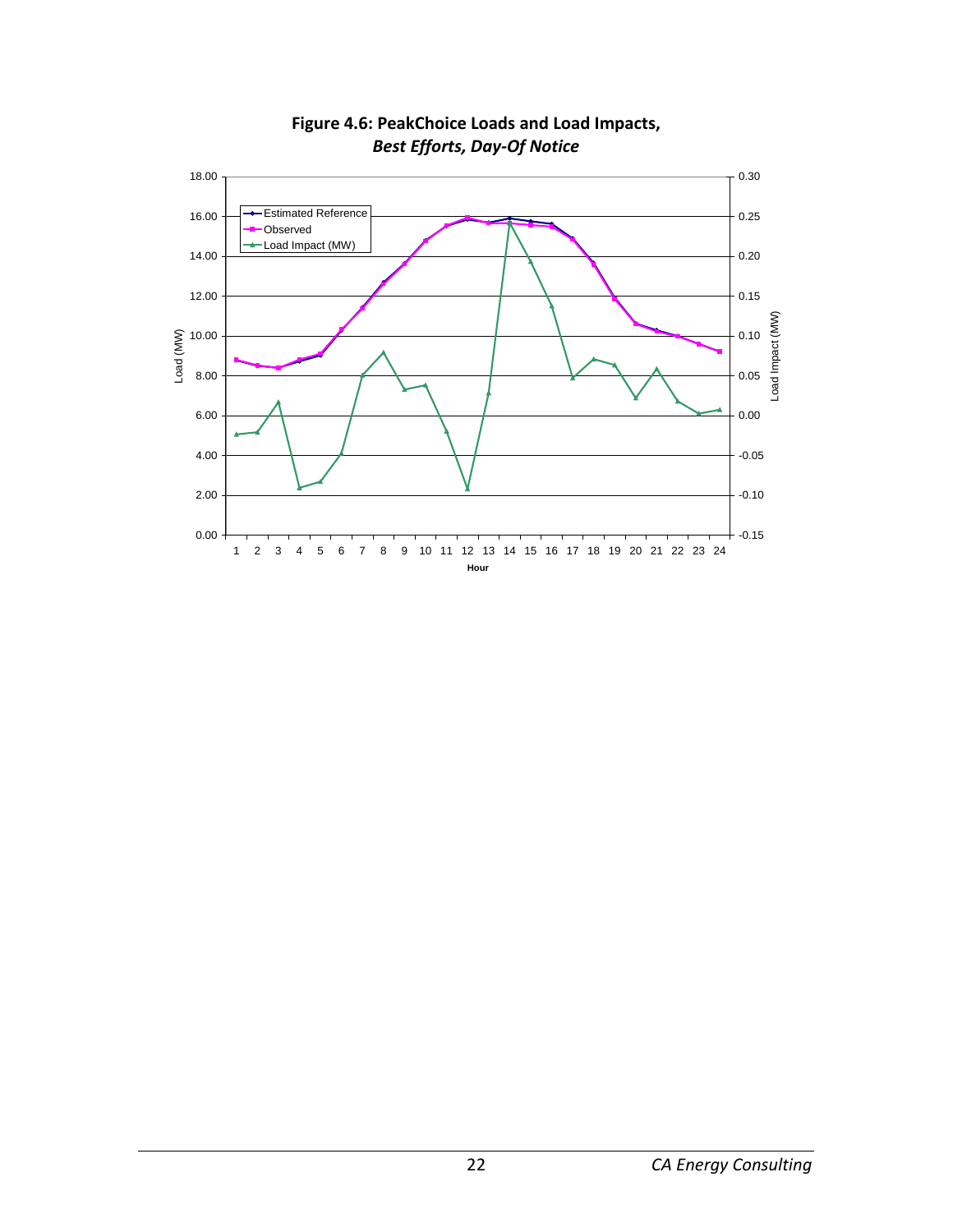<span id="page-26-0"></span>

**Figure 4.7: PeakChoice Loads and Load Impacts,** *Best Efforts, Day-Ahead Notice*

<span id="page-26-1"></span>

Figure removed due to confidentiality concerns.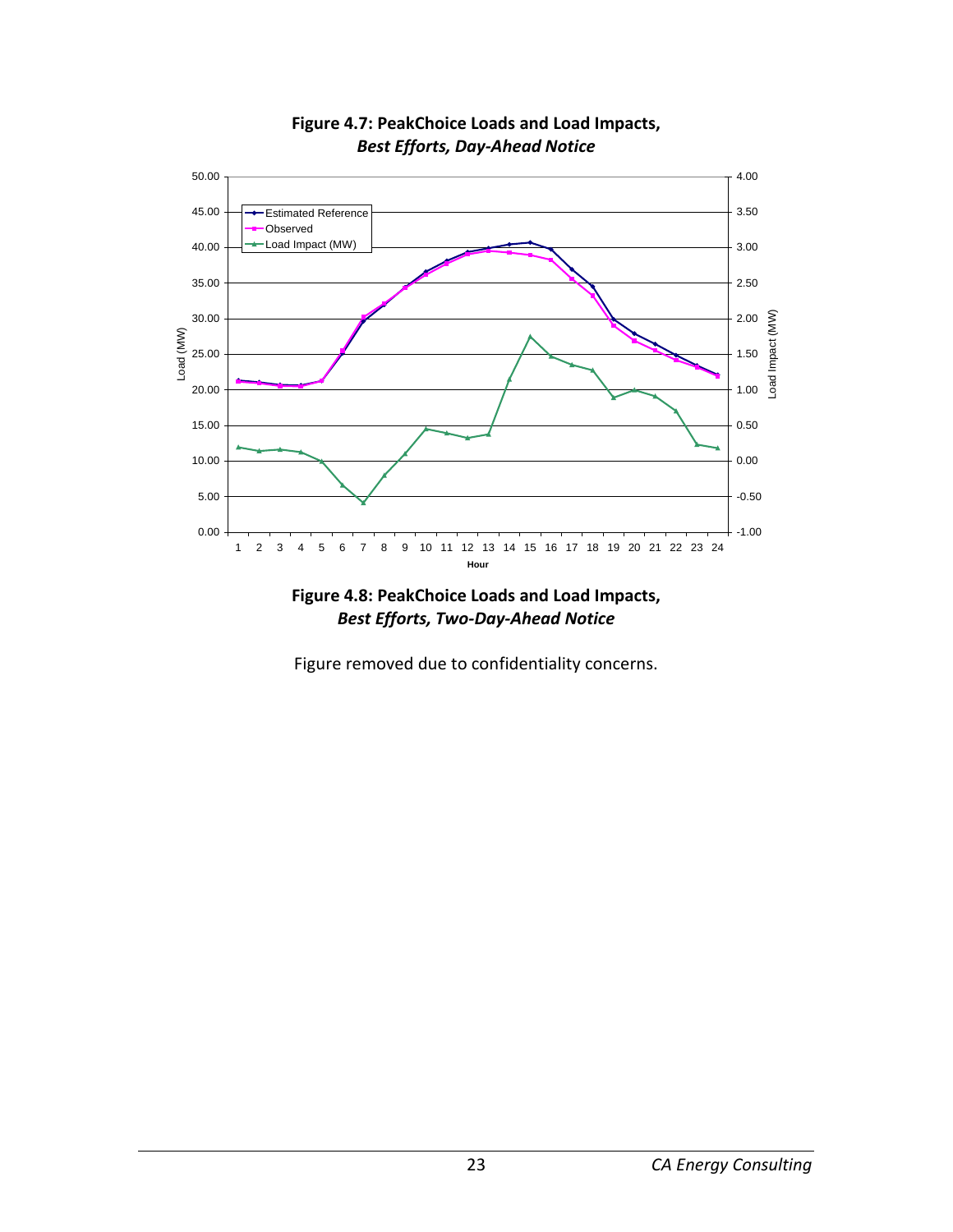## <span id="page-27-0"></span>*4.4 Distribution of Load Impacts*

The estimation of customer-level load impacts allows us to examine how the programlevel load impacts were distributed across customers. We found that the top 5 percent of participating service accounts were responsible for 50.5 percent of the total PeakChoice load impacts. This contrasts with the distribution of load impacts in the previous two program years, in which a single large and very responsive customer accounted for approximately two-thirds of the PeakChoice load impacts.

## <span id="page-27-1"></span>*4.5 AutoDR and TA/TI Load Impacts*

This section describes the ex post load impacts achieved by PeakChoice customer accounts that participated in two demand response incentive programs: TA/TI and AutoDR.

The Technical Assistance and Technology Incentives (TA/TI) program has two parts: technical assistance in the form of energy audits, and technology incentives. The objective of the TA portion of the program is to subsidize customer energy audits that have the objective of identifying ways in which customers can reduce load during demand response events. The TI portion of the program then provides incentive payments for the installation of equipment or control software supporting DR.

The Automated Demand Response (AutoDR) program helps customers activate DR strategies, such as managing lighting or heating, ventilation and air conditioning (HVAC) systems, whereby electrical usage can be automatically reduced or eliminated during times of high electricity prices or electricity system emergencies.

In the sub-sections below, we summarize *total* load impacts for TA/TI and AutoDR. These are simply the sum of the estimated load impacts for customers in each program, as estimated using the methods described in Section 3.2.1.

### *TA/TI*

According to data provided by PG&E, two PeakChoice service accounts participated in both the TA/TI program and at least one PY2012 event.

Table 4.13 shows the event-specific load impact for the TA/TI participants. These customers averaged a 3.3 percent load impact across the first two event days (they did not participate in the third event). The rightmost column ("Approved MW for bidders") shows the total MW approved following the TA/TI DR test.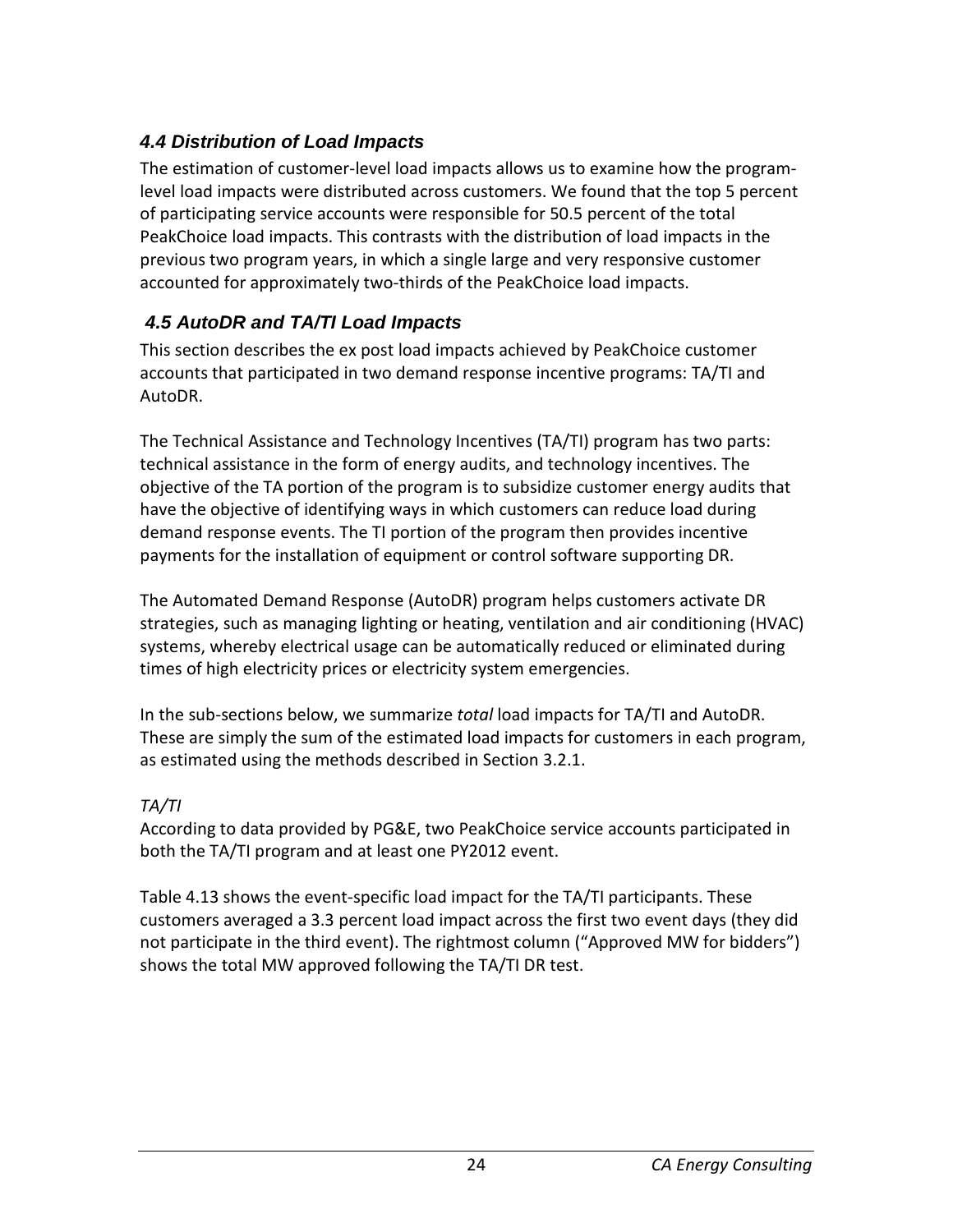<span id="page-28-2"></span>

| <b>Event</b><br><b>Date</b> | <b>Number of</b><br><b>Participating</b><br><b>SAIDS</b> | <b>Estimated</b><br><b>Reference</b><br>Load (MW) | <b>Observed</b><br>Load<br>(MW) | <b>Estimated</b><br>Load<br><b>Impact</b><br>(MW) | $\%$<br>Load<br><b>Impact</b> | <b>Approved</b><br><b>MW</b> for<br><b>Bidders</b> |
|-----------------------------|----------------------------------------------------------|---------------------------------------------------|---------------------------------|---------------------------------------------------|-------------------------------|----------------------------------------------------|
| 7/11/2012                   | 2                                                        | 3.63                                              | 3.50                            | 0.13                                              | 3.7%                          | 0.41                                               |
| 8/9/2012                    | 2                                                        | 3.64                                              | 3.53                            | 0.11                                              | 3.0%                          | 0.41                                               |
| 8/10/2012                   |                                                          | n/a                                               | n/a                             | n/a                                               | n/a                           | n/a                                                |
| Average                     |                                                          | 3.63                                              | 3.51                            | 0.12                                              | 3.3%                          | 0.41                                               |

**Table 4.13: Average Hourly Load Impacts by Event,** *TA/TI*

### *AutoDR*

According to data provided by PG&E, an average of 3 PeakChoice service accounts participated in both the AutoDR program and a PeakChoice event day. During any one event, a maximum of 5 service accounts participated. Table 4.14 shows the average hourly load impact for the AutoDR participants, which was 0.08 MW, or 4.8 percent of the reference load.

**Table 4.14: Average Hourly Load Impacts by Event,** *AutoDR*

<span id="page-28-3"></span>

| <b>Event</b><br><b>Date</b> | Number of<br><b>Participating</b><br><b>SAIDs</b> | <b>Estimated</b><br><b>Reference</b><br>Load (MW) | <b>Observed</b><br>Load<br>(MW) | <b>Estimated</b><br>Load<br><b>Impact</b><br>(MW) | $\frac{0}{0}$<br>Load<br><b>Impact</b> | <b>Approved</b><br><b>MW</b> for<br><b>Bidders</b> |
|-----------------------------|---------------------------------------------------|---------------------------------------------------|---------------------------------|---------------------------------------------------|----------------------------------------|----------------------------------------------------|
| 7/11/2012                   | 2                                                 | 1.12                                              | 1.13                            | $-0.01$                                           | $-0.9%$                                | 0.24                                               |
| 8/9/2012                    | 3                                                 | 1.73                                              | 1.63                            | 0.11                                              | 6.2%                                   | 0.31                                               |
| 8/10/2012                   | 5                                                 | 1.91                                              | 1.78                            | 0.13                                              | 6.9%                                   | 0.36                                               |
| Average                     | 3                                                 | 1.59                                              | 1.51                            | 0.08                                              | 4.8%                                   | 0.30                                               |

# <span id="page-28-0"></span>**5. Validity Assessment**

# <span id="page-28-1"></span>*5.1 Model Specification Tests*

A range of model specifications were tested before arriving at the model used in the ex post load impact analysis. The basic structure of the model is shown in Section 3.2.1. The tests are conducted using average-customer data rather than at the individual customer level. The Committed Load and Best Efforts programs are separately tested (combining all notice levels). Model variations include:

1. *Weather variables*. We tested 18 different combinations of weather variables. The weather variables include: temperature-humidity index (THI) $^{11}$ ; the 24-hour moving average of THI; heat index  $(HI)^{12}$ ; the 24-hour moving average of HI;

<span id="page-28-4"></span><sup>&</sup>lt;sup>11</sup> THI =  $T - 0.55$  x (1 –  $HUM$ ) x ( $T - 58$ ) if  $T > 58$  or THI =  $T$  if  $T < 58$ , where  $T =$  ambient dry-bulb temperature in degrees Fahrenheit and *HUM* = relative humidity (where 10 percent is expressed as "0.10").

<span id="page-28-5"></span><sup>&</sup>lt;sup>12</sup> HI =  $c_1$  +  $c_2$ T +  $c_3$ R +  $c_4$ TR +  $c_5$ T<sup>2</sup> +  $c_6$ R<sup>2</sup> +  $c_7$ T<sup>2</sup>R +  $c_8$ TR<sup>2</sup> +  $c_9$ T<sup>2</sup>R<sup>2</sup> +  $c_{10}$ T<sup>3</sup> +  $c_{11}$ R<sup>3</sup> +  $c_{12}$ T<sup>3</sup>R +  $c_{13}$ TR<sup>3</sup> +  $c_{14}$ T<sup>3</sup>R<sup>2</sup> +  $c_{15}$  $7^2R^3$  +  $c_{16}$  $7^3R^3$ , where  $T$  = ambient dry-bulb temperature in degrees Fahrenheit and  $R$  = relative humidity (where 10 percent is expressed as "10"). The values for the various *c*'s may be found here: [http://en.wikipedia.org/wiki/Heat\\_index.](http://en.wikipedia.org/wiki/Heat_index)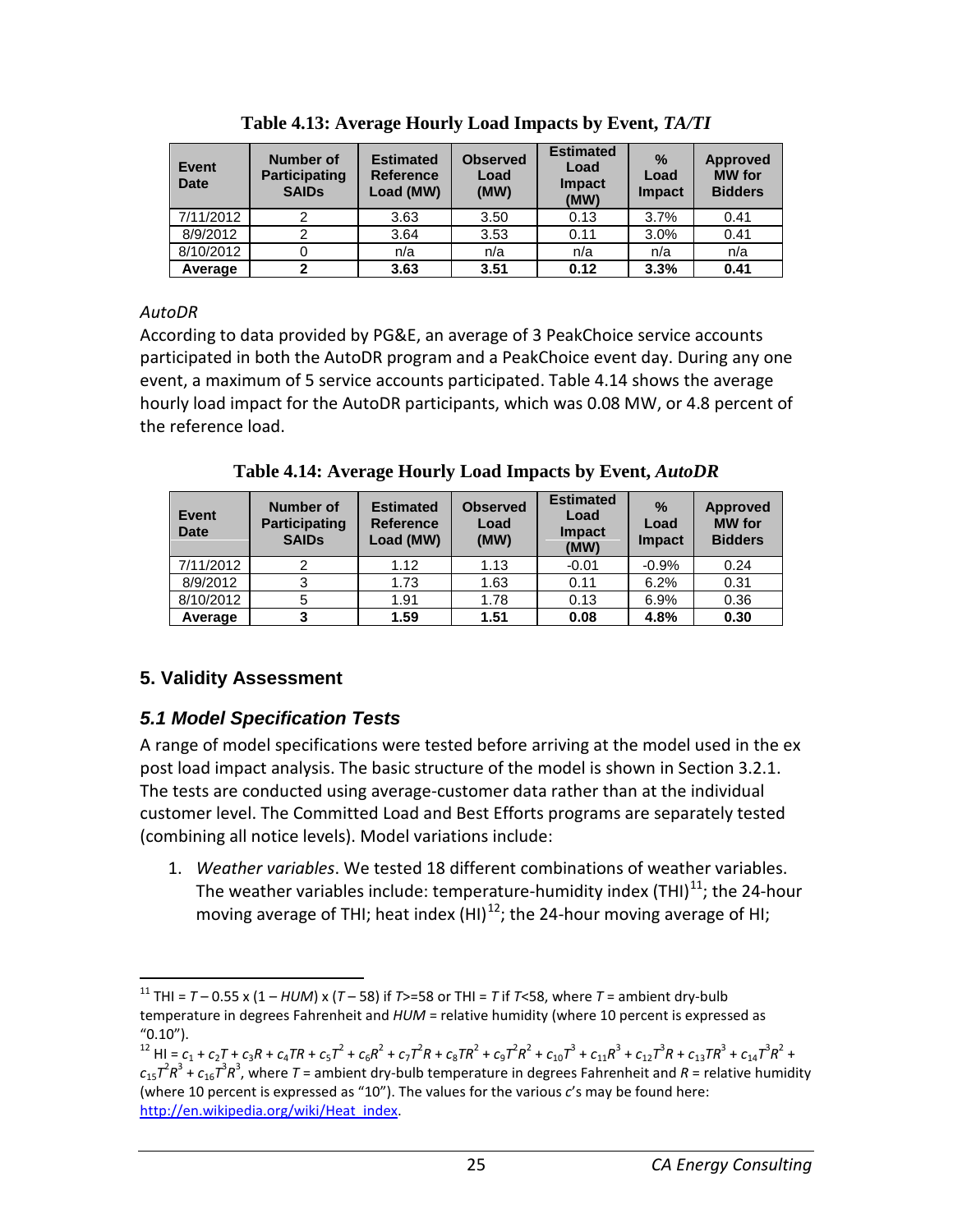cooling degree hours (CDH) $^{13}$  $^{13}$  $^{13}$ , including both a 60 and 65 degree Fahrenheit threshold; the 3-hour moving average of CDH; the 24-hour moving average of CDH; the one-day lag of cooling degree days  $(CDD)^{14}$ . A list of the 18 combinations of these variables that we tested in provided in Table 5.1.

2. *Level models versus difference models*. The dependent variable in the model presented in Section 3.2.1 is the level of customer usage in a particular hour. This has been the most common way of estimating load impact models in our previous evaluations. In our specification tests, we include models of *differences* in usage across days that attempt to explain day-to-day load changes, including those on event days. These models explain the difference in load for each hour relative to the same hour on the previous day as a function of the corresponding differences in weather conditions and day-types. The potential advantage of this approach is that each hour's load is evaluated relative only to loads on neighboring days, which may remove spurious effects across time (for which we are unable to control due to incomplete information).

| Model Number   | <b>Included Weather Variables</b> |
|----------------|-----------------------------------|
|                | THI                               |
| $\overline{2}$ | HI                                |
| 3              | CDH <sub>60</sub>                 |
| 4              | CDH65                             |
| 5              | CDH60_MA3                         |
| 6              | CDH65 MA3                         |
| 7              | THI THI MA24                      |
| 8              | HI HI_MA24                        |
| 9              | CDH60 CDH60_MA24                  |
| 10             | CDH65 CDH65 MA24                  |
| 11             | CDH60 MA3 CDH60 MA24              |
| 12             | CDH65_MA3 CDH65_MA24              |
| 13             | THI LagCDD60                      |
| 14             | HI LagCDD60                       |
| 15             | CDH60 LagCDD60                    |
| 16             | CDH65 LagCDD60                    |
| 17             | CDH60_MA3 LagCDD60                |
| 18             | CDH65_MA3 LagCDD60                |

#### **Table 5.1: Weather Variables Included in the Tested Specifications**

The model variations are evaluated according to two primary validation tests:

1. Ability to predict usage on event-like *non-event days*. Specifically, we identified a set of days that were similar to event days, but were not called as event days (i.e., "test days"). The use of non-event test days allows us to evaluate model

<span id="page-29-0"></span><sup>&</sup>lt;sup>13</sup> Cooling degree hours (CDH) was defined as MAX[0, Temperature – Threshold], where Temperature is the hourly temperature in degrees Fahrenheit and Threshold is either 60 or 65 degrees Fahrenheit.

<span id="page-29-1"></span>Customer-specific CDH values are calculated using data from the most appropriate weather station.<br><sup>14</sup> Cooling degree days (CDD) are defined as MAX[0, (Max Temp + Min Temp) / 2 – 60], where Max Temp is the daily maximum temperature in degrees Fahrenheit and Min Temp is the daily minimum temperature. Customer-specific CDD values are calculated using data from the most appropriate weather station.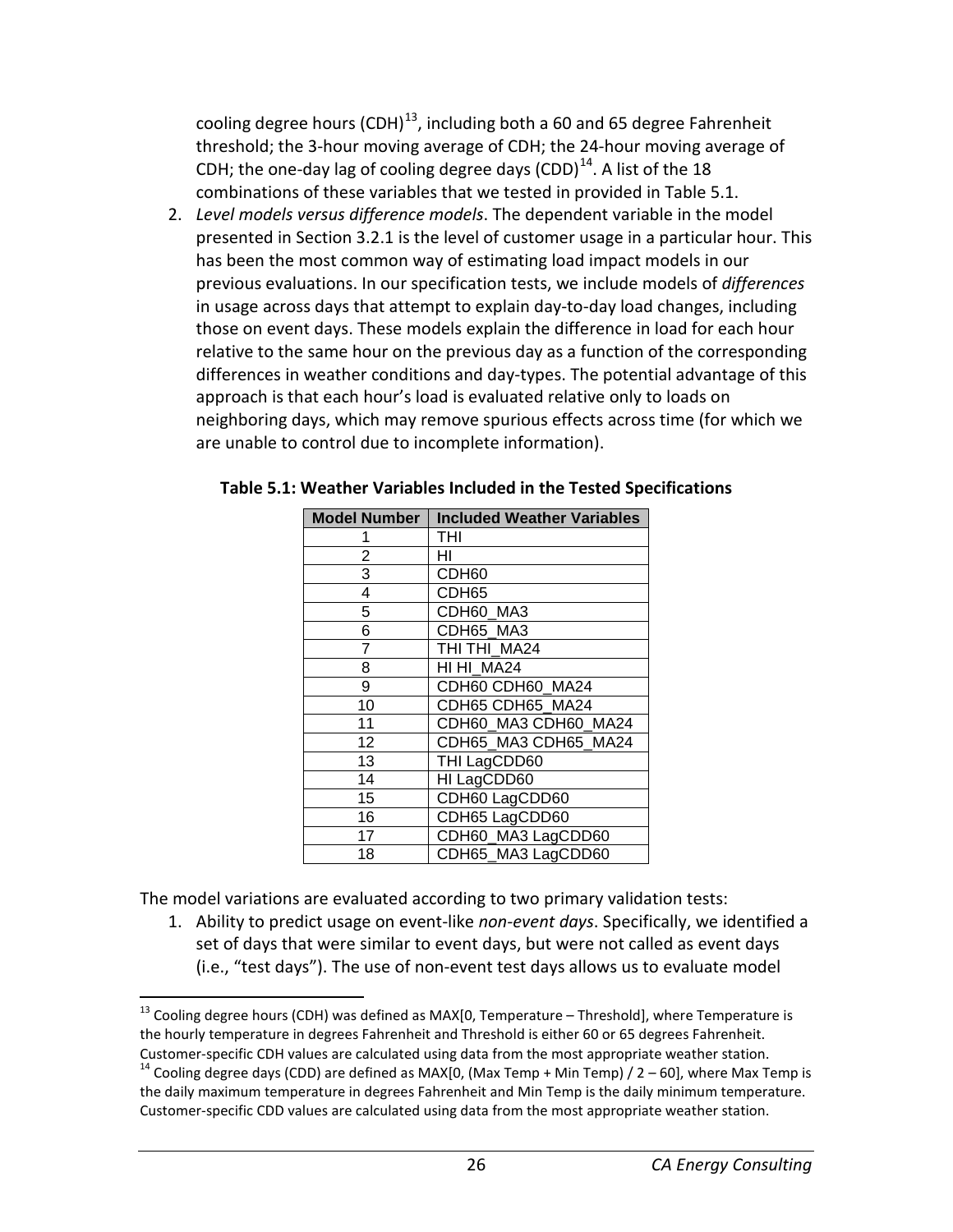performance against known "reference loads," or customer usage in the absence of an event. We estimate the model excluding one of the test days and use the estimates to make out-of-sample predictions of customer loads on that day. The process is repeated for all of the test days. The model fit (i.e., the difference between the actual and predicted loads on the test days, during afternoon hours in which events are typically called) is evaluated using mean absolute percentage error (MAPE) as a measure of accuracy and mean percentage error (MPE) as a measure of bias.

2. Performance on *synthetic* event days (e.g., event-like non-event days that are treated as event days in estimation), to test for "event" coefficients that demonstrate statistically significant bias, as opposed to expected nonsignificance, since customers have no reason to modify usage on days that are not actual events. This is an extension of the previous test. The same test days are used, with a set of hourly "synthetic" event variables included in addition to the rest of the specification to test whether non-zero load impacts are estimated for these days. A successful test involves synthetic event load impact coefficients that are not statistically significantly different from zero.

## <span id="page-30-0"></span>**5.1.1 Selection of Event-Like Non-Event Days**

In order to select event-like non-event days, we created an average weather profile using the load-weighted average across customers, each of which is associated with a weather station. We "scored" each non-holiday weekday by comparing the dry-bulb temperature and relative humidity to the values for each event day. For example, we calculated the following statistic for each day relative to the first day: abs( $Temp_t -$ *Temp<sub>Evt</sub>*) / StdDev(*Temp*). A similar score was calculated for the relative humidity, and the sum of the temperature and humidity scores was used to rank the days. We selected the five lowest-scoring days (low scores indicate greater similarity to the event day) for each event day.

| <b>Event-Like Days</b> | Day of Week |
|------------------------|-------------|
| 7/10/2012              | Tuesday     |
| 7/20/2012              | Friday      |
| 7/30/2012              | Monday      |
| 7/31/2012              | Tuesday     |
| 8/8/2012               | Wednesday   |
| 8/27/2012              | Monday      |

<span id="page-30-2"></span>**Table 5.1: List of Event-Like Non-Event Days**

## <span id="page-30-1"></span>**5.1.2 Results from Tests of Alternative Weather Specifications**

For each program, we tested 36 specifications (i.e., 18 different sets of weather variables, each estimated in levels and differences). The aggregate load used in conducting these tests was constructed separately for Committed Load and Best Efforts customers.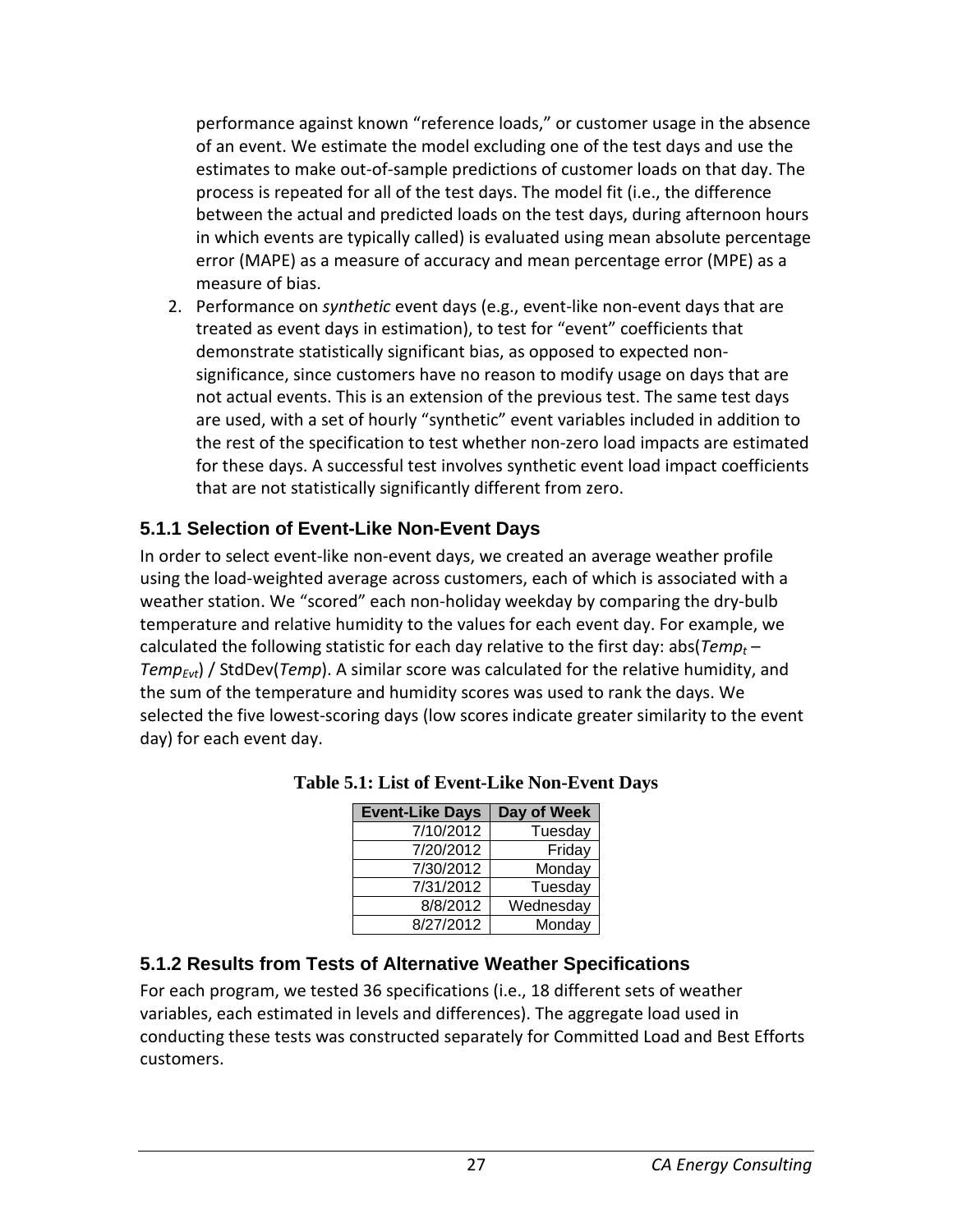The tests are conducted by estimating one model for each program (2), specification (36), and event-like day (6). Each model excludes one event-like day from the estimation model and uses the estimated parameters to predict the usage for that day. The MPE and MAPE are calculated across the event windows of the withheld days.

Tables 5.2 and 5.3 show the adjusted R-squared, mean percentage error (MPE), and mean absolute percentage error (MAPE) for each specification, by program. As a general rule, the level models perform better than the models of differences. For the preferred specifications (number 4 for Committed Load, which is CDH65; and number 5 for Best Efforts, which is the 3-hour moving average of CDH60), there is essentially no bias (as evidenced by the near-zero MPE values). The mean absolute percentage error is less than 1 percent for Committed Load and less than 2 percent for Best Efforts.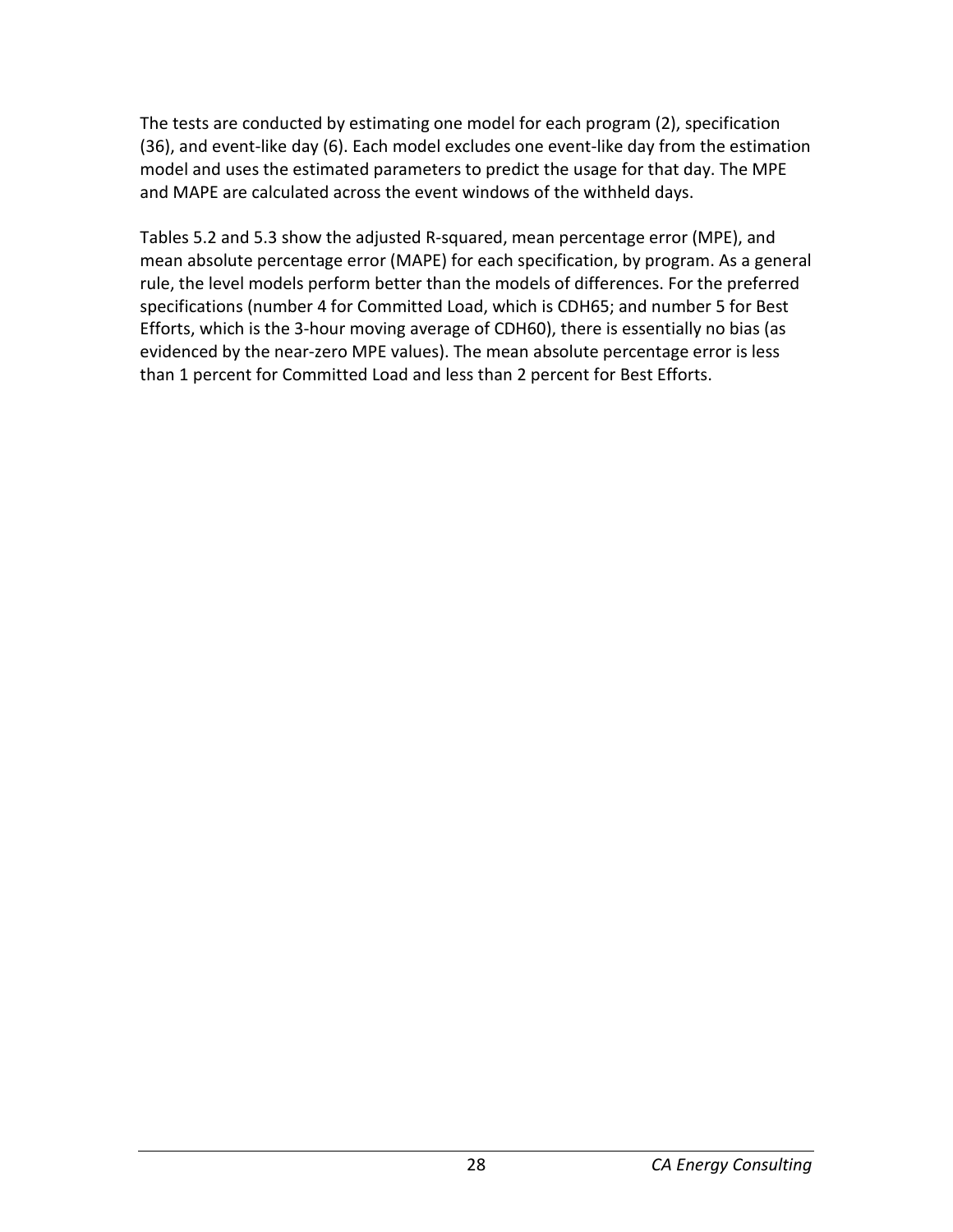<span id="page-32-0"></span>

| <b>Specification</b><br><b>Number</b> | Level or<br><b>Differences</b> | Adjusted $R^2$ | <b>MPE</b> | <b>MAPE</b> |
|---------------------------------------|--------------------------------|----------------|------------|-------------|
| 1                                     |                                | 0.996          | $-0.5%$    | 0.8%        |
| $\overline{2}$                        |                                | 0.993          | $-1.8%$    | 1.8%        |
| 3                                     |                                | 0.994          | $-0.4%$    | 0.7%        |
| 4                                     |                                | 0.991          | $-0.1%$    | 0.8%        |
| $\overline{5}$                        |                                | 0.992          | $-1.6%$    | 1.6%        |
| 6                                     |                                | 0.988          | $-1.4%$    | 1.4%        |
| $\overline{7}$                        |                                | 0.997          | $-0.8%$    | 0.9%        |
| 8                                     |                                | 0.995          | $-2.1%$    | 2.1%        |
| $\overline{9}$                        | Level                          | 0.995          | $-0.8%$    | 0.9%        |
| 10                                    |                                | 0.993          | $-0.5%$    | 0.7%        |
| 11                                    |                                | 0.993          | $-1.8%$    | 1.8%        |
| 12                                    |                                | 0.990          | $-1.5%$    | 1.5%        |
| 13                                    |                                | 0.997          | $-0.7%$    | 0.8%        |
| 14                                    |                                | 0.994          | $-2.0%$    | 2.0%        |
| 15                                    |                                | 0.995          | $-0.7%$    | 0.8%        |
| 16                                    |                                | 0.993          | $-0.4%$    | 0.7%        |
| 17                                    |                                | 0.993          | $-1.8%$    | 1.8%        |
| 18                                    |                                | 0.990          | $-1.7%$    | 1.7%        |
| $\mathbf 1$                           |                                | 0.659          | $-0.5%$    | 1.1%        |
| $\overline{2}$                        |                                | 0.614          | $-1.7%$    | 2.2%        |
| 3                                     |                                | 0.639          | $-0.4%$    | 1.5%        |
| $\overline{4}$                        |                                | 0.591          | $-0.3%$    | 1.6%        |
| 5                                     |                                | 0.613          | $-1.4%$    | 2.1%        |
| $\overline{6}$                        |                                | 0.564          | $-1.3%$    | 2.1%        |
| $\overline{7}$                        |                                | 0.662          | $-0.5%$    | 1.3%        |
| $\overline{8}$                        |                                | 0.623          | $-1.7%$    | 2.6%        |
| $\overline{9}$                        | <b>Differences</b>             | 0.650          | $-0.5%$    | 1.8%        |
| $\overline{10}$                       |                                | 0.614          | $-0.4%$    | 1.9%        |
| 11                                    |                                | 0.619          | $-1.3%$    | 2.1%        |
| $\overline{12}$                       |                                | 0.578          | $-1.2%$    | 2.3%        |
| 13                                    |                                | 0.662          | $-0.4%$    | 1.2%        |
| 14                                    |                                | 0.617          | $-1.7%$    | 2.4%        |
| $\overline{15}$                       |                                | 0.648          | $-0.3%$    | 1.7%        |
| 16                                    |                                | 0.604          | $-0.2%$    | 1.8%        |
| 17                                    |                                | 0.617          | $-1.3%$    | 2.2%        |
| 18                                    |                                | 0.574          | $-1.2%$    | 2.2%        |

**Table 5.2: Specification Test Results,** *Committed Load*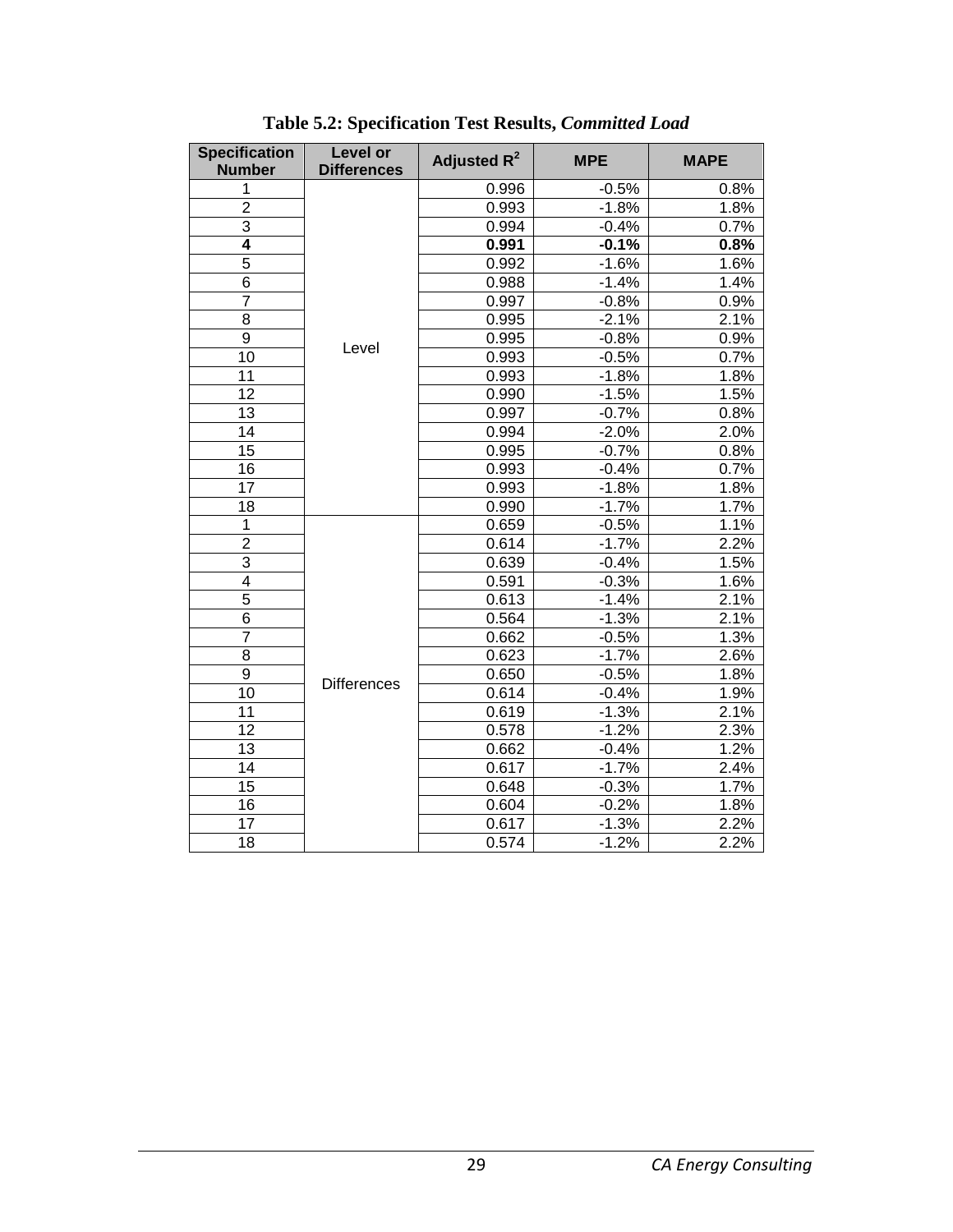<span id="page-33-0"></span>

| <b>Specification</b> | Level or           | Adjusted R <sup>2</sup> | <b>MPE</b> | <b>MAPE</b> |
|----------------------|--------------------|-------------------------|------------|-------------|
| <b>Number</b>        | <b>Differences</b> |                         |            |             |
| 1                    |                    | 0.986                   | 1.1%       | 1.9%        |
| $\overline{2}$       |                    | 0.983                   | $-0.1%$    | 1.5%        |
| 3                    |                    | 0.984                   | 1.3%       | 2.2%        |
| $\overline{4}$       |                    | 0.982                   | 1.5%       | 2.3%        |
| $\overline{5}$       |                    | 0.983                   | 0.0%       | 1.7%        |
| $\overline{6}$       |                    | 0.981                   | 0.2%       | 1.8%        |
| $\overline{7}$       |                    | 0.986                   | 0.8%       | 1.9%        |
| $\overline{8}$       |                    | 0.984                   | $-0.6%$    | 1.8%        |
| $\overline{9}$       | Level              | 0.985                   | 0.8%       | 2.1%        |
| $\overline{10}$      |                    | 0.984                   | 0.9%       | 2.1%        |
| 11                   |                    | 0.984                   | $-0.2%$    | 1.8%        |
| $\overline{12}$      |                    | 0.983                   | $-0.1%$    | 1.8%        |
| 13                   |                    | 0.986                   | 0.6%       | 1.8%        |
| 14                   |                    | 0.984                   | $-0.8%$    | 1.7%        |
| 15                   |                    | 0.985                   | 0.6%       | 2.0%        |
| 16                   |                    | 0.985                   | 0.8%       | 2.1%        |
| 17                   |                    | 0.984                   | $-0.5%$    | 1.7%        |
| 18                   |                    | 0.983                   | $-0.4%$    | 1.7%        |
| 1                    |                    | 0.390                   | 0.3%       | 2.3%        |
| $\overline{2}$       |                    | 0.378                   | $-0.6%$    | 2.7%        |
| $\overline{3}$       |                    | 0.369                   | 0.2%       | 2.6%        |
| 4                    |                    | 0.352                   | 0.2%       | 2.7%        |
| 5                    |                    | 0.362                   | $-0.5%$    | 3.1%        |
| $\overline{6}$       |                    | 0.337                   | $-0.5%$    | 3.1%        |
| $\overline{7}$       |                    | 0.406                   | 0.3%       | 2.6%        |
| 8                    | <b>Differences</b> | 0.401                   | $-0.5%$    | 3.1%        |
| $\overline{9}$       |                    | 0.390                   | 0.2%       | 3.1%        |
| 10                   |                    | 0.376                   | 0.2%       | 3.1%        |
| 11                   |                    | 0.377                   | $-0.4%$    | 3.4%        |
| 12                   |                    | 0.360                   | $-0.5%$    | 3.4%        |
| 13                   |                    | 0.402                   | 0.4%       | 2.6%        |
| 14                   |                    | 0.394                   | $-0.5%$    | 2.9%        |
| 15                   |                    | 0.390                   | 0.4%       | 3.0%        |
| $\overline{16}$      |                    | 0.380                   | 0.4%       | 3.0%        |
| 17                   |                    | 0.376                   | $-0.5%$    | 3.5%        |
| 18                   |                    | 0.362                   | $-0.4%$    | 3.5%        |

**Table 5.3: Specification Test Results,** *Best Efforts*

For each specification, we estimated a single model that included all of the days (i.e., not withholding any event-like days), but using a single set of actual event variables (i.e., a 24-hour profile of the average event-day load impacts).

Figures 5.1 and 5.2 show the estimated hourly load impacts for each of the 18 level models by program. The models that used the differenced load as the dependent variable had somewhat different load impacts, but given the inferior performance of those models we show only the results for the levels models here. The load impacts for the selected specifications are highlighted in bold in each of the figures.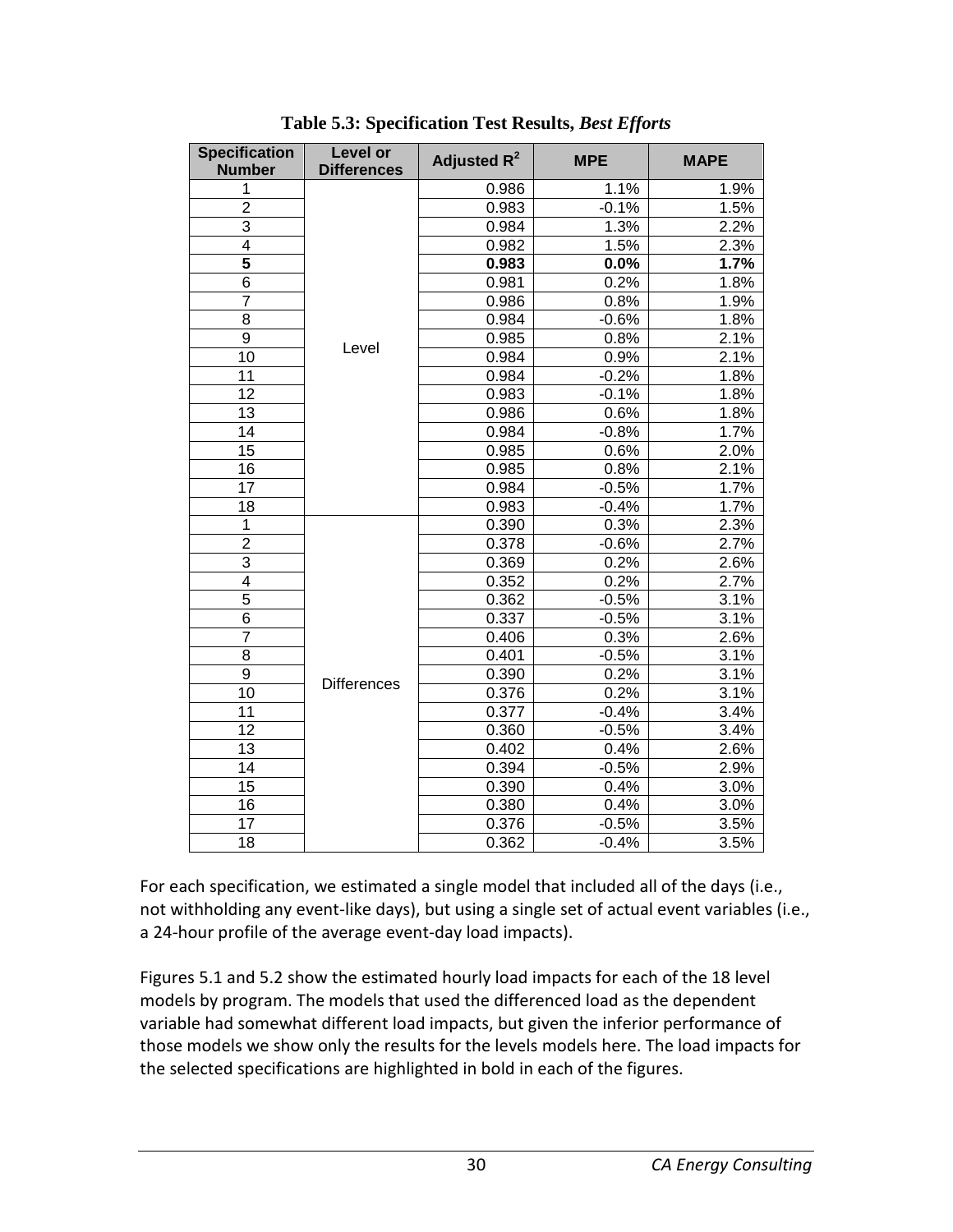As the figures show, the estimated load impacts vary somewhat considerably across specifications. For Committed Load customers, the selected specification produces some of the largest load impacts. For the Best Efforts customers, the selected specification produces average load impacts.

<span id="page-34-1"></span><span id="page-34-0"></span>

**Figure 5.1: Average Event-Hour Load Impacts by Specification,**  *Committed Load Level Models*

**Hour**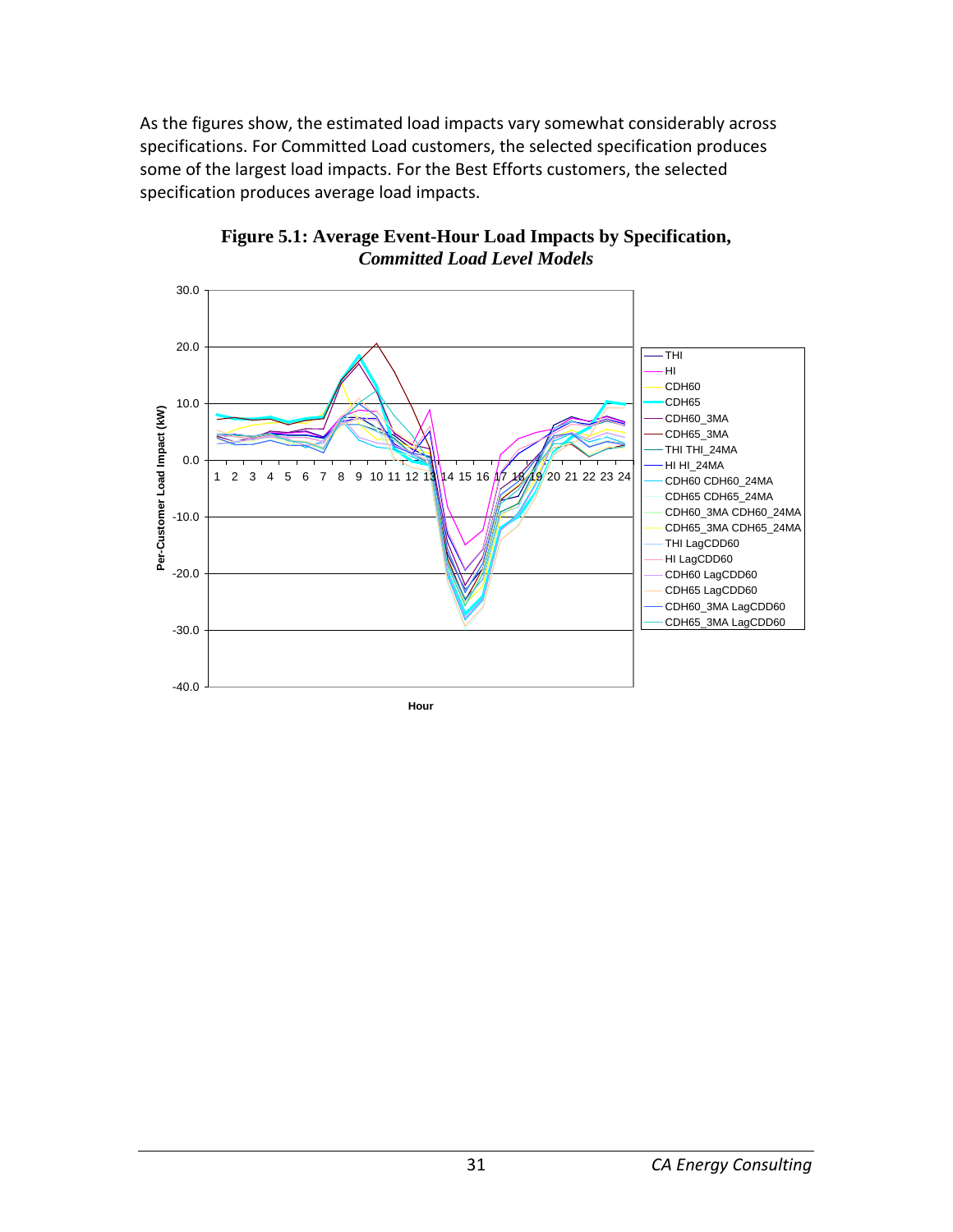<span id="page-35-2"></span><span id="page-35-1"></span>

**Figure 5.2: Average Event-Hour Load Impacts by Specification,**  *Best Efforts Level Models*

## <span id="page-35-0"></span>**5.1.3 Synthetic Event Day Tests**

For the specifications selected from the testing described in Section 5.1.2, we conducted an additional test. The selected specifications were estimated on the aggregate customer data, including a set of 24 hourly "synthetic" event-day variables. These variables equaled one on the days listed in Table 5.1, with a separate estimate for each hour of the day.

If the model produces synthetic event-day coefficients that are not statistically significantly different from zero, the test provides some added confidence that our actual event-day coefficients are not biased. That is, the absence of statistically significant results for the synthetic event days indicates that the remainder of the model is capable of explaining the loads on those days.

Table 5.4 presents the results of this test for each program, showing only the coefficients during the core event window (hours-ending 14 through 18). The values in parentheses are p-values, or measures of statistical significance. A p-value less than 0.05 indicates that the estimated coefficient is statistically significantly different from zero with 90 percent confidence. The p-values in Table 5.4 are uniformly higher than this standard, indicating that each model "passes" this test.